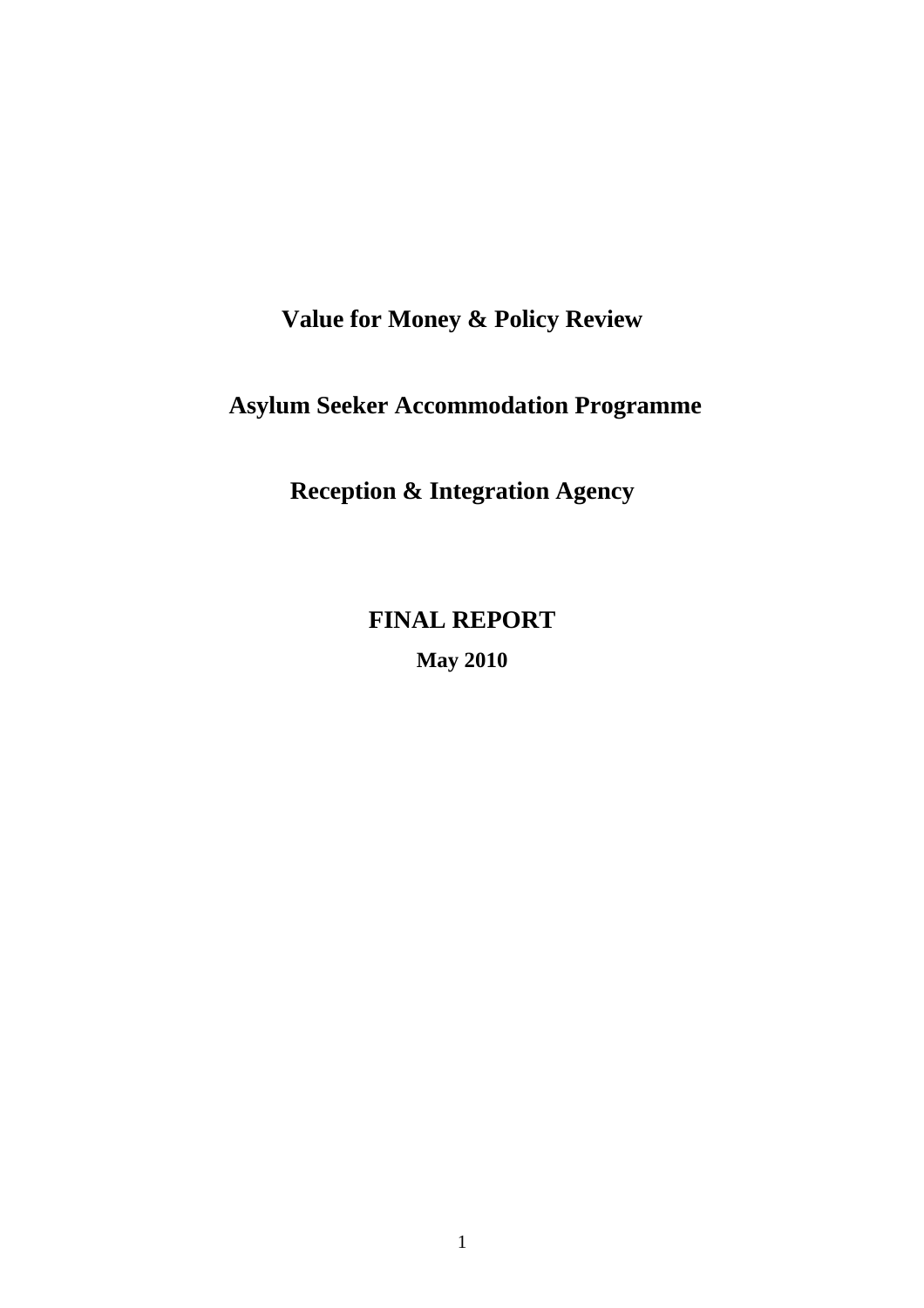| 3.1 Establish the aims and objectives of the Asylum Seeker Accommodation Programme. 15 |  |
|----------------------------------------------------------------------------------------|--|
|                                                                                        |  |
|                                                                                        |  |
|                                                                                        |  |
|                                                                                        |  |
|                                                                                        |  |
|                                                                                        |  |
|                                                                                        |  |
|                                                                                        |  |
|                                                                                        |  |
|                                                                                        |  |
| 4.2 (A) Is the difference between contracted capacity and number of places required    |  |
|                                                                                        |  |
|                                                                                        |  |
|                                                                                        |  |
|                                                                                        |  |
| Table 4:                                                                               |  |
|                                                                                        |  |
| Model A – Mix of Contracts for Capacity and Contracts for Availability and Occupancy44 |  |
|                                                                                        |  |
|                                                                                        |  |
|                                                                                        |  |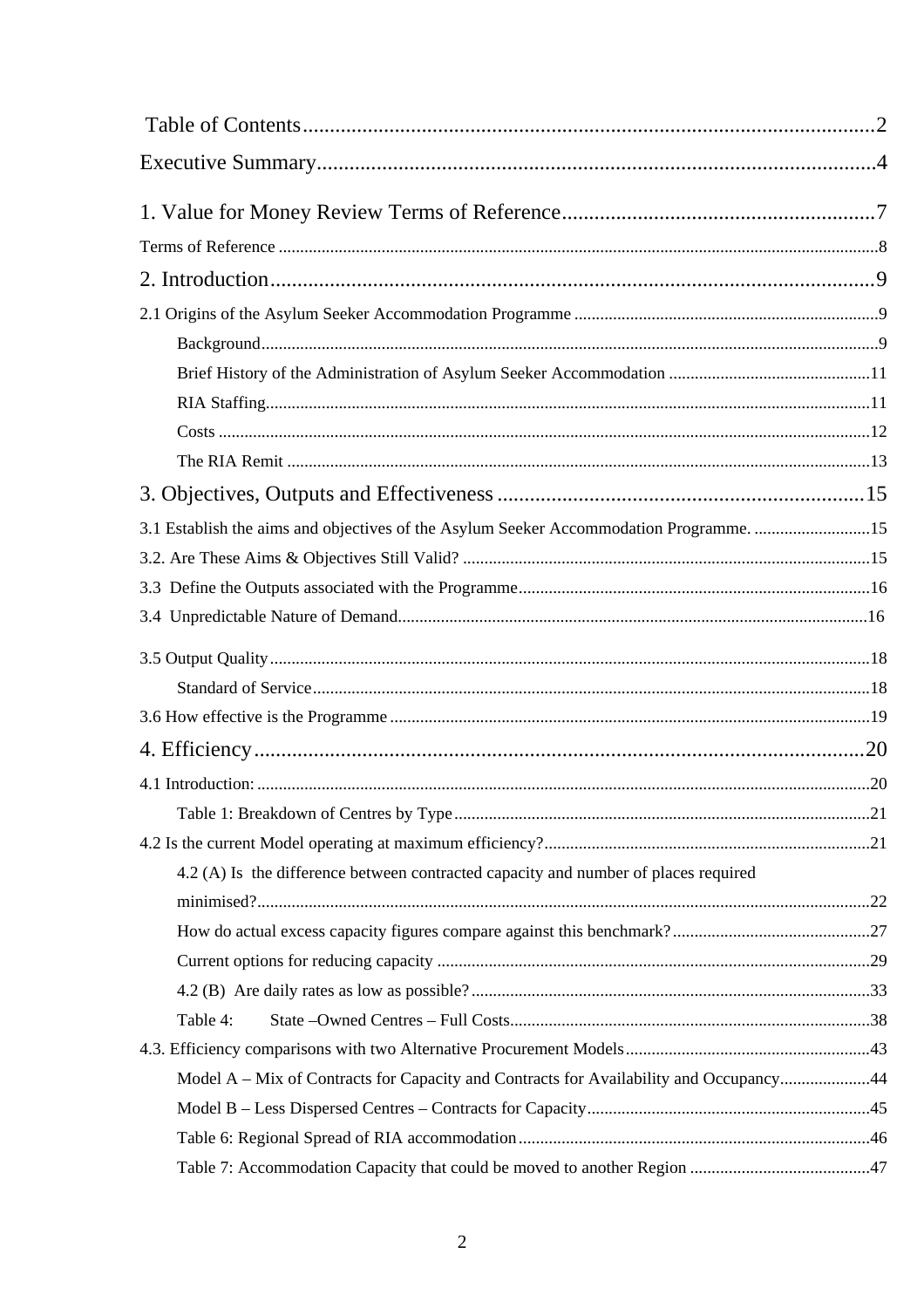| Before outlining the efficiency findings the following outlines some of the challenges faced |  |
|----------------------------------------------------------------------------------------------|--|
|                                                                                              |  |
|                                                                                              |  |
|                                                                                              |  |
|                                                                                              |  |
|                                                                                              |  |
|                                                                                              |  |
|                                                                                              |  |
|                                                                                              |  |
| 5. 2 Option 1: Asylum Seekers allowed to claim Social Welfare and Rent Supplement 56         |  |
| Estimated Weekly Costs of Social Welfare and other entitlements:57<br>Table 9:               |  |
|                                                                                              |  |
|                                                                                              |  |
|                                                                                              |  |
|                                                                                              |  |
|                                                                                              |  |
|                                                                                              |  |
|                                                                                              |  |
|                                                                                              |  |
|                                                                                              |  |
|                                                                                              |  |
|                                                                                              |  |
|                                                                                              |  |
|                                                                                              |  |
| <b>APPENDIX 1</b>                                                                            |  |
|                                                                                              |  |
|                                                                                              |  |
|                                                                                              |  |
|                                                                                              |  |
|                                                                                              |  |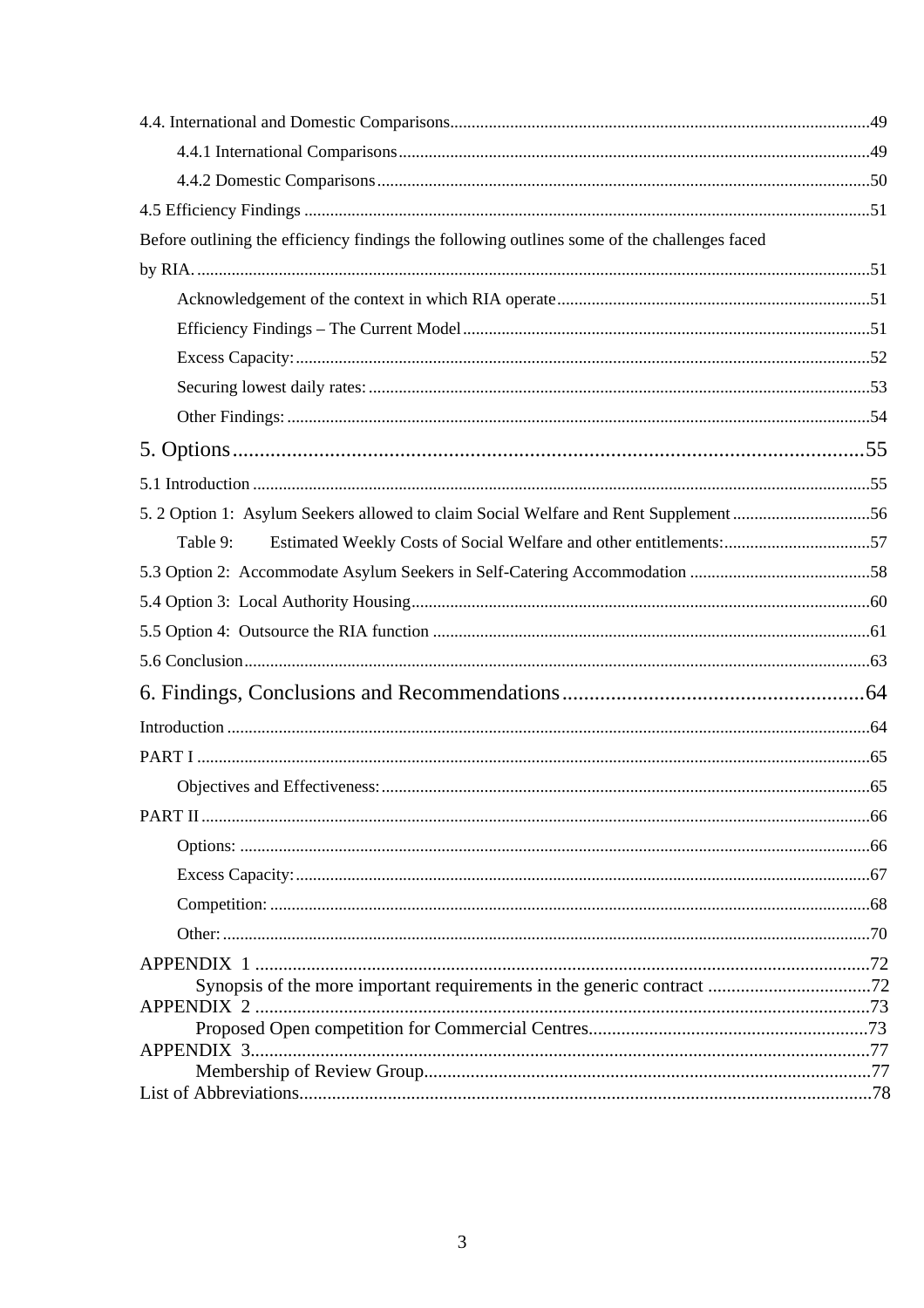### **Value for Money and Policy Review Asylum Seeker Accommodation Programme Executive Summary**

### **Background**

This Value for Money (VFM) Review examines expenditure on the provision of full board ("Direct Provision") accommodation services for asylum seekers by the Reception and Integration Agency (RIA) - a functional unit of the Irish Naturalisation and Immigration Service (INIS) of the Department of Justice, Equality and Law Reform.

The Review had a number of purposes. It had to examine (with particular concentration on 2005 to 2008) the aims and objectives of the Programme and determine if these aims and objectives remain relevant and warrant the continued allocation of public funds; to determine whether the Programme is providing value for money; to make recommendations as to how the value for money of the Programme can be improved; to examine alternatives to the Programme and to determine whether these alternatives would provide better value for money.

The extent of the programme under review is reflected in the fact that at the end of 2008, RIA had 60 accommodation centres accommodating almost 7,000 asylum seekers and the total cost of the services provided by RIA was over  $\Theta$ 1m.

#### **Effectiveness and Continued Relevance**

The Review found that the aims and objectives of the accommodation programme run by RIA remain relevant and continue to warrant the allocation of public funds. The accommodation programme was found to be effective in that it has provided for the accommodation needs of all asylum seekers that require accommodation and it has dispersed accommodation centres around the country to ensure, as far as possible, that the additional demand on local services is not an undue burden in any one location.

#### **Efficiency**

In its examination of the efficiency of the programme the Review acknowledges the practical need for RIA to maintain a level of bed capacity over and above what is being used at any given point in time. The Review calculated that at current usage levels and under current contract conditions this "excess capacity" should be less than 10% and that recent "excess capacity" levels of 15% should be reduced as soon as possible to yield an estimated annual saving of €3.9m.

The Review found that there were significant variations in daily rates charged by the accommodation centres and that there was a correlation between the location of the centre and the rate charged. Excluding the extremes there could still be a difference of up to  $\textcircled{48.50}$  per day between the cheaper and dearer rates. Given that every  $\textcircled{1}$  per day on the daily rate would cost €3m per annum these variations in rates are significant. It was also found that difficulties in opening and closing centres and procurement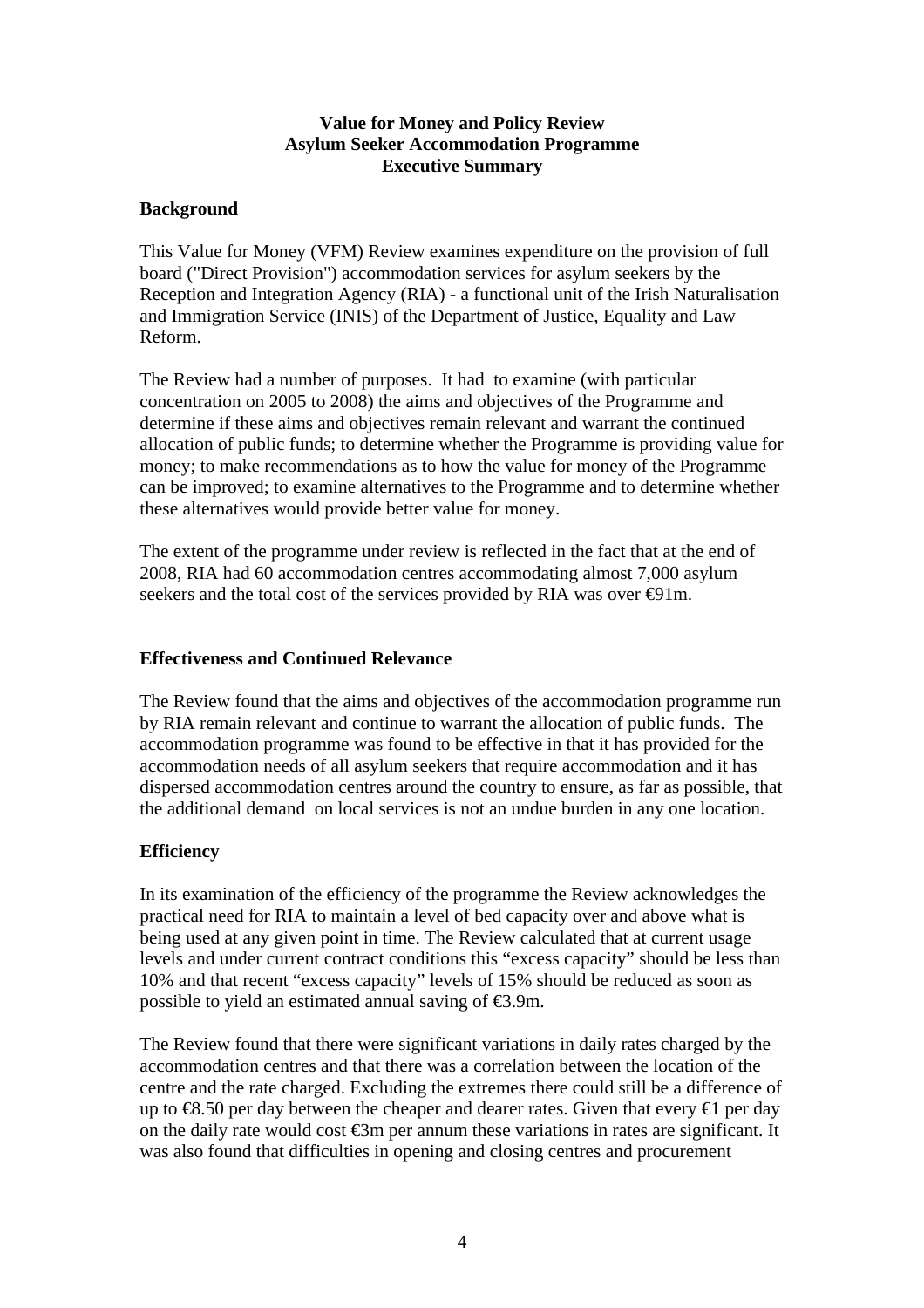challenges have restricted competition which has resulted in contract renewals being favoured.

The Review also found that RIA has succeed in maintaining changes in average daily rates below the CPI index since 2000 and that average rates have actually fallen between 2000 and 2007 against inflation of 37% in that period. A comparison between RIA rates and international and domestic comparators, while not comparing like-with-like and therefore not conclusive, did show that daily costs paid by RIA are broadly similar.

An arguable case can be made that good daily rates are secured and the Review acknowledged that switching between centres carries a one-off financial cost and a human disruption cost, but it was concluded that insufficient capacity is being offered to the market and rates are therefore not robustly tested. The Review recommended that RIA move to a more open competition process and issue regular invitations to tender.

The Review examined the potential for savings if RIA moved from using "contracts for capacity" only to using a mixture of "contracts for capacity" and "contracts for availability and occupancy" and it also examined the potential for savings that might result from a relaxation of the Government dispersal policy. However, relaxing the dispersal condition would require a Government decision. Using a number of different scenarios and assumptions the Review found that significant savings could be made from having the right mix of contracts and from allowing RIA to follow a less restrictive policy on dispersal. Savings could also be achieved if the cost of unused accommodation, because of mismatches between family size and the available accommodation units, was transferred to the supplier.

The Review found that the current cost of State-owned centres was approximately  $\bigoplus$ per person per day cheaper than the Commercial Centres and therefore it makes sense to maintain the current State-owned accommodation centres. However, when capital costs are taken into account however there is no case for expanding the number of State-owned centres. The decision on the level of State-owned accommodation depends on many factors including the commercial rates charged; the rates being charged to run the State-owned centres; the cost of purchasing or developing centres; the rate of change in the number of asylum seekers needing to be accommodated; and the flexibility to adjust to these changes. The mix of State-owned and commercial centres in the portfolio of accommodation centres should be kept under regular review.

#### **Alternative Options**

The Review examined a number of alternatives to Direct Provision:

- 1. Allow Asylum Seekers to claim Social Welfare and Rent Supplement
- 2. Provide Self-Catering Accommodation
- 3. Local Authority Housing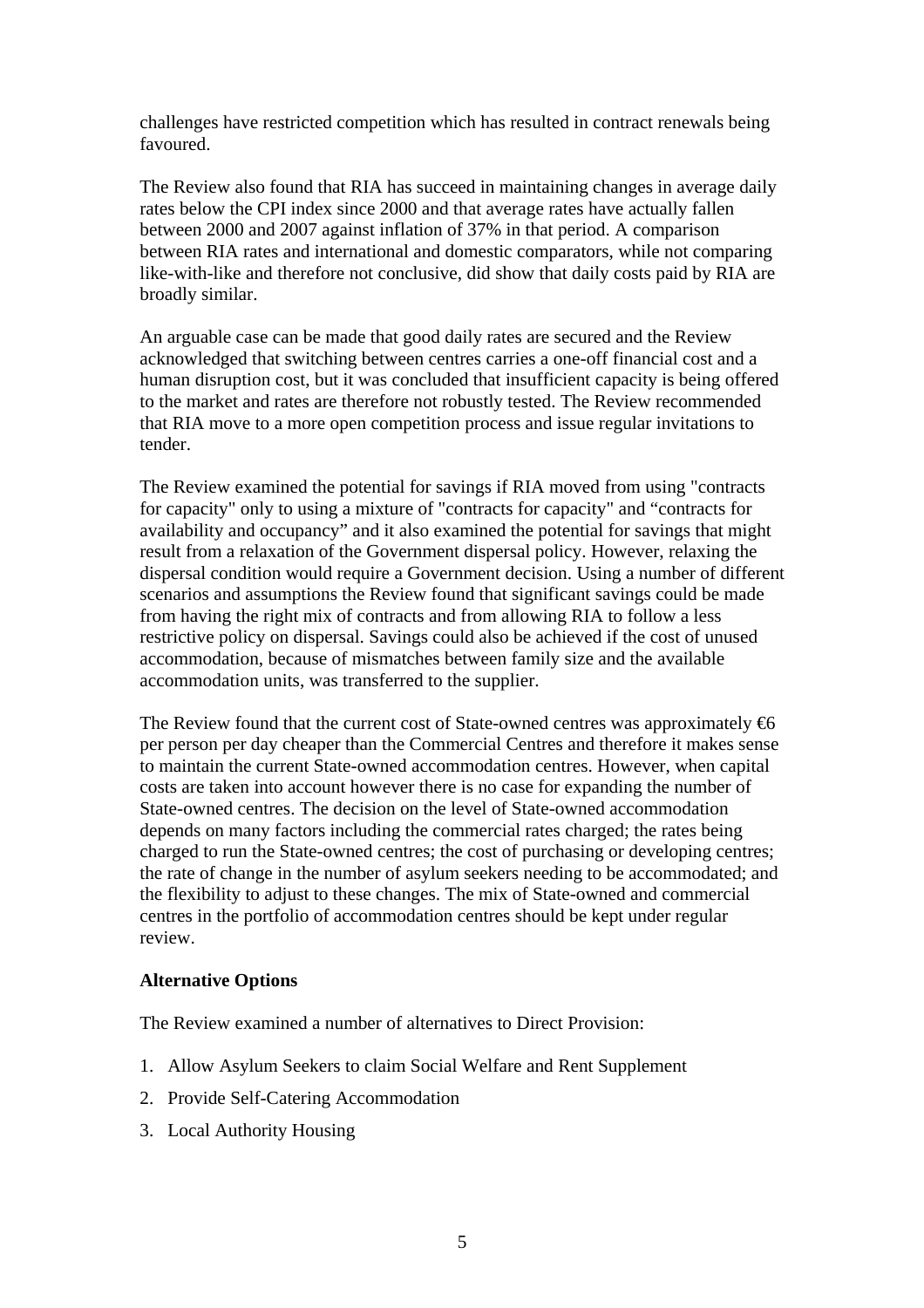The Review found that these options would be significantly more expensive than Direct Provision and concluded that using Direct Provision has proven to be the correct choice in providing for the accommodation needs of asylum seekers.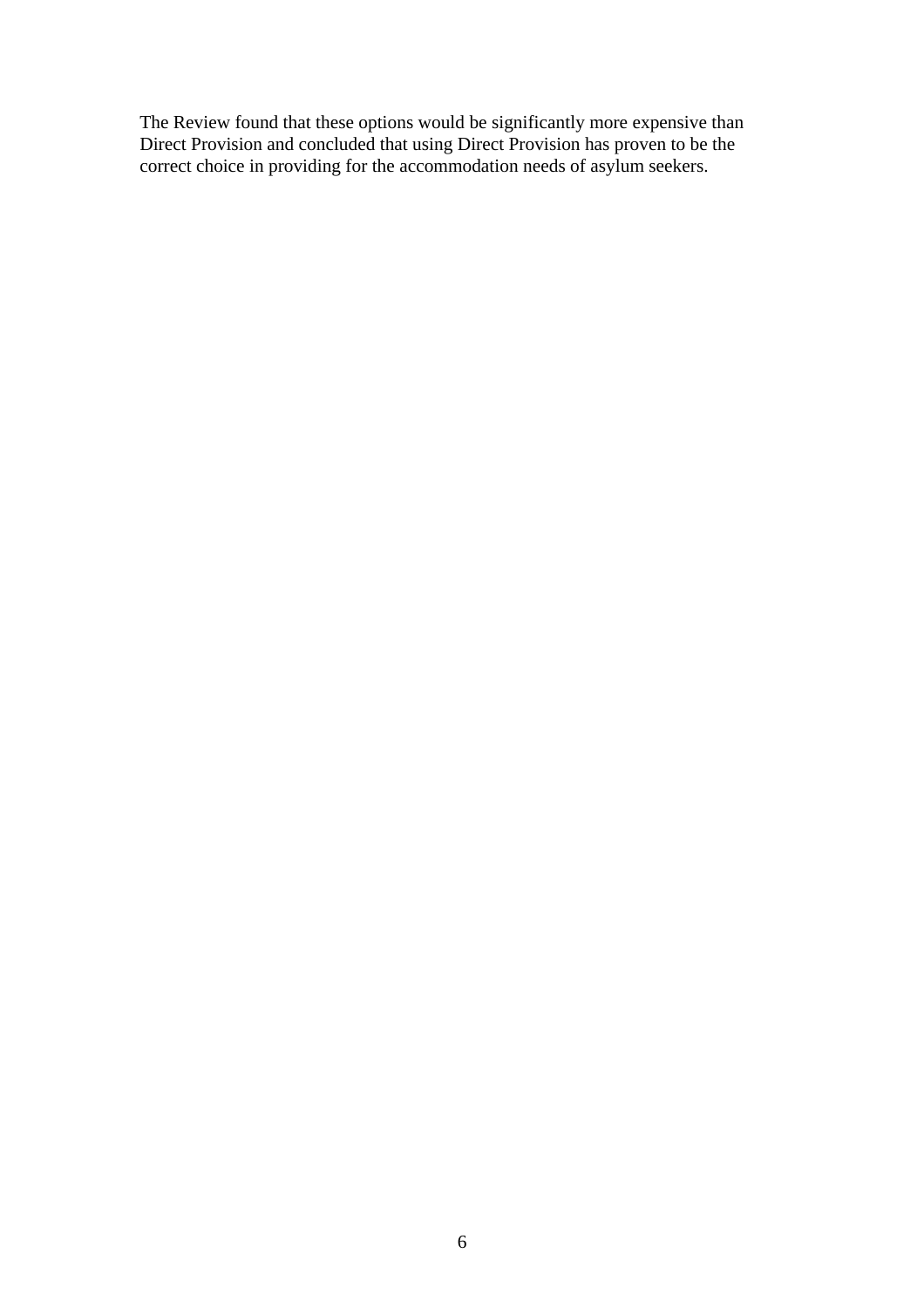# **CHAPTER 1. Value for Money Review Terms of Reference**

**Objective of VFM Review:** The purpose of the proposed review of Asylum Seeker Accommodation is to examine (with particular concentration on 2005 to 2008); the aims and objectives of the Programme and to determine if these Aims and Objectives remain relevant and continue to warrant the allocation of public funds; to determine whether the Programme is providing value for money; to make recommendations as to how the value for money of the Programme can be improved; to examine alternatives to the Programme and to determine whether these alternatives would provide better value for money.

**Context:** The Value for Money Review of Asylum Seeker Accommodation is being carried out in the context of:

- Cumulative spending in this area of  $\text{\textsterling}81.8m$  in the years 2002 to 2008 inclusive
- The Government's examination of potential areas of saving in the current economic climate;
- Reviews across all Departments of areas involving significant levels of expenditure.

### **Membership of Review Group**

**The Review Group is directed by an independent Chairman and comprises officials from the Department of Justice, Equality and Law Reform, including the Reception and Integration Agency and the Department of Finance. Full membership is listed at Appendix 3.**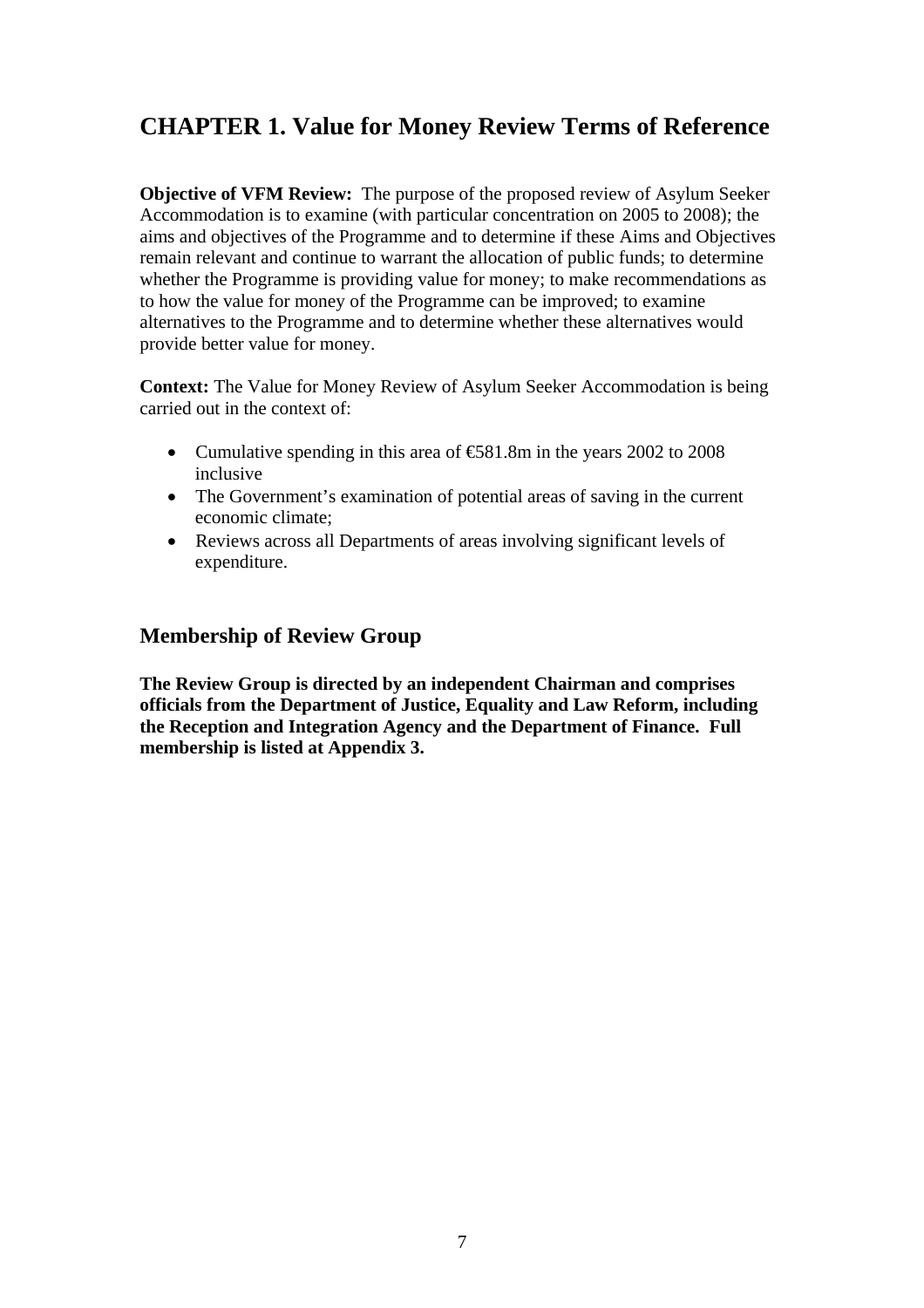### **Terms of Reference**

### **1) Establish the aims and objectives of the Asylum Seeker Accommodation Programme.**

Establish the original and current aims and objectives of the programme.

### **2) Are these Aims and Objectives still valid?**

Determine if these Aims and Objectives remain relevant and continue to warrant the allocation of public funds.

### **3) Define the Outputs associated with the Programme**

Define and quantify the outputs of the programme.

### **4) How effective is the Programme?**

Does the programme meet its objectives?

### **5) How efficient is the Programme?**

How efficient is the programme, and can it be made more efficient?

### **6) Should the programme continue in its current format?**

Examine alternative options and improvements.

**7) Specify potential future performance indicators that might be used to better monitor the performance of the Programme.**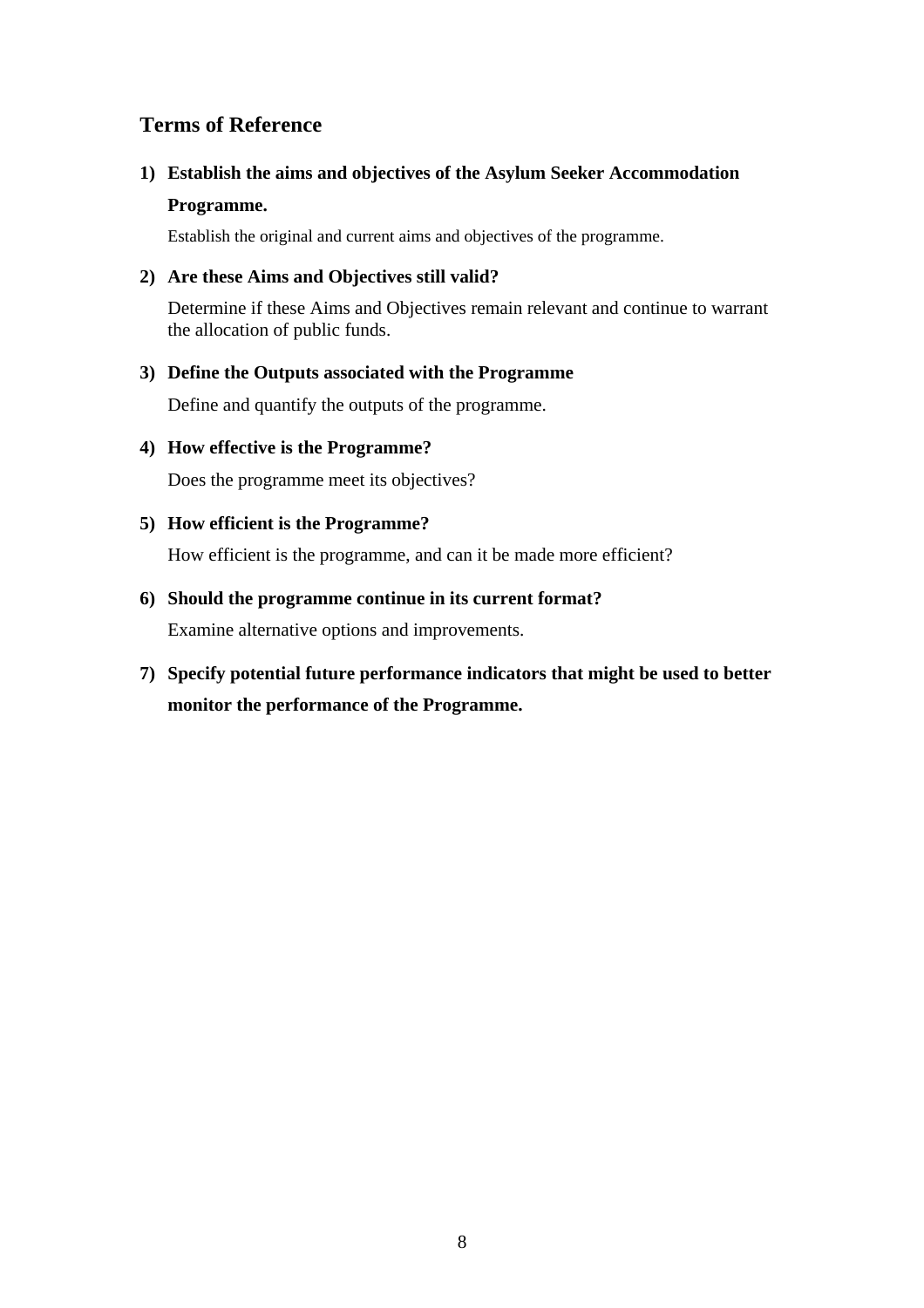## **CHAPTER 2. Introduction**

### **2.1 Origins of the Asylum Seeker Accommodation Programme Background**

The number of asylum applications in Ireland increased dramatically in the late 1990s. In 1998, 4,426 asylum seekers applied for refugee status. In 1999, this figure rose to 7,724. On the basis of these trends, it was anticipated that between 12,000 and 15,000 would claim asylum in Ireland during 2000. At that time the majority of asylum seekers lived in Dublin and the provision of accommodation for asylum seekers was handled, in the main, by the then Eastern Health Board who treated the asylum seekers as homeless. In late 1999, the shortage of accommodation reached crisis point with reports of asylum seeker families sleeping in parks as there was no accommodation available to them.

#### Direct Provision and Dispersal

 $\overline{a}$ 

The system of direct provision commenced in April 2000. The Government had decided that asylum seekers should be dispersed throughout the country and have their needs met by a system of direct provision. This move was made in the context of measures taken in other EU countries to control illegal immigration and process large numbers of asylum applicants. The UK (with whom Ireland operates a Common Travel Area) decided to introduce a system of direct provision. Failure to introduce a comparable system in Ireland would have resulted in the perception of Ireland as providing favourable treatment to asylum seekers, which in turn would have led to even higher levels of asylum applications. The Government's decision was also driven by the accommodation crisis in Dublin and aimed to ensure burden sharing across State service providers whose services are open to and accessed by asylum seekers. This includes community welfare, health, education and other services.

The State's legal obligation to provide accommodation and reception services to asylum seekers arises in the context of the 1951 Geneva Convention relating to the Status of Refugees, by which Ireland is bound. Other International agreements at UN and EU level expand on the rights of those covered under the Convention. The EU Directive on the Minimum Standards for the Reception of Asylum Seekers (Council Directive 2003/9/EC of 27 January, 2003) sets out what services must, at a minimum, be provided to asylum applicants in order to ensure them a dignified standard of living; to afford them comparable living conditions across all member states, and to limit secondary movements (Dublin II controls – asylum shopping).)<sup>[1](#page-8-0)</sup>. Ireland has not opted into this Directive on the basis that it allows for asylum seekers to be granted the right to work, however, Ireland complies with and exceeds the minimum standards in almost every other respect of the Directive.

<span id="page-8-0"></span><sup>&</sup>lt;sup>1</sup> The Dublin II (Council Regulation (EC) No. 343/2003) of 18 February 2003 lays down the criteria and mechanisms for determining the Member State responsible for examining an application for asylum lodged in one of the Member States by a third-county national. The Regulation came into operation on 1 September 2003.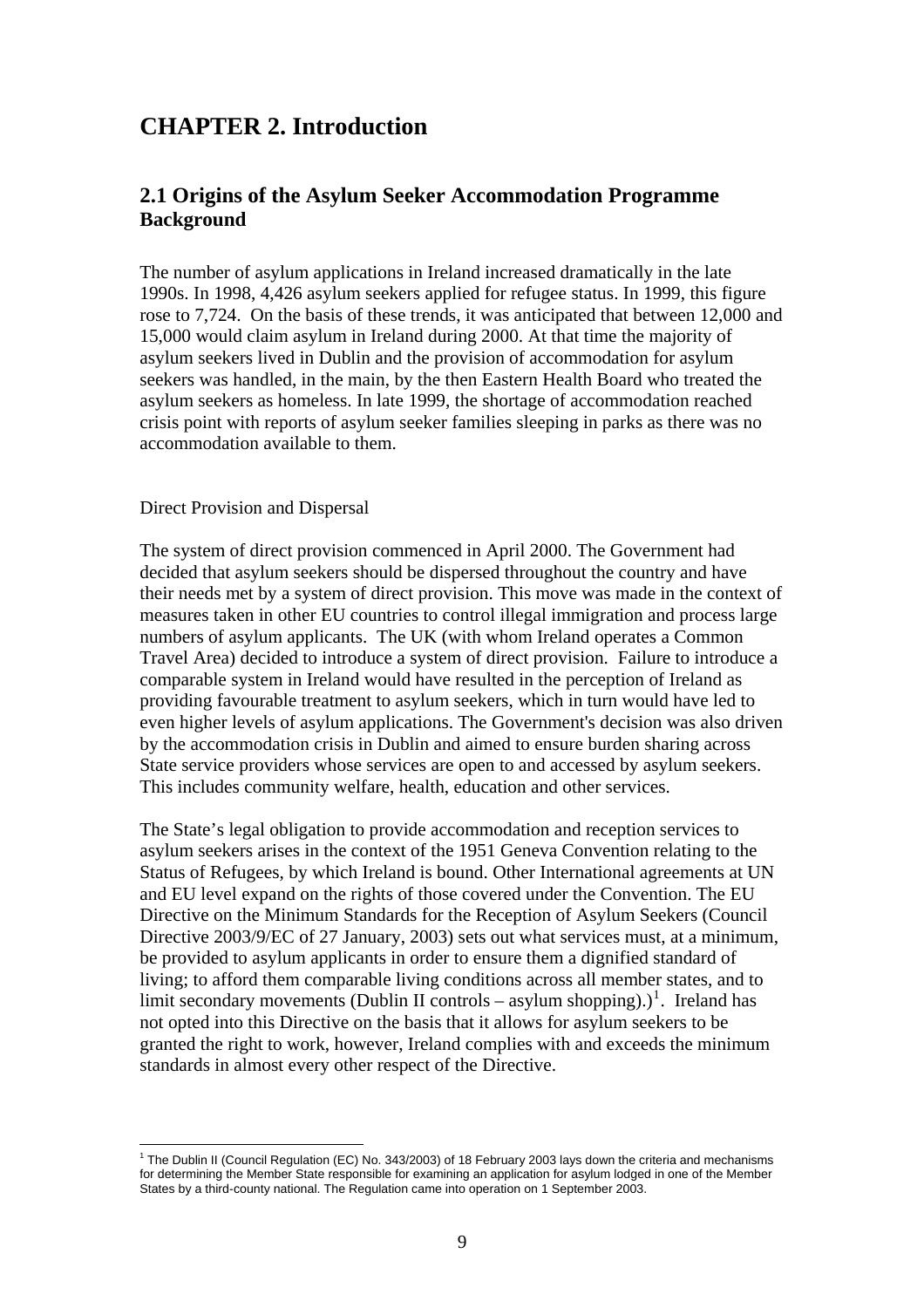As asylum seekers are barred from working by the Refugee Act 1996 and are not entitled to claim social welfare under the Social Welfare Consolidation Act 2005, RIA has been advised that to remove access to direct provision accommodation in such circumstances would present an unacceptable risk to the wellbeing of an asylum seeker, for which the State could be found liable.

The State discharges its legal obligations to provide for the basic requirements of asylum seekers through direct provision. For the most part, it represents a cashless system with the State assuming responsibility for providing suitable accommodation on a full board basis. Rent, heating, electricity, lighting, other services and food (including baby food, where required, and school lunches) are provided to the resident free of charge.

A Direct Provision allowance of  $\in$  9.10 per adult and  $\in$  9.60 per child is paid by Community Welfare Officers (CWO). The allowance is a cash supplement for incidentals and it is not index-linked. CWOs also have discretion to make once-off Exceptional Needs Payments (ENP) in relation to, for example, back to school clothing.

Asylum seekers in direct provision generally qualify for medical cards. Children are entitled to free primary and secondary education. They receive health and education services from mainstream hospitals/clinics and schools in the same way as Irish citizens.

Asylum seekers are accommodated at initial reception centres in Dublin for approximately 2 weeks for the purpose of: needs assessment; registration for community welfare; health screening and other medical assessments; the provision of information; and processing of the initial stages of their asylum applications including substantive interview at ORAC, before being resettled at other locations around the country.

After the initial reception period, asylum seekers are dispersed to accommodation centres where they will reside until there is a resolution of their asylum application. Asylum seekers may also be transferred between accommodation centres during this period for bed management reasons, change in family profile (e.g. birth of a child), and medical or special needs reasons or due to incidents at centres which may require their transfer to alternative accommodation.

The RIA also operates a limited supply of self-catering centres where residents can cook for themselves and where they receive a reduced rate of Supplementary Welfare Allowance (SWA) from the CWO Service which allows them to budget for their own needs.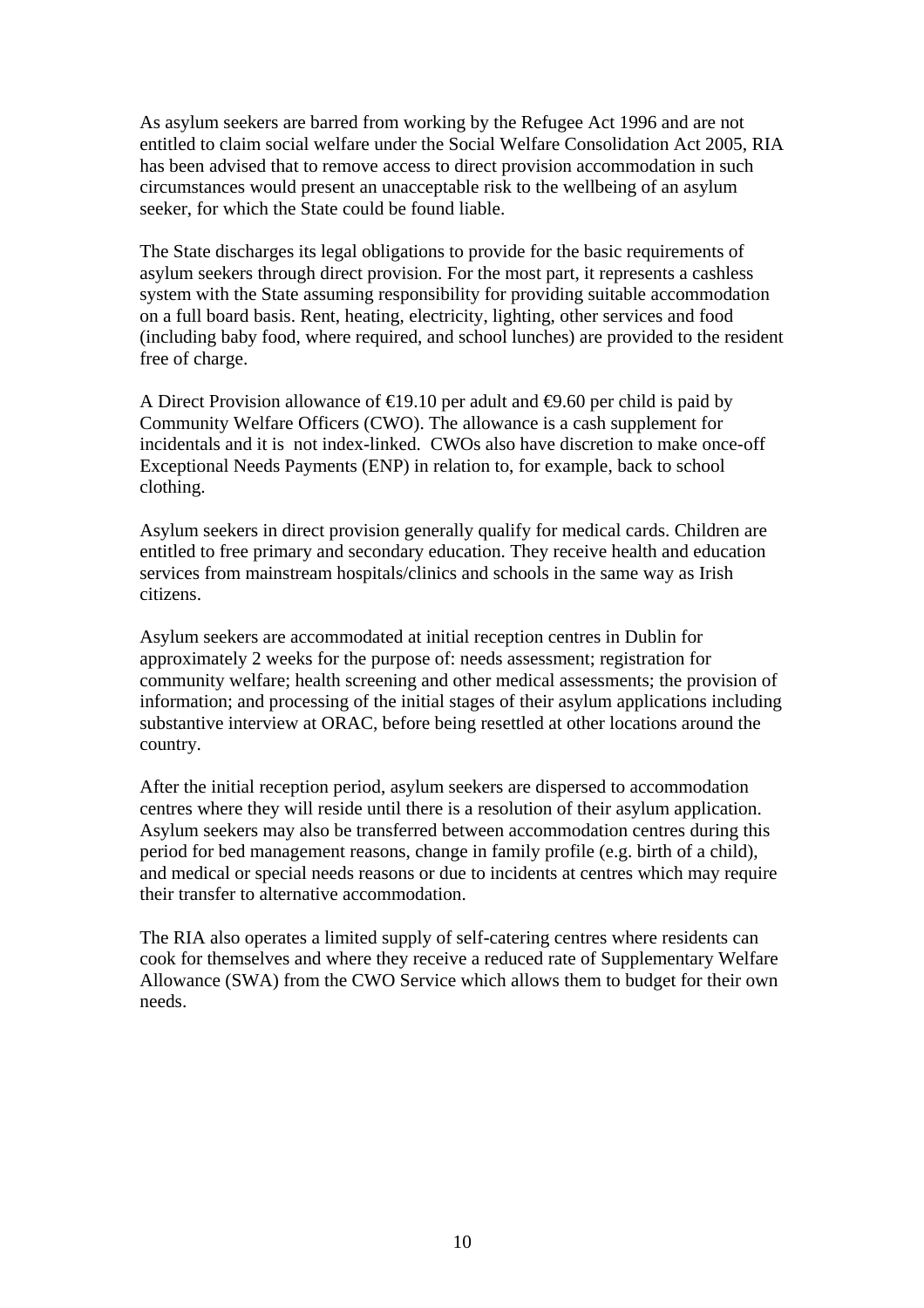### **Brief History of the Administration of Asylum Seeker Accommodation**

The Directorate for Asylum Support Services (DASS) was established in November, 1999 under the aegis of the Department of Justice, Equality and Law Reform to coordinate direct provision and dispersal policies. The urgent priority for the DASS was the sourcing of accommodation for asylum seekers. On foot of a Government decision, advertisements were placed seeking accommodation from proprietors of hotels, hostels, guesthouses and other privately owned properties throughout the country. It was anticipated that approximately, 2,000 places could be made available in this way. It was clear however, that there would not be a sufficient supply of privately owned accommodation to meet requirements.

In March 2000, the Government decided to set up the Reception and Integration Agency (RIA) under the aegis of the Department of Justice, Equality and Law Reform. Formally established in April 2001, it replaced the DASS and the Refugee Agency which had operated under the aegis of the Department of Foreign Affairs.

The Government also agreed in March 2000 an accommodation solutions structure which envisaged 2,000 places in the commercial sector, 1,000 places in mobile homes, 1,000 in flotels, 4,000 in system built accommodation and 4,000 places in permanent built accommodation.

A balanced distribution of accommodation throughout the country was sought, having regard to all the relevant factors, including the following:-

- The type of accommodation (hostel, guesthouse, former hotel etc.);
- The location of the accommodation;
- The local population and the number of asylum seekers already living in the area;
- The local infrastructure (transport, schools, hospitals etc.);
- The numbers to be accommodated.

At the end of 2008, RIA had 60 accommodation centres dispersed across 22 counties. 45 are privately owned full board centres operated under contract. There are two reception centres and six self-catering centres which are also privately owned and operate under contract. There are seven state-owned centres. The operation of these centres is outsourced.

### **RIA Staffing**

The RIA comprises 8 Units, currently totalling 44 staff at the following Grades: Asst. Secretary,1; Principal Officer,1; Prison Governor,1; Asst. Principal Officer, 5; AO / HEO Equivalent, 9; Clerk I (Prison Service), 1; Executive Officer,11; Staff Officer,1; Clerical Officer,10; Services Officer, 4. Staff are seconded from the Department of Social, and Family Affairs (current AP vacancy), the Department of Health and Children (current AP vacancy), the Department of Education and Science, the Department of the Environment and Local Government (vacancy), Dublin City Council, the HSE and the Prison Service.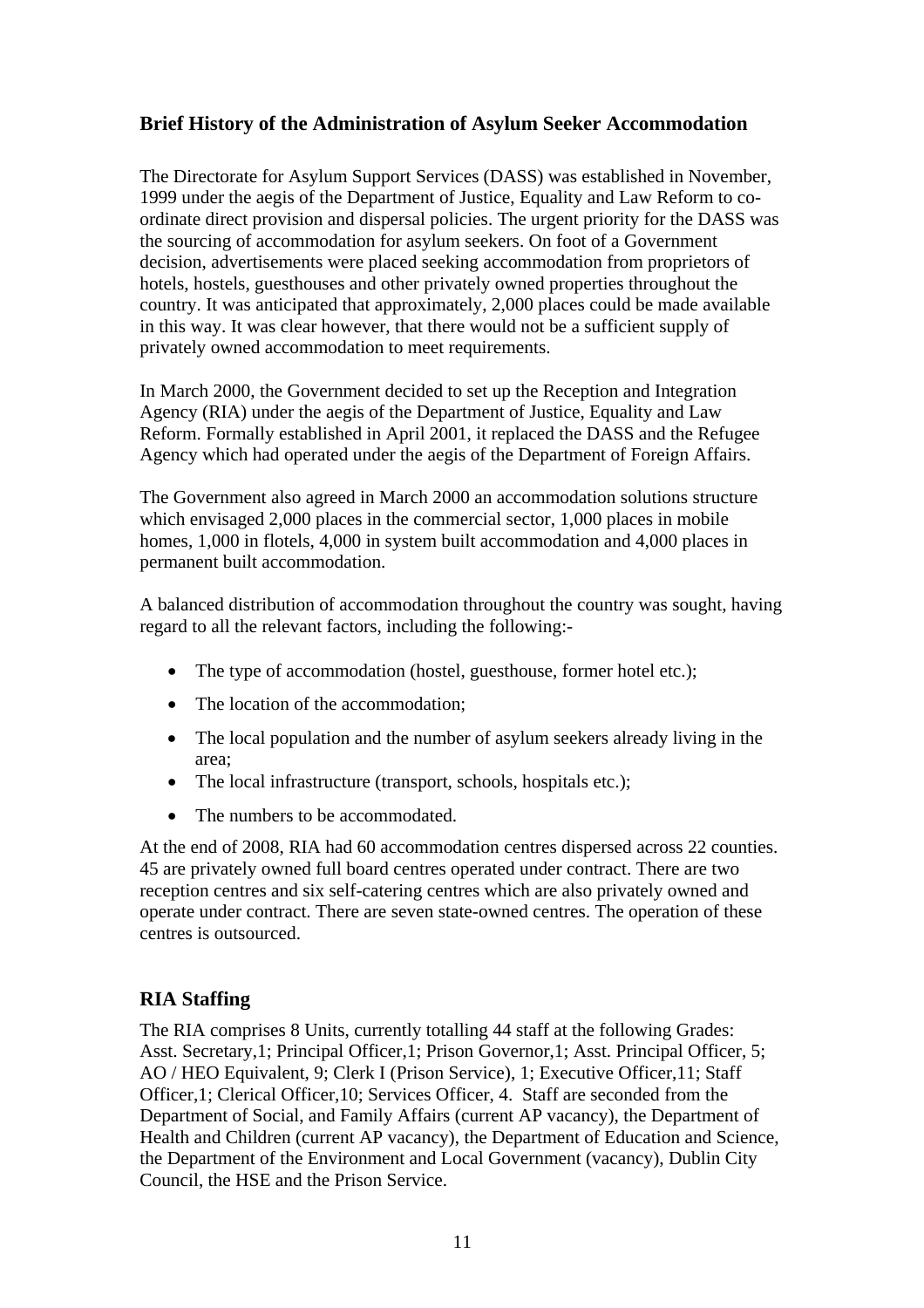### **Costs**

Prior to 2003 payments to management companies in the State-owned sector and contractors in the commercial sector were made by the relevant local authority which in turn recouped that expenditure from the Department of the Environment and Local Government. From 2003 RIA has paid the contractors directly. The annual cost for the provision of accommodation from 2003-2008 is as follows:

| Year | <b>Budget</b><br><b>Provision</b> | Outturn                    |
|------|-----------------------------------|----------------------------|
| 2003 | $\epsilon$ 73m                    | €7 $7m$                    |
| 2004 | $\bigoplus$ 9m                    | $\bigoplus$ 3m             |
| 2005 | $\bigoplus$ 1m                    | $\bigoplus$ 4m             |
| 2006 | €74m                              | €79m                       |
| 2007 | $\epsilon$ 70m                    | $\bigoplus$ 3m             |
| 2008 | €74m                              | $\bigoplus$ lm             |
|      |                                   | $\text{\textsterling}6.5m$ |
| 2009 | $\text{\&}7.4m$                   | provisional                |
|      |                                   | outturn.                   |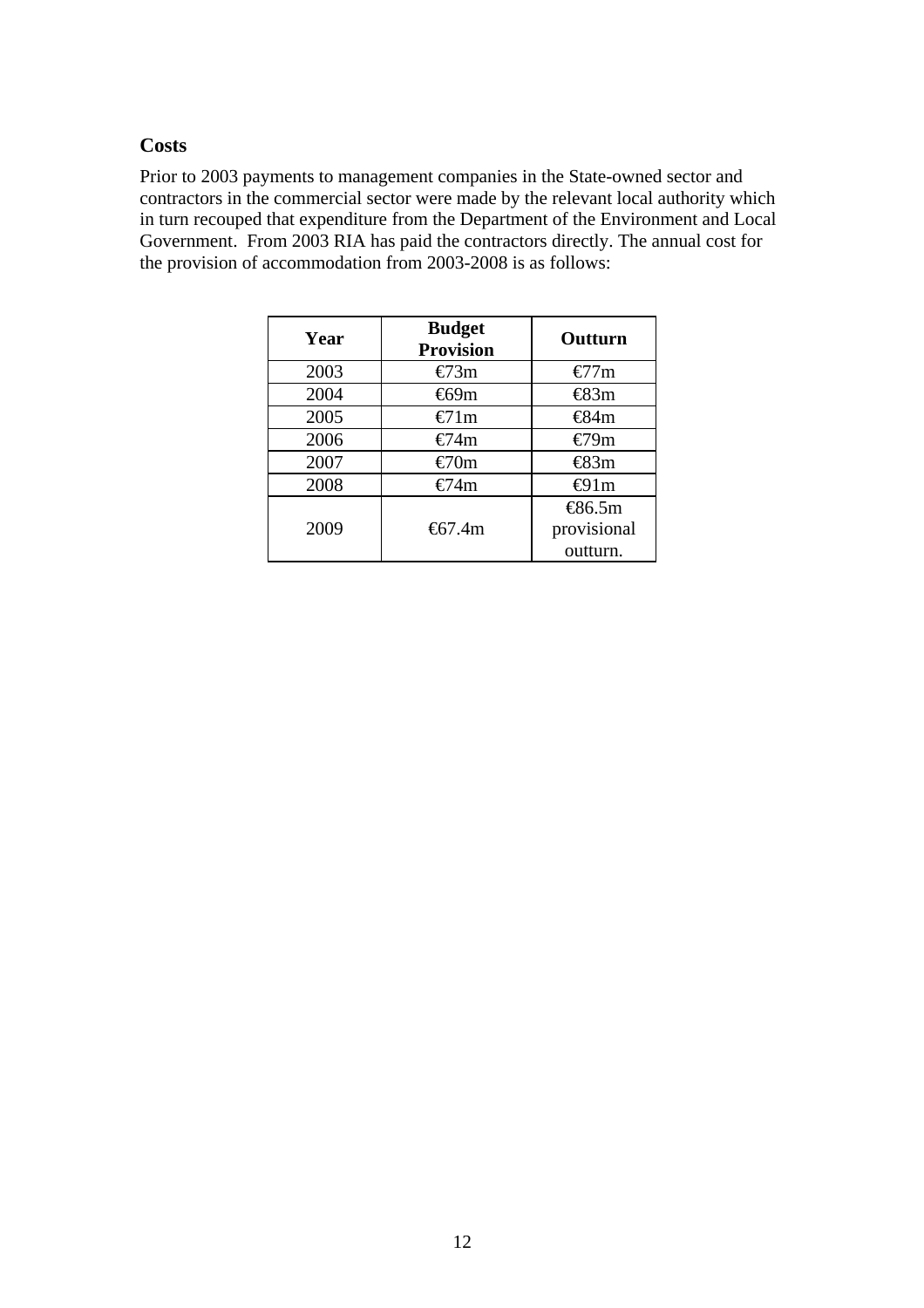### **The RIA Remit**

### **Asylum Applicants**

RIA accommodates all those who make a claim for asylum and seek accommodation until such time as they:

- a) leave voluntarily;
- b) are removed either by way of deportation or Dublin II removal;
- c) are granted refugee status;
- d) are granted subsidiary protection<sup>[2](#page-12-0)</sup> or
- e) are granted leave to remain, either through the 1999 Immigration Act or by way of a special scheme such as the 2005 IBC scheme.

The RIA accommodates persons at every stage of the asylum process and beyond that to a point of resolution of the case. The RIA will accommodate persons who have effectively failed the asylum process but who have made applications for Subsidiary Protection, Leave to Remain in the State or who are engaged in a Judicial Review both within the asylum process and at the subsequent stages of the immigration system. RIA's remit to accommodate ceases where a person has been granted refugee status, subsidiary protection, leave to remain or where a deportation or other removal has been effected.

#### Repatriation of Destitute EU12 Nationals:

The RIA is responsible, under Government decision, for the repatriation of destitute citizens from the 10 EU Member States which joined the EU on 1 May 2004 and the 2 EU Member States which joined on 1 January 2007. This service is provided to destitute EU12 nationals wishing to return home and is operated on an agency basis for the Department of Social and Family Affairs. If necessary, and subject to availability of accommodation, the RIA will accommodate the person(s) concerned for one or two nights in one of its designated Dublin centres and provide them with transport home as soon as practicable.

In 2008, a total of  $\text{€162,940}$  was spent by RIA on flights, with a further  $\text{€8,309}$  being spent on related taxi fares. A total of 757 destitute citizens of the 12 states were returned. The accommodation costs for the "new EU12" nationals, immediately prior to their repatriation, is paid from the same subhead as that used for the Programme and is therefore within the scope of this Review. Flight costs and associated transport costs are not paid from this subhead and the repatriation process itself is not part of this Review.

<span id="page-12-0"></span> $\frac{2}{3}$  Subsidiary Protection is a form of international protection offered to those persons who do not meet the criteria for recognition as a refugee but who nonetheless claim a risk of serious harm in their country of origin if repatriated there. It derives from European Council Directive 2004/83/EC of 29 April 2004 which was given effect in Irish Law on 10 October 2006 by way of Statutory Instrument.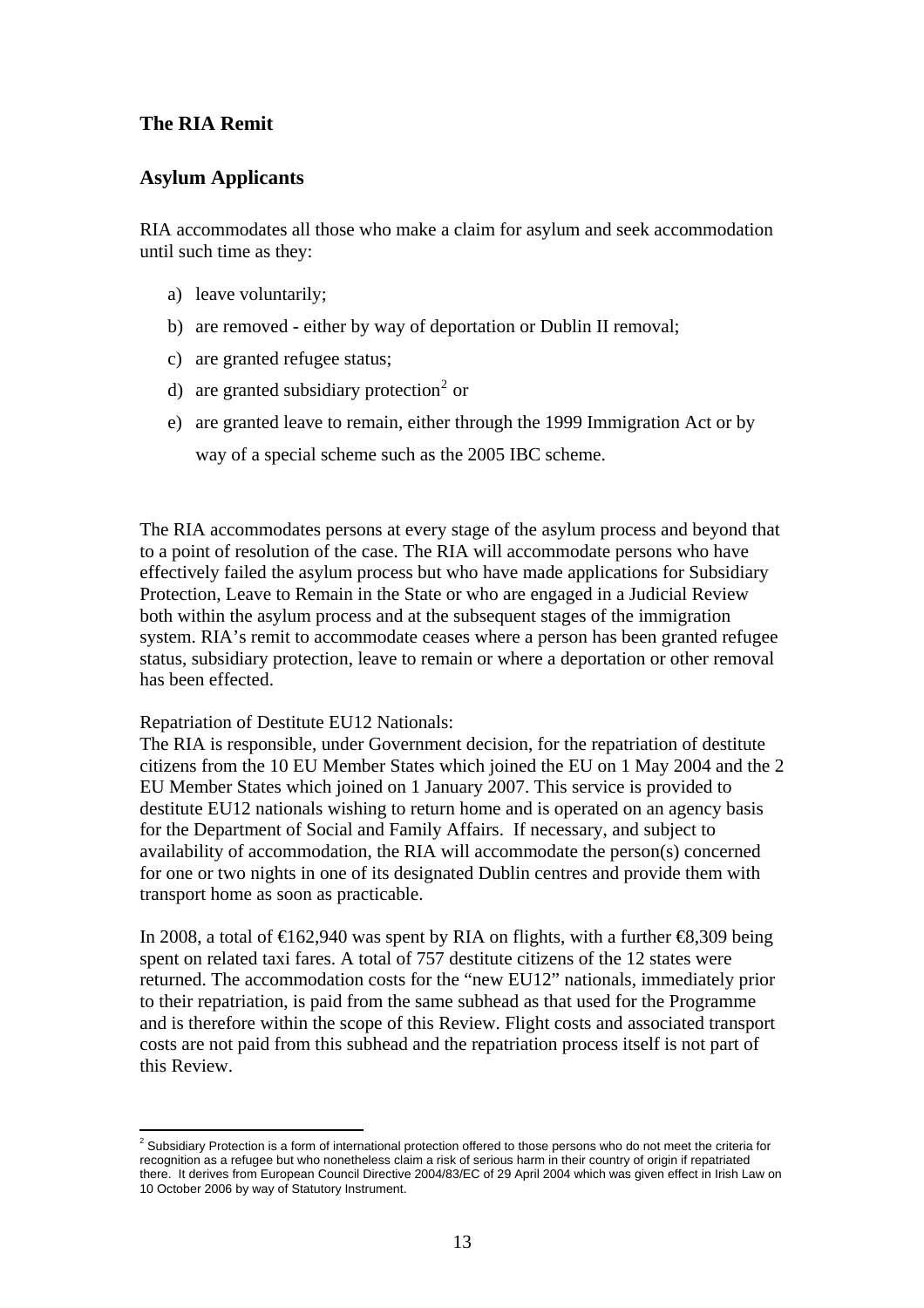#### Victims of Trafficking

The RIA, has been given responsibility for the provision of accommodation to potential and suspected victims of trafficking in Ireland. This is to facilitate such persons during the 'period of reflection' set out in the Anti Human Trafficking Act, 2007. This provision sets out a period during which a potential or suspected victim of trafficking can consider whether to assist the Gardaí in locating and dealing with those responsible for the trafficking. This service only commenced in 2009 and it is not yet possible to forecast future demand accurately. The costs are attributed to the programme subhead. To date, the caseload has been low, and the cost implications minimal.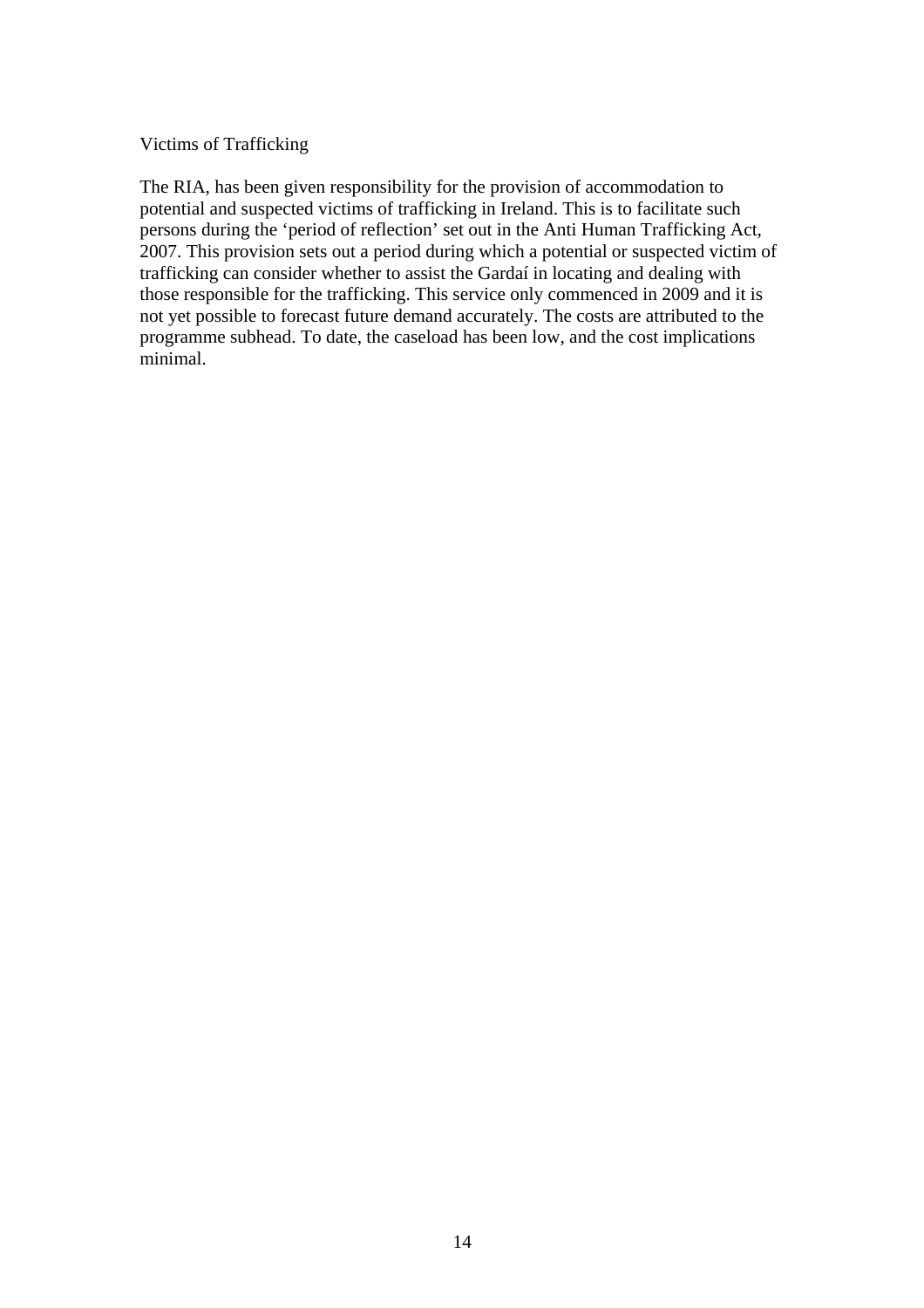# **CHAPTER 3. Objectives, Outputs and Effectiveness**

This Chapter addresses the first four Terms of Reference for this Review.

### **3.1 Establish the aims and objectives of the Asylum Seeker Accommodation Programme.**

The Reception and Integration Agency (RIA) of the Department of Justice, Equality and Law Reform is charged, amongst other things, with:

- Providing for the reception and accommodation needs of asylum seekers.
- Providing accommodation for destitute nationals from the 12 Member States which joined the EU in 2004 and 2007 who are voluntarily repatriating.
- Accommodating potential and suspected victims of human trafficking while they cooperate with Garda investigations.

For the purposes of this VFM report, the asylum seeker accommodation programme should be understood as the overall programme of accommodation provision to the three groups listed above. References to "asylum seekers", unless the context demands otherwise, should be understood as referring to all three groups.

### **The primary objective of the programme is to ensure that the accommodation, food and other ancillary service needs of asylum seekers are met as required by international and domestic obligations.**

**The programme has a secondary objective of ensuring that the demand on public services, such as health and education is not disproportionately burdensome in any one region.** 

### **3.2. Are These Aims & Objectives Still Valid?**

The aims and objectives of the programme are still valid as the legal and other obligations to provide services to asylum seekers continue, and at June 2009, there were in the region of 7,000 asylum seekers availing of the service. They are not allowed to work and they are not entitled to claim social welfare and it has to be assumed they do not have the means to provide for their own accommodation needs.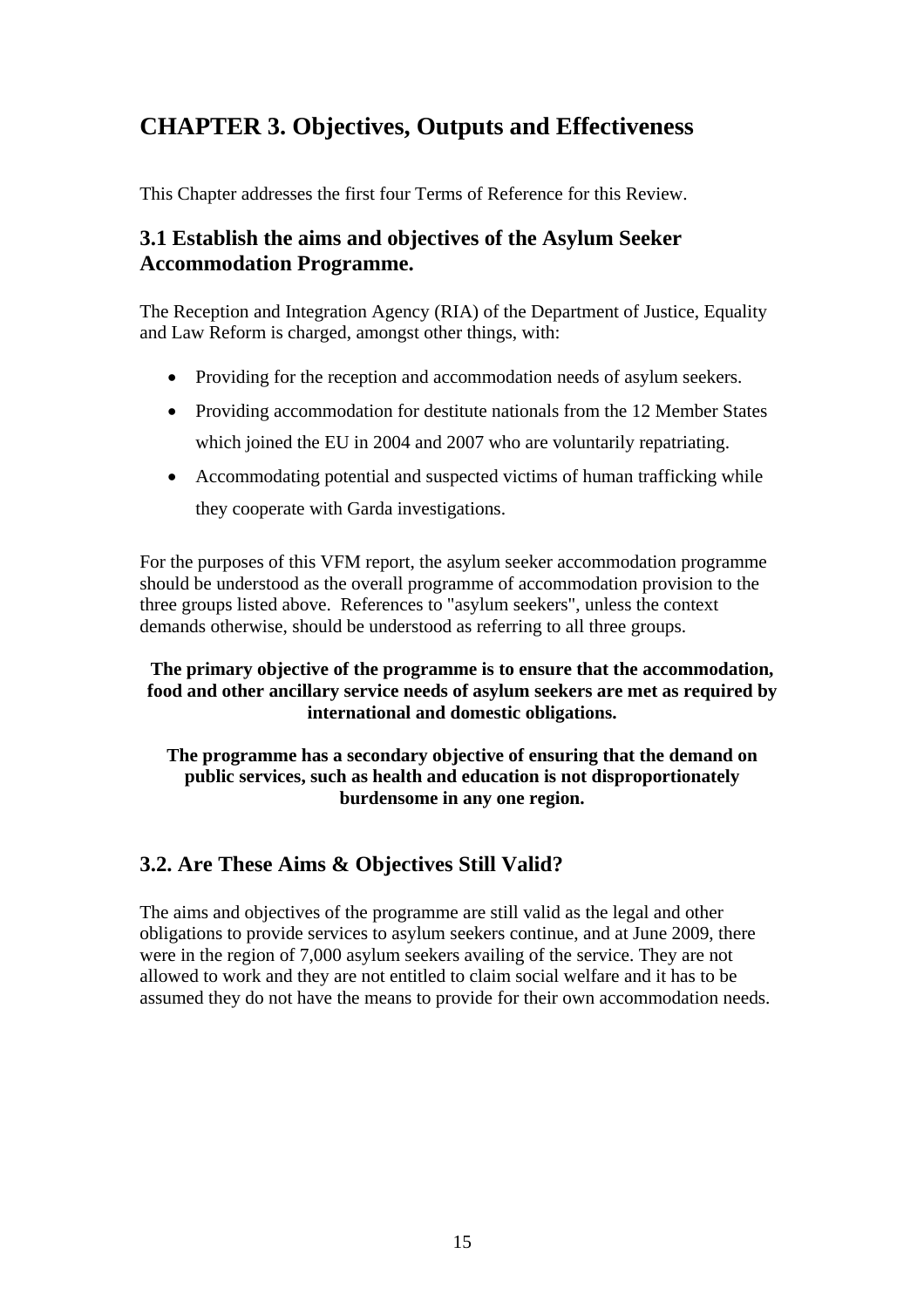### **3.3 Define the Outputs associated with the Programme**

The main output of the programme is the provision of accommodation and ancillary services to asylum seekers. A key aspect of that output is the effective dispersal of asylum seekers in accordance with the dispersal policy.

The primary unit of output of the programme can be described as:-

### **The use of a dispersed bednight (including food and ancillary services) of the requisite quality by an asylum seeker.**

In terms of individual units of output, as defined above, RIA has provided literally millions of day-units of accommodation. It is more meaningful to say that RIA has accommodated 46,008 asylum seekers between 1 April 2000 and 31 December 2008.

### **3.4 Unpredictable Nature of Demand**

The asylum seeker accommodation programme is demand led and largely unpredictable. Some of the key factors which must be borne in mind are:

- the number of new applicants for asylum per month is not known in advance. All newly arrived asylum seekers are potential RIA clients.
- asylum seekers present to RIA who had previously not been availing of its accommodation. There is no enforced obligation placed on asylum seekers to avail of or remain in RIA accommodation. A number of asylum seekers choose not to avail of this service. However, some of this cohort subsequently present seeking accommodation.
- The length of time persons reside in RIA accommodation is determined by the rate of case resolution at the end stages of the process. This includes grants of refugee status, deportations, Dublin II transfers (to other EU Member States) and removals from the State. The rate of resolution of cases affects the duration of stay in the State which impacts on demand for bed spaces within RIA accommodation.

The RIA has no control over these factors as the processing of asylum and subsidiary protection claims is managed by ORAC, RAT, INIS and is also impacted upon by judicial review actions.

At the end of 2008 - 32% of residents were in RIA accommodation for up to one year, 23% between one and two years, 18% between two and three years and 27% for more than three years.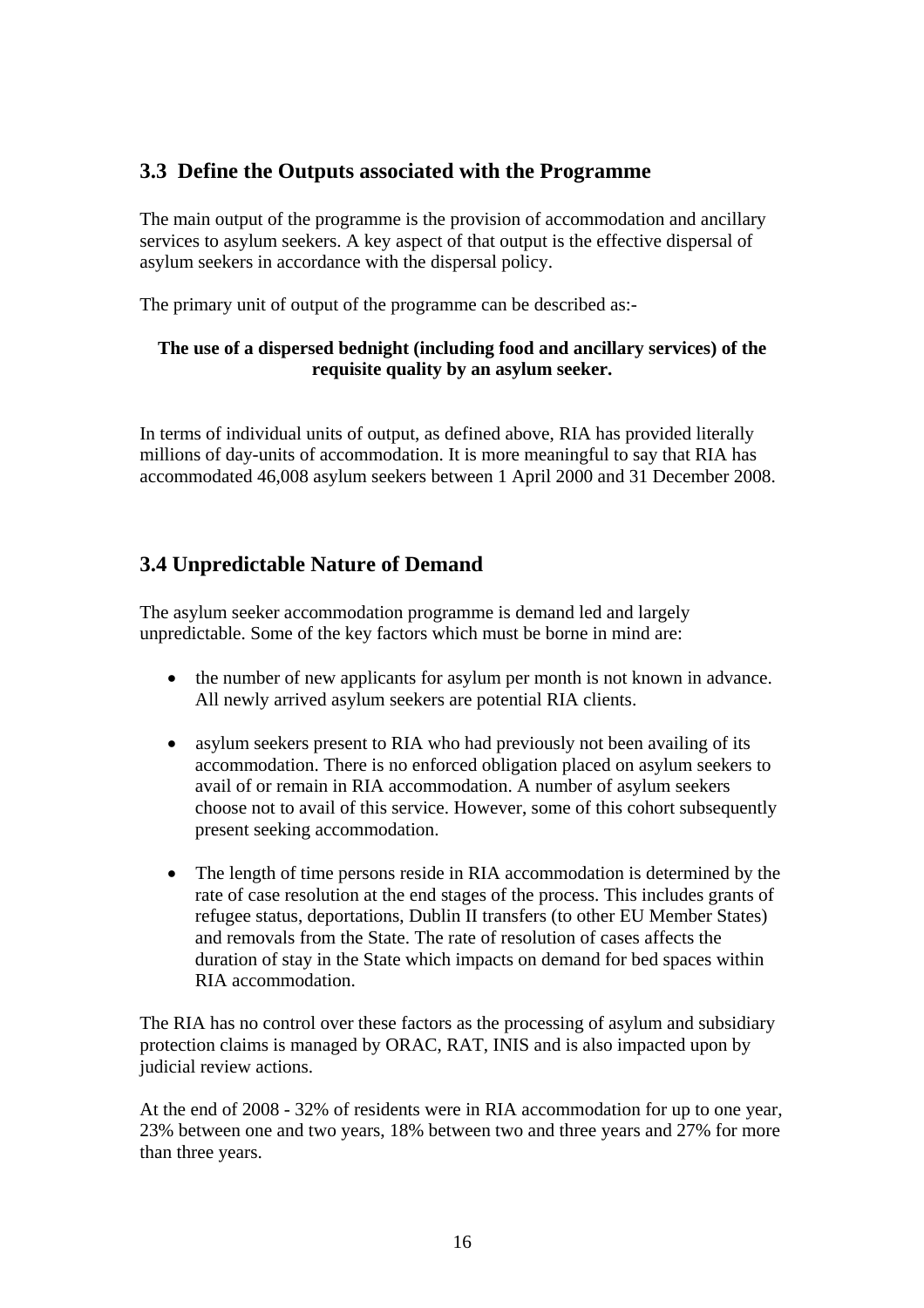At the end of August 2009, 1,828 (47.3%) of the 3,866 persons that applied for asylum in 2008 were still residing in RIA accommodation. This is made up of a combination of two factors (i) the length of time that people remain in RIA accommodation and (ii) the percentage of asylum applicants that use RIA accommodation. The corresponding figures for 2009 were 1,916 applicants for asylum up to end August 2009 and of these there were 1,149 persons (60%) residing in RIA accommodation.

In addition, between November 2008 and mid-August 2009, there were in the order of 400 requests from existing asylum seekers 're-applying' for RIA accommodation. These would be asylum seekers who never previously availed of RIA accommodation or who had been in RIA accommodation but left at some point. While a number of such 're-applicants' do not eventually take up accommodation, the potential for impact on demand remains and the volume of such 're-applications' appears to be growing.

### **Factors behind the need to purchase an excess quantity of inputs to meet the objective**

RIA purchases a fixed quantity of accommodation days from its contractors. The contracts are "contracts for capacity" not "contracts for use". RIA has to purchase excess capacity to guarantee that it will meet its objective. The relationship between inputs and outputs is considered in detail in the next Chapter which examines efficiency. The main reason why RIA needs to have excess capacity is because the demand for their services is not predictable. There are also other factors which make the precise matching of demand and supply virtually impossible. These include:

- Nationality and ethnicity of new asylum applicants;
- Gender
- Family status
- Maternity
- Family size
- Birth rate among asylum seekers already in RIA accommodation:
- Rates of departure from and return to direct provision
- Impact of chickenpox or other health related restrictions (HSE protocol).
- Special Needs

These factors lead to a need for excess capacity in the system, as for example, an outbreak of chickenpox in a centre requires a restriction of movements and can lead to bed spaces being unusable for a period. The effects of such constraints are examined in greater detail in chapter 4, in particular the challenge of balancing capacity and occupancy levels so as to optimise efficiency while maintaining the effectiveness of the programme.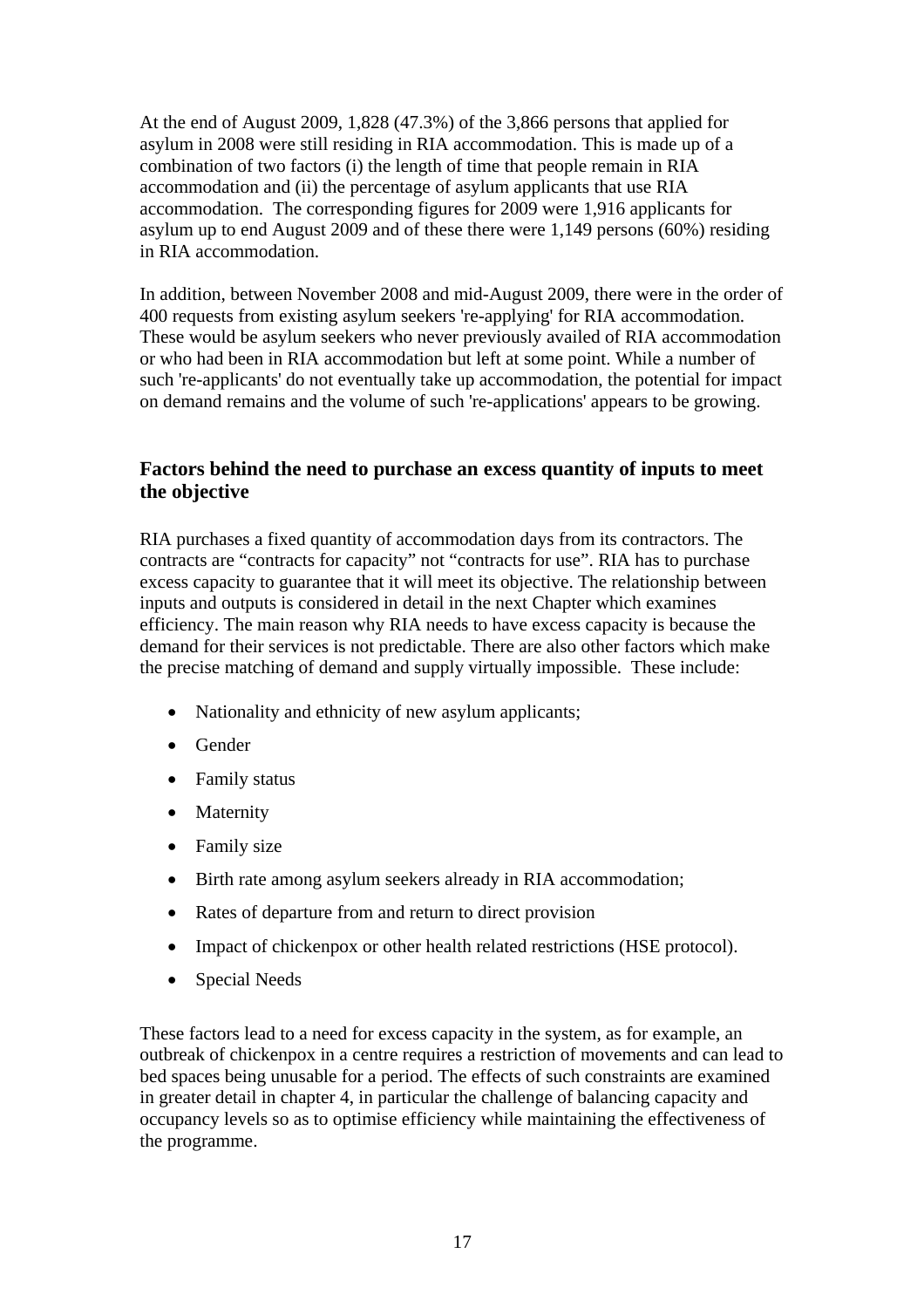## **3.5 Output Quality**

### **Standard of Service**

The RIA seeks to maintain a standard of accommodation and ancillary services which can stand up to scrutiny by organisations such as the UNHCR, EU and NGO groups. While there exists an opposition by some NGO groups to the direct provision policy itself, the operation of the policy has continued to stand up to scrutiny.

Notwithstanding that Ireland has not opted into it, the RIA operates in accordance with the material standards set out in the EU Directive on Minimum Material Standards for the Reception of Asylum Seekers.

RIA's functions are subject to international scrutiny. As an example of this, RIA centres have been open to examination by the UNHCR representative who visited 5 centres in 2008 and 2009 and by the Council of Europe Human Rights Commissioner Thomas Hammarberg who visited Kinsale Road in Cork in 2008. The RIA also facilitated visits (at the request of the UNHCR in Ireland) to a number of accommodation centres by Mr. Wilbert van Hovell, UNHCR Regional Representative in February, 2009.

Measures to ensure Quality of Outputs

Each property in the private sector used by the Agency for providing accommodation for asylum seekers is inspected by officials from the Agency prior to its use to ensure that it is suitable for the accommodation of asylum seekers.

All accommodation providers and other companies engaged by the RIA to operate centres are required under a comprehensive Memorandum of Agreement (generically approved by the Office of the Attorney General) to ensure that the centres comply and operate with all statutory requirements of local authorities and other agencies in relation to bedroom capacity, food, food hygiene, water supply, fire safety, general safety and so forth. Particular attention is given to ensuring that adequate communal and recreational facilities are provided. A synopsis of the generic contract is attached at Appendix 1.

In centres where children are accommodated, particular emphasis is placed on meeting their needs. This involves the provision of additional facilities such as: infant formula; infant food; access to fresh water (for the preparation of infant formula); sterilizers; fridges; microwaves/bottle warmers, nappies etc.

#### Quality Inspections

The RIA regularly conducts unannounced comprehensive full day and other informal inspections on each of the centres to ensure that the terms of the Memorandum of Agreement are being met. In addition, the RIA has for the past number of years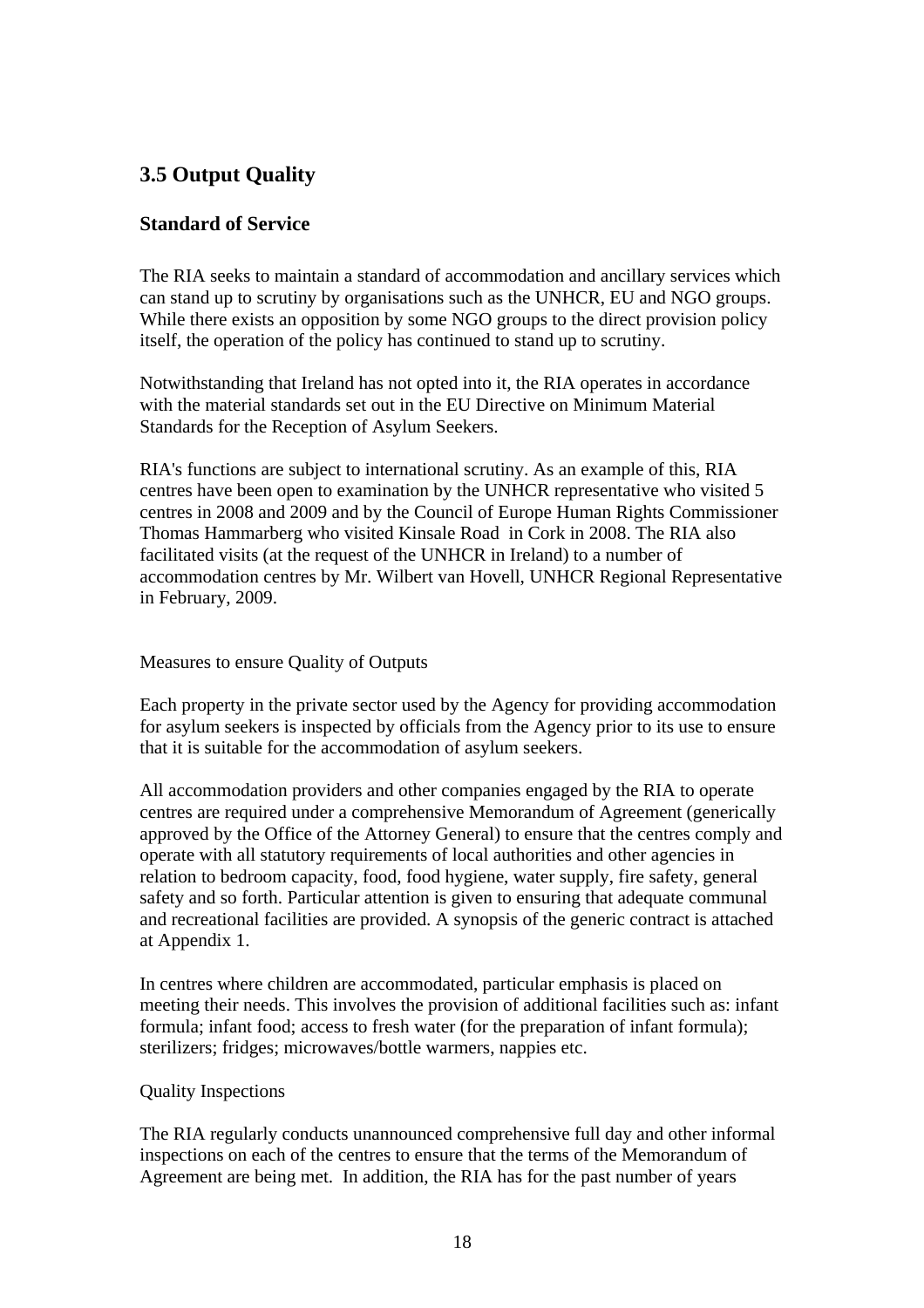engaged independent assessors with expertise in the field to conduct unannounced inspections on its behalf. All centres can be inspected by Environmental Health Officers.

It is the policy of the RIA to conduct at least twice yearly comprehensive unannounced inspections on each of the properties used to accommodate asylum seekers. The independent assessor contracted by the RIA also conducts comprehensive unannounced inspections on every centre at least once per year.

Any diminution in standards which comes to the attention of the inspection team is treated very seriously by the RIA and proprietors are immediately requested to make any changes and improvements deemed necessary. Serious breaches have led to the closure of a number of centres in the past.

### **3.6 How effective is the Programme**

As stated above the objective of the Programme is - "to ensure that the accommodation, food and other ancillary service needs of asylum seekers are met, as required by international and domestic obligations." Since the inception of the RIA (and its predecessor the DASS), no asylum seeker who was in need of accommodation and who sought the RIA's assistance has gone without such accommodation. The quality of the accommodation is monitored and standards are maintained. The Programme is therefore 100% effective in that it has always provided accommodation to any asylum seeker entitled to the service and who seeks to avail of the service and the burden on public services such as health and education have been proportionately shared across the country. The actual dispersal of asylum accommodation is examined in Chapter 4 (Section 4.3).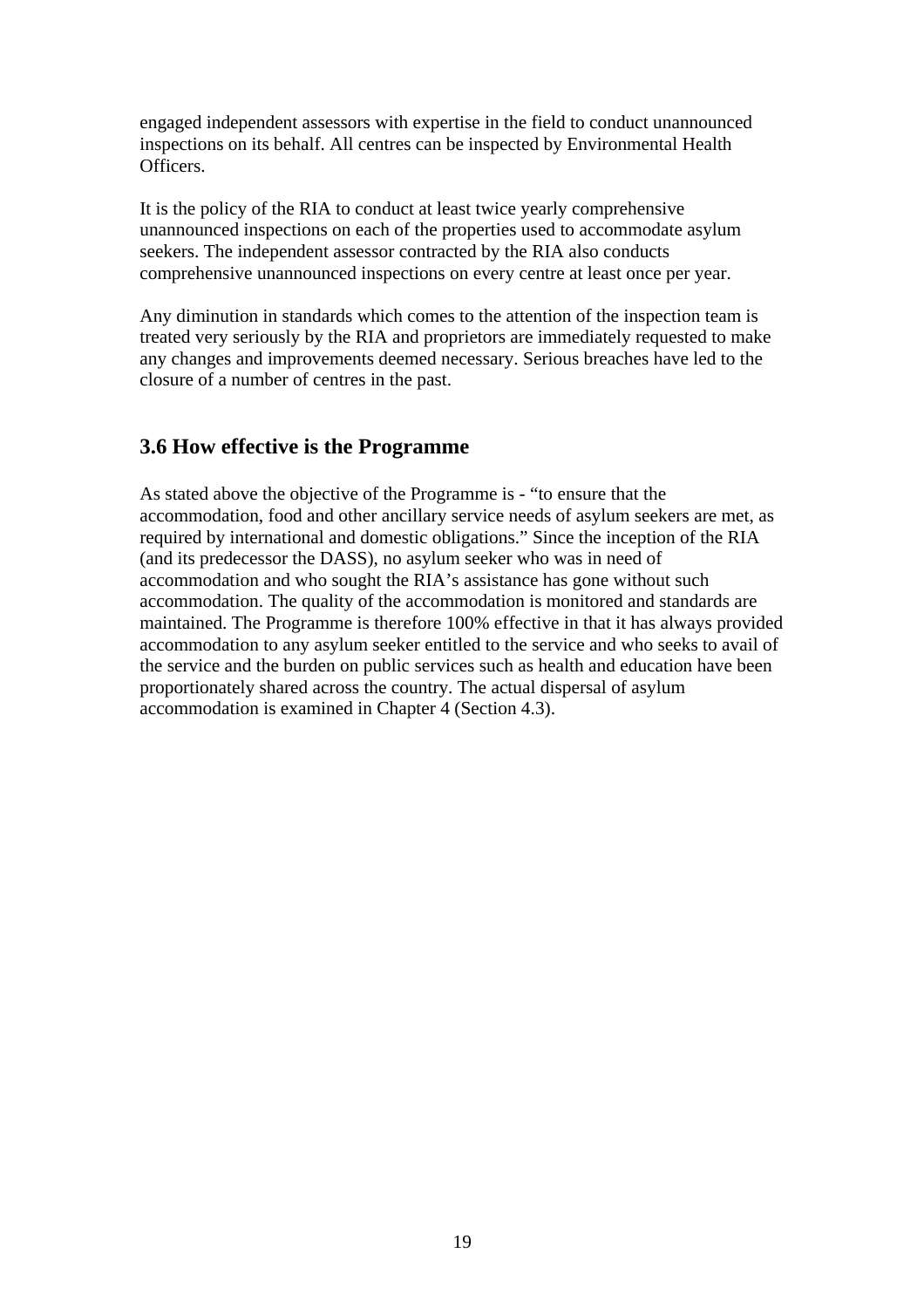# **CHAPTER 4. Efficiency**

### **4.1 Introduction:**

It is Government policy to provide for the needs of asylum seekers through Direct Provision and Dispersal. Alternative policy options are explored in Chapter 5. This chapter restricts itself to examining how efficiently Direct Provision is implemented.

Measuring efficiency involves an examination of the ratio of inputs to outputs. The efficiency question asks whether the same level of output and result could be achieved with fewer inputs<sup>[3](#page-19-0)</sup>, i.e. at a lower financial cost.

The definition of the outputs of this programme was considered in Chapter 3 and can be summarised as "bed nights used". Within the Direct Provision model there are numerous different approaches that RIA could have selected in order to deliver the required number of outputs. To some extent government policy on dispersal and external constraints (primarily the availability of school places and medical services) limit the number of solutions that can be considered. The model RIA has used has the following essential features:

- Accommodation centres spread throughout the country as dictated by Government policy on dispersal.
- Contracts for capacity. Providers are paid for a fixed capacity whether it is used or not.
- A mix of state-owned-privately-operated and privately-owned and operated accommodation centres.

<span id="page-19-0"></span> $^3$  The VFMPR Guidance Manual defines inputs as the resources used by a programme. For the purpose of this  $\overline{\phantom{a}}$ review it is the financial resources that are regarded as the primary input.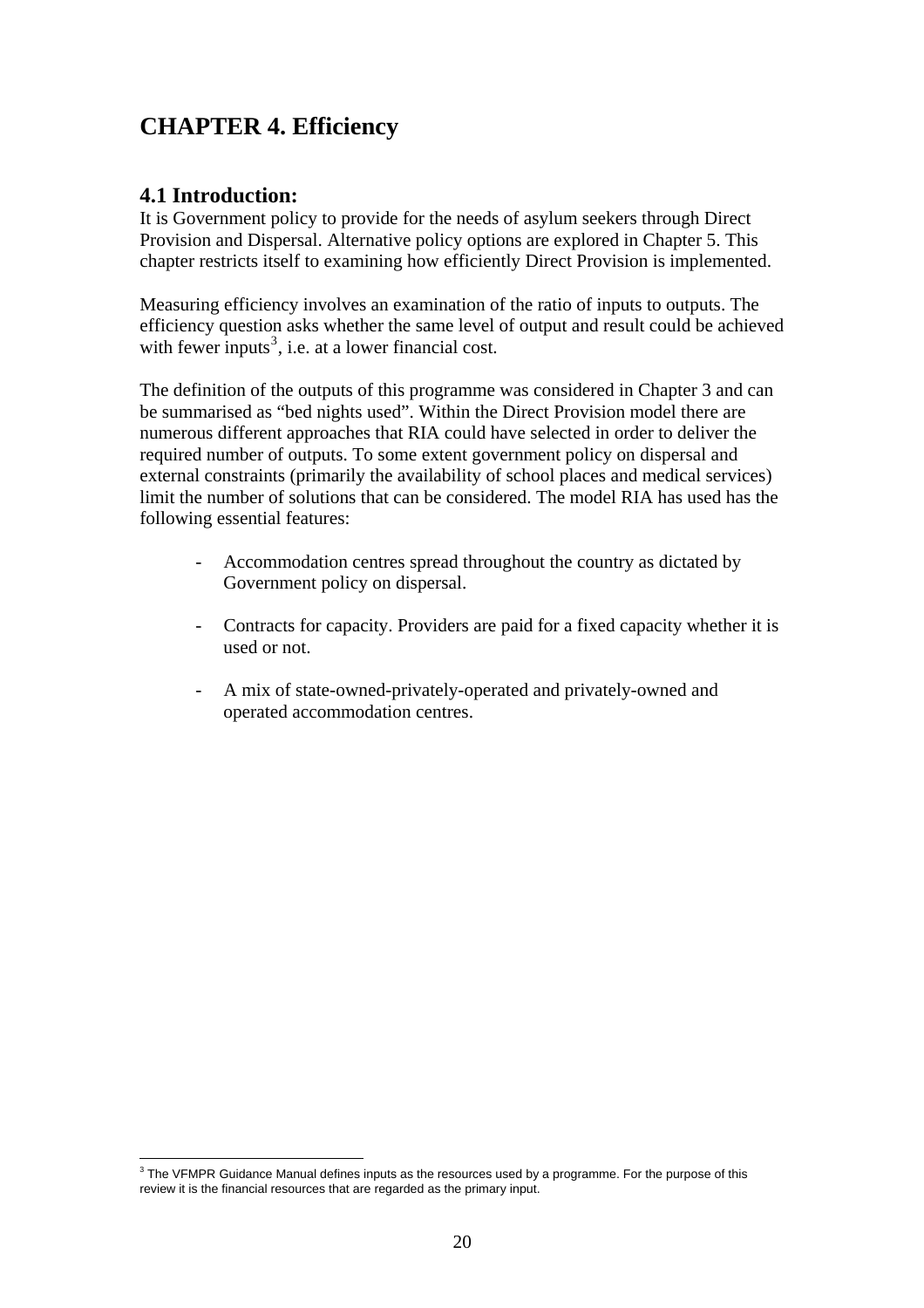### **Table 1: Breakdown of Centres by Type**

| <b>Type of Centre</b>                               | <b>No. of Centres</b><br>June '09 | <b>Capacity June</b><br><b>MO</b> | $\frac{0}{0}$<br><b>Capacity</b> |
|-----------------------------------------------------|-----------------------------------|-----------------------------------|----------------------------------|
| Privately owned and operated                        | 45                                | 5,852                             | 71%                              |
| State-owned-privately-operated                      | 7                                 | 1,270                             | 15%                              |
| Self-Catering – Privately owned<br>and operated     | 6                                 | 617                               | 8%                               |
| Reception Centres – Privately<br>owned and operated | 2                                 | 459                               | 6%                               |
| Total                                               | 60                                | 8,198                             | 100%                             |

To evaluate the efficiency question this chapter will examine:

- 1. If the chosen model is operating at maximum efficiency?
- 2. If an alternative procurement model could deliver DP more efficiently?

The Chapter is divided into the following sections:

- 4.2. Examines if the current model is operating at maximum efficiency.
- 4.3. Efficiency comparisons with two Alternative Procurement Models. (i) Model A – Mix of fixed capacity and variable capacity contracts. (ii) Model B – Relaxing the Dispersal Condition.
- 4.4. International and other Comparisons.
- 4.5 Efficiency Findings Summary.

### **4.2 Is the current Model operating at maximum efficiency?**

One advantage of contracting for capacity instead of use/occupancy is that by offering the supplier a guaranteed income the supplier can quote a cheaper daily rate. If the supplier is to be paid per person using the accommodation, the supplier will include a risk premium in the price and may not guarantee availability levels.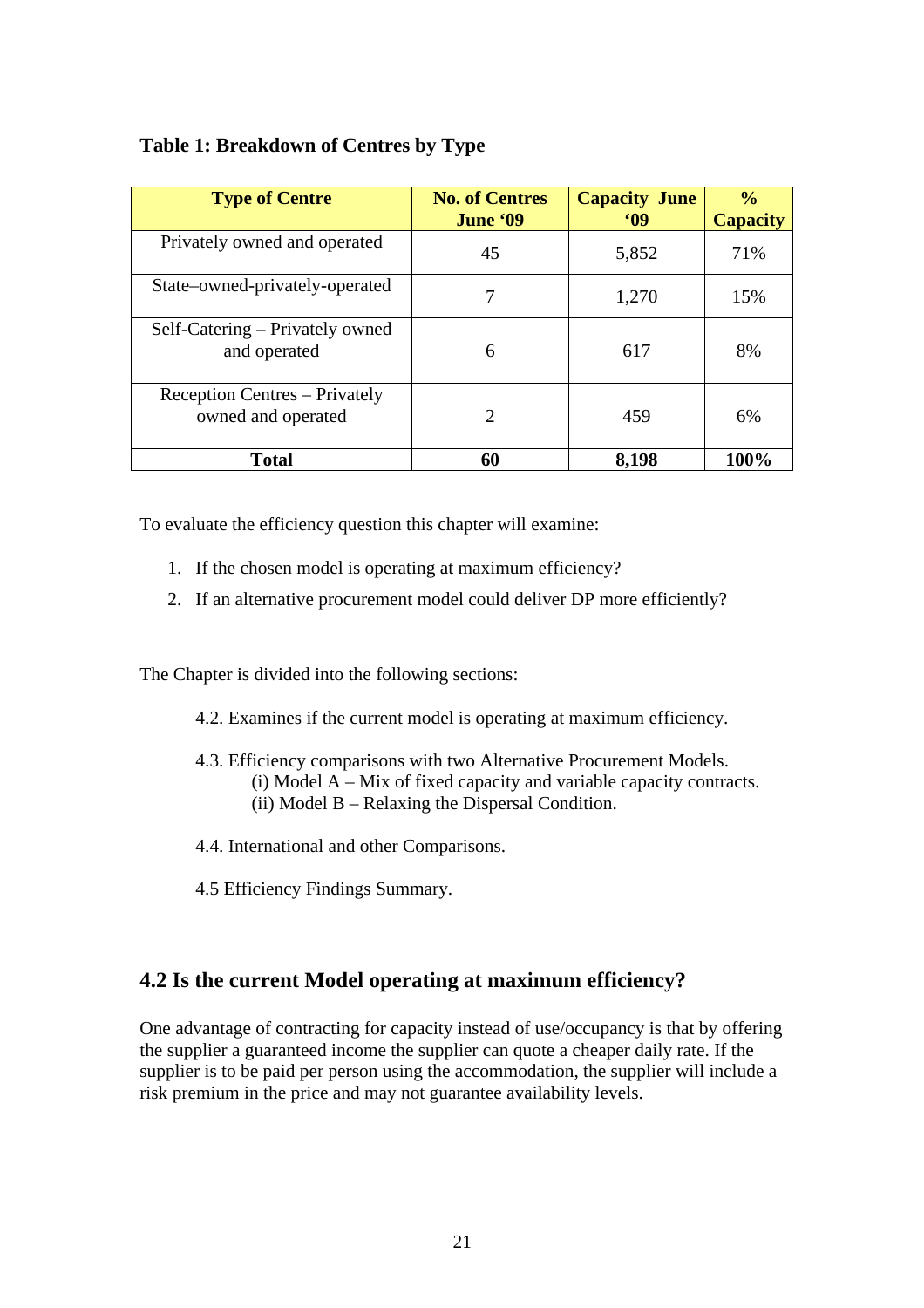The gain from this model depends on:

- the ability to minimise the difference between the number of places contracted and the number required and
- whether the lowest possible daily rates have been secured having regard to standards and service level requirements

### **4.2 (A) Is the difference between contracted capacity and number of places required minimised?**

The requirement for asylum seeker accommodation can be difficult to predict and this risk is borne by RIA. RIA's aim is to minimise the incidence and cost of this risk. Under the current model RIA aims to maintain a prudent but minimum level of excess capacity. To maintain this minimum level of excess capacity RIA needs the facility to increase capacity if required and to shed excess capacity at minimum cost.

The efficiency of this aspect of the current model depends on whether (i) the target excess capacity is the minimum required and (ii) how actual excess capacity compares with what would be regarded as a realistic target.

In answering this question the first task is to determine what would be regarded as a realistic level of excess capacity. There are a number of components that need to be factored into the calculation of a prudent level of excess capacity:

- **Volatility of Demand**
- **Sickness outbreaks**
- **Unusable Capacity**

#### (i) Allowance for volatility of demand?

The demand for RIA's accommodation service is a function of the numbers currently accommodated plus the numbers entering the system less the numbers exiting. If RIA can accurately predict the numbers entering and exiting the system, it has an accurate estimate of the accommodation required.

The chart below shows the number of new asylum applicants per month in the period 2005-2008. Since February 2007, the monthly number has varied between 277 and 360. The intake in the 2005-2008 period is much lower and more stable than the intake in the 2000-2002 period where monthly numbers varied between 677 and 1199.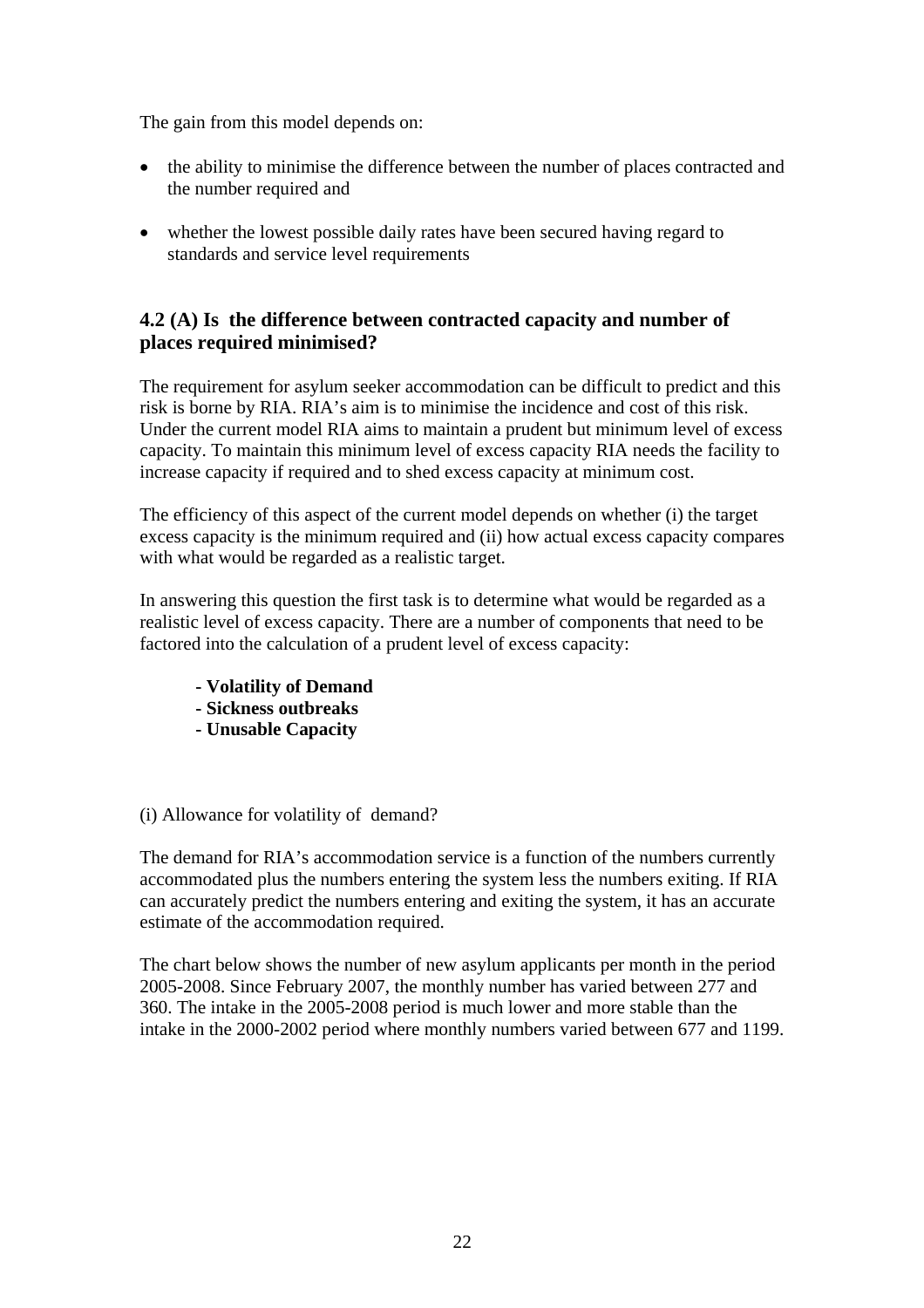

**Figure 1: - New Asylum seekers per month** 

At the end of June 2009, RIA accommodated nearly 7,000 asylum seekers but there were approximately 16,000 people in the asylum process. Asylum seekers are not obliged to use RIA facilities, but those that are in the asylum process and are not availing of RIA accommodation could potentially become clients of RIA. This happened in the 2004-5 period when a significant part of the increase in those seeking accommodation arose from asylum seekers already in the country, who had a child born in Ireland and who anticipated being allowed residence under the Irish Born Children (IBC) Scheme. This was a special situation and making provision for a similar significant increase in demand from asylum seekers that are currently not using RIA accommodation would need to be justified. In this regard it should be noted that in a ten month period, over 400 persons either never accommodated in, or who had left, RIA accommodation applied to be re-accommodated.

As a general rule 2/3 of new asylum applicants seek accommodation from RIA. This fraction and the trend in numbers of new asylum seekers is a fair predictor of the number of new clients for RIA accommodation. Notwithstanding this, the potential for variability of demand continues to exist and this capacity for sudden peaks in demand needs to be taken into account.

Those exiting the accommodation system may exit the system because a final decision has been made in respect of their application. RIA continues to accommodate protection applicants up to the point where they are either removed or granted leave to remain. Others may voluntarily leave the accommodation which may mean they have left the country but this is not necessarily the case. The complexity of the asylum process and the unpredictability of other departures mean that accurately forecasting the numbers that will leave the system is difficult, but a reasonable estimate should be possible.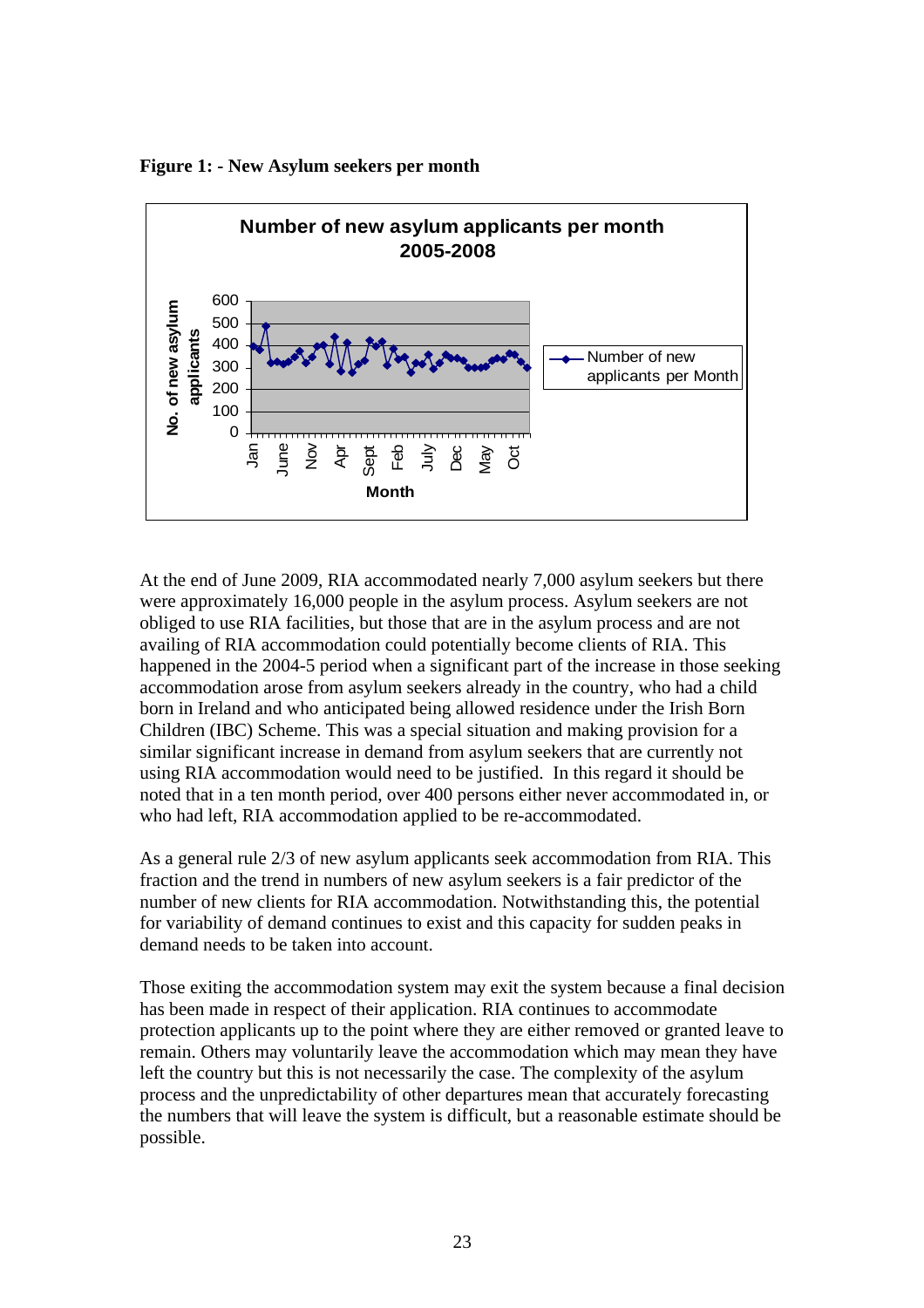A suggested worst case scenario in any one month is that nobody leaves the accommodation system and that 80% of those applying for asylum need to be accommodated. Based on current numbers an excess capacity of less than [4](#page-23-0).5%<sup>4</sup> should be a more than sufficient provision for net increases.

If circumstances change then this percentage can be adjusted. The introduction of new legislation which will simplify the asylum process may see more people exiting the asylum process at an earlier stage. If this is the case then the percentage excess capacity allowed for net increases, should be reduced, or eliminated if net decreases become the norm. The legislation will not be retrospective, therefore it will have no impact on those already in the asylum process.

Volatility of Demand in 2005-2008 period:

Retrospectively examining the volatility of demand is another way of looking at the provision that needs to be made for how unpredictable demand can be. One way to look at how much excess capacity is required to cope with volatility of demand is to look at how demand changes in the time period required to contract extra capacity. The graph below shows by how much demand two months forward exceeds (or is less than) current demand.



**Figure 2**: - **Volatility of Demand**

The two month forward percentage difference is taken as a good indicator of the percentage excess capacity required to cater for volatility in demand. Since January 2007 an excess capacity of 4.8% would have catered for the level of demand for the two months following, allowing RIA two months to contract for extra capacity. This is consistent with the percentage calculated above using the number of new entrants to the asylum process.

<span id="page-23-0"></span> 5 The average number of new asylum seekers per month in 2007-8 was 328 (80% of which is 262). Adding another 50 per month for those that are already in the country and choose to seek accommodation equals 4.5% of the number accommodated.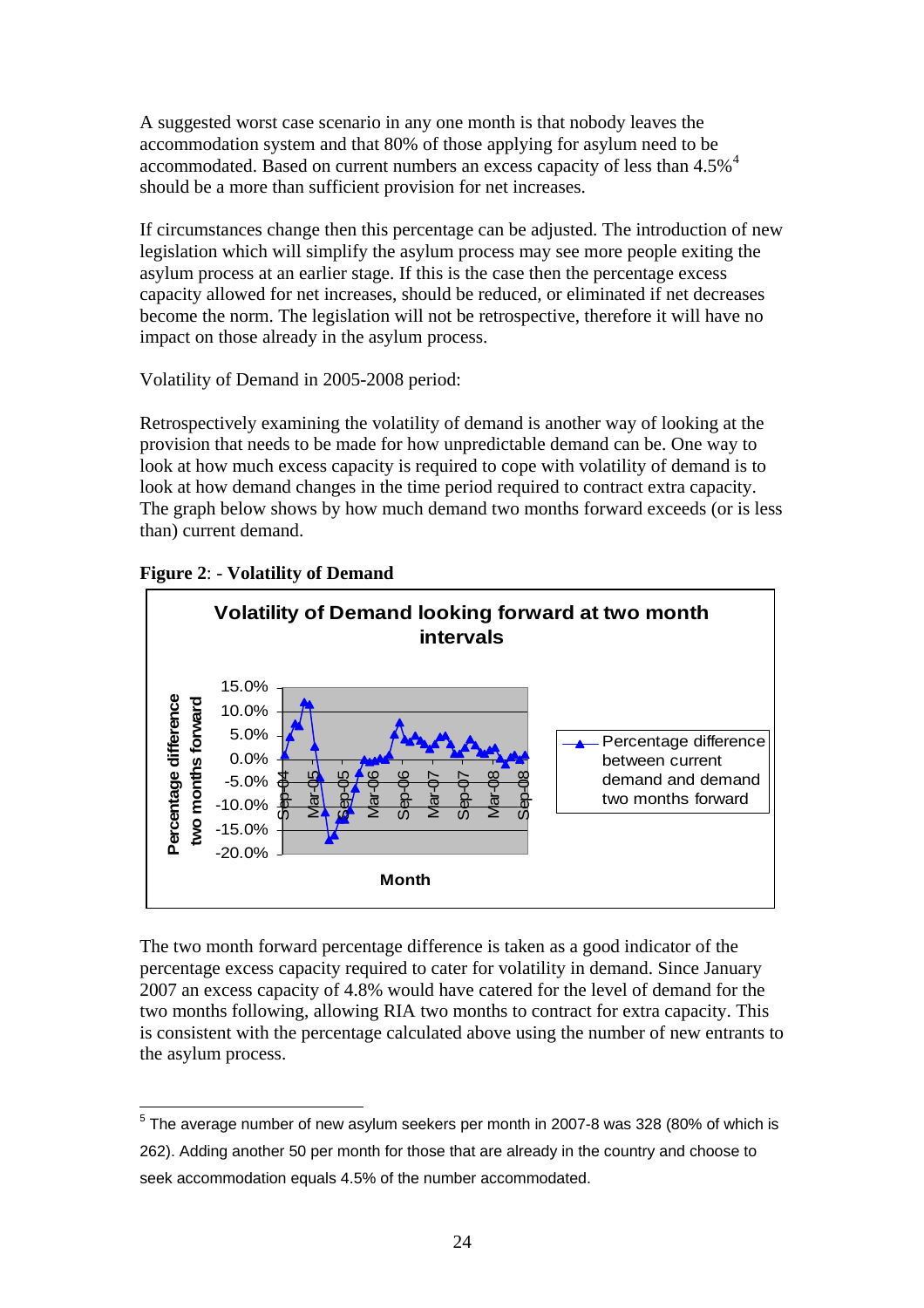#### Sickness

A second reason why RIA need to maintain a cushion is that due to certain contagious illnesses, use of centres where an outbreak occurs may have to be restricted. If there is an outbreak of chickenpox then restrictions are in place for 28 days following the last recorded case. Infected centres do not accept pregnant women or women of childbearing age and non-immune pregnant women have to be removed to alternative accommodation. This chickenpox protocol is a requirement of the HSE and is not within the control of RIA. Chickenpox outbreaks in 17 centres in 2008 were responsible for the loss of an average of 94 bed places per month. The highest loss of bed places (216) was recorded in August 2008 which was the equivalent of 2.6% of contracted capacity at that time.

#### Unusable capacity

Thirty eight of the sixty centres accommodate families, two take couples and singles and the remaining (20) singles only. 47% of asylum seekers (3,268) are single adults or are part of an adult couple without children. There are 1,422 other adults which form 1,094 family units that have 2,227 children. The accommodation units available within each centre (single units, two bed, three bed etc.) and family units requiring accommodation will rarely match perfectly, leaving some unusable capacity i.e. if a three person family is in a four bed unit, then there is one unusable bed in that unit. Accommodation units may also be temporarily unavailable as they are in need of repair.

The supplier is obliged under the contract to "ensure maximisation of the capacity in each bedroom at all times". This may require the transfer of residents to alternative bedrooms within the centre. While it can be argued that there is no incentive for the contractor to maximise capacity (as it makes no difference to the revenue generated from the contract and may increase their costs) it is RIA's responsibility to assign people to centres. This means that RIA controls the level of capacity used and monitors actual bed usage. In order to better secure their chances of contract renewal it is in the interest of the contactor to satisfy the contractual obligations to optimise capacity.

The end 2008 snapshot shows that across all the centres there were 346 bed spaces unavailable for "other" reasons. The majority of these spaces are unavailable because of the mismatch between the accommodation available and the configuration of the families using the accommodation. This represents 4.3% of capacity contracted. Sixteen Centres had zero spaces unavailable (five of these accommodate families). Nine centres recorded over 10% of their capacity as unavailable for "other" reasons. Four of the centres had unavailable capacity of 18%, 22%, 26% & 27% on top of normal vacancies.

An allowance under the current contract needs to be made for unusable capacity, but given the high levels of unusable capacity recorded by some centres, a percentage that would be regarded as efficient would have to be significantly less than the percentage recorded by the end-2008 snapshot. An allowance of an average of half of one per cent could be allowed for centres that cater for singles only to allow for repairs. An average of 3% for centres that accommodate families is suggested based on the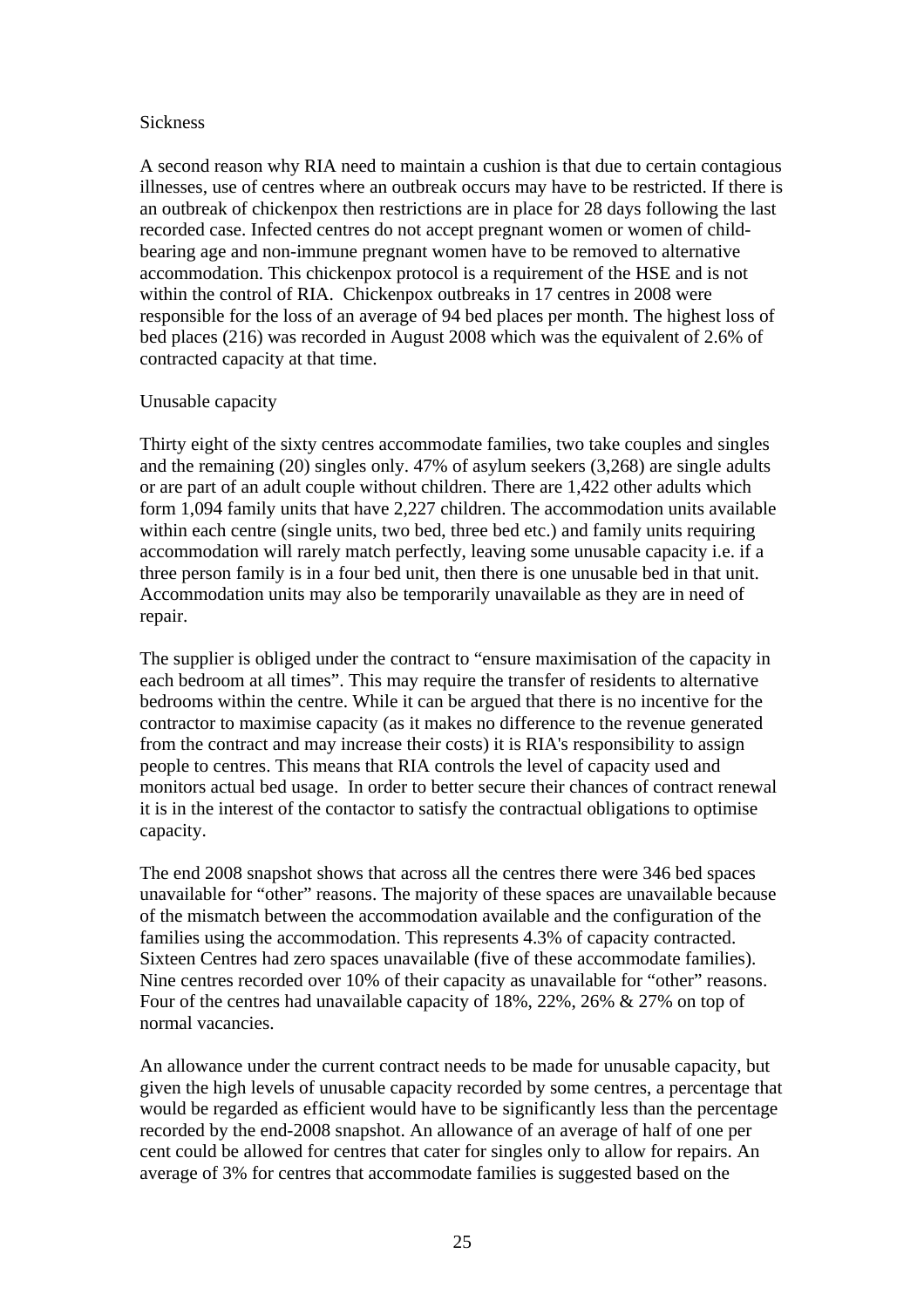achievement of this percentage or less by 1/3 of the centres catering for families as recorded by the snapshot. This would give an overall allowance for unusable space of 2.6% of capacity.

What is an efficient excess capacity using the current model?

The prudent but minimum excess capacity that RIA should aim to achieve is not a constant percentage. It depends on the prevailing circumstances, whether the trend in overall demand is moving up or down and particularly the volatility of demand being experienced. Without adjusting the current procurement model, the maximum excess capacity in the current circumstances is calculated as follows:

From the figures calculated above, up to 5.2% of capacity may not be available for use based on:

| - the loss of capacity due to illness in the peak month    | 2.6% |
|------------------------------------------------------------|------|
| - the loss of capacity due to profile cost (unusable beds) | 2.6% |
|                                                            | 5.2% |

The remainder of capacity is divided between occupied places and a percentage excess to cope with net increases or volatility in demand. Based on current usage levels the percentage to cater for volatility was calculated above as 4.8% (of occupancy). The overall excess capacity to cater for illness, profile cost and volatility of demand, at current usage levels is  $9.5\%$  $9.5\%$  $9.5\%$ <sup>5</sup>.

Breakdown of efficient use of Capacity at Current Usage levels using the current model:



Based on RIA's experience and the current more stable pattern of demand and the fact that all of the worst case scenarios are unlikely to coincide means that a reduced excess capacity target of less than 10% should be achievable under the current model. This is the level of excess capacity against which the efficiency of the implementation of the current model should be evaluated.

<span id="page-25-0"></span> 5 Percentage lost due to specified illness and mismatches (profile) are calculated based on total capacity. The percentage capacity required to cope with volatility is calculated on occupancy. These two sets of percentages cannot be added together. The overall excess capacity of 9.5% is calculated as follows:

Occupied Capacity + 4.8% of Occupied Capacity = Usable Capacity (94.8%)

| 104.8% of Occupied Capacity | $=$ Usable Capacity (94.8%) |
|-----------------------------|-----------------------------|
| Occupied Capacity           | $= 90.5\%$                  |
| Unused or excess            | $= 9.5\%$                   |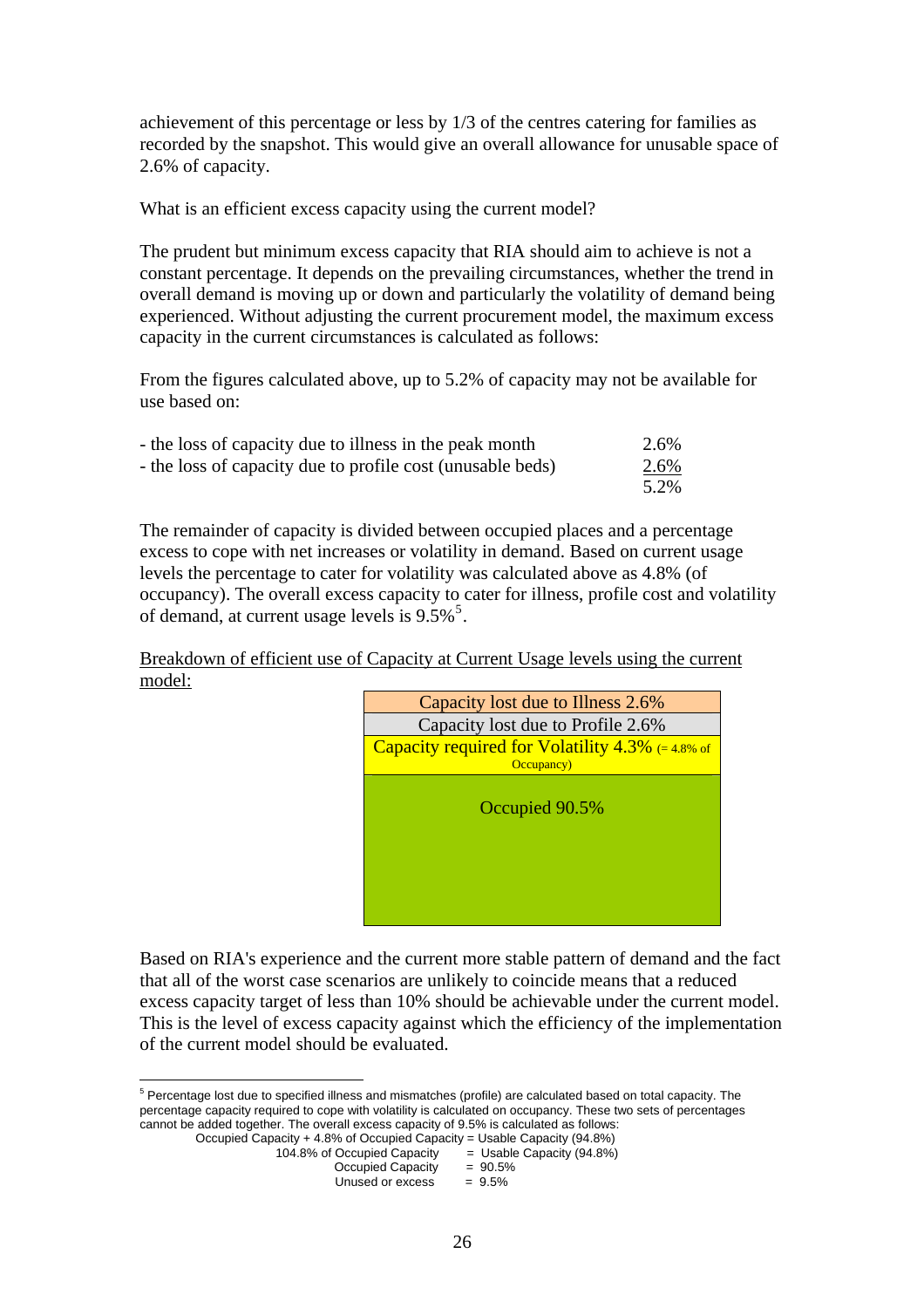### **How do actual excess capacity figures compare against this benchmark?**

RIA currently aim to maintain a 15% cushion between contracted capacity and actual occupancy - as a contingency to cope with unexpected spikes in numbers of asylum seekers coming into the accommodation system, to allow for temporary or permanent closures of individual centres, to cater for mismatches between the accommodation units available and the size of family requiring accommodation, and to help RIA to react to medical emergencies causing restrictions to some of its capacity.



#### **Figure 3 – Percentage of Capacity Used**

As can be seen from the graph above, RIA (since June 2007 with a few exceptions) maintained a 15% cushion between maximum capacity and actual occupancy. This unused capacity hasn't fallen below 10% since early 2005 and for a period between August 2005 and September 2006, the percentage of unused capacity consistently exceeded 20% and reached 38.9% in January 2006.

The ability to reduce excess capacity depends on how the portfolio of contracts has been managed. The fourteen month period when excess capacity exceeded 20% and nearly reached 40% followed on from a period where demand rose and then fell sharply.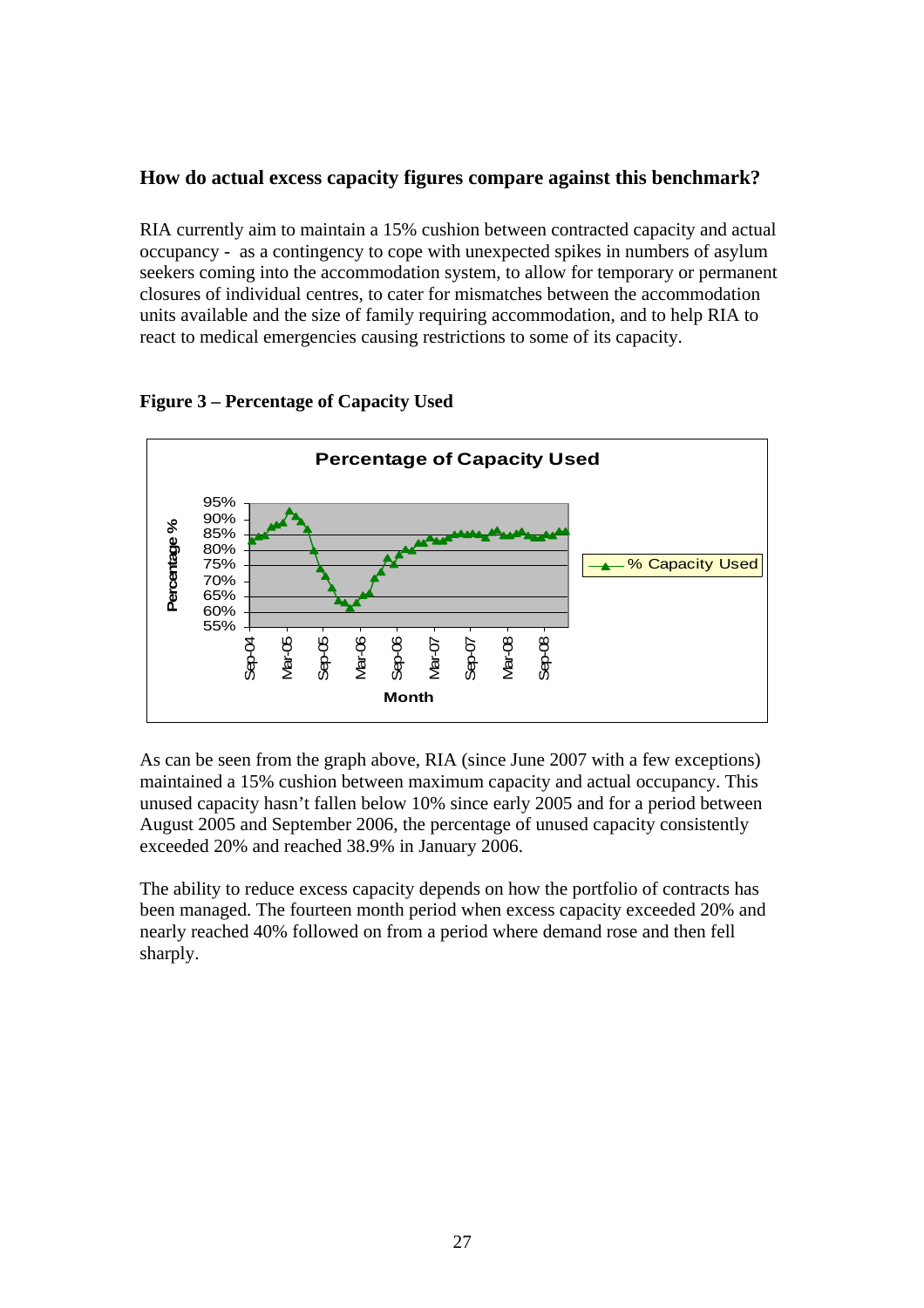**Figure 4: - Capacity versus use** 



The period between September 2004 and December 2005 saw the greatest volatility in demand for accommodation, which arose as a result of the IBC scheme. It rose by 26%, from 6,420 to 8,080 in the seven months to April 2005 before falling by 38% to 5,042 in the next eight months. The model used responded well to the increase in demand by contracting extra capacity but the use of this model also meant it was difficult to offload extra capacity when demand fell sharply.

In a period of rapidly increasing demand, contracts were entered into for periods that would have seemed logical at the time, or which were of a sufficient duration to entice a supplier to provide the accommodation. These contract periods proved to be excessive when demand started to fall sharply after only seven months. Nine centres were opened in the first five months of 2005. This was followed by the closure of 14 centres in the last five months of 2005 and the closure of a net 15 centres in 2006. The restrictions of the model contributed to high levels of excess capacity which hit nearly 40% in January 2006. Apart from the duration of the contracts, it also proved difficult to shed capacity as there was resistance to the closure of some centres because centres were accommodating people who were accessing medical care locally, were sitting state exams or were settled in local schools and the local community.

The model itself was shown to be unsuitable for minimising costs when demand becomes unpredictable. The model is much more responsive to an increase in demand than to a decrease. It took 15 months (July 2005 to October 2006) to reduce capacity from the peak in 2005 back to a more normal 80% usage level. The average monthly occupancy in 2005 was 6,778 and this fell to an average of 5,026 in 2006, a fall of 26%, yet the reduction in cost outturn was only 6% ( $\bigoplus$ 4m to  $\bigoplus$ 9m). This demonstrates that the current model was not able to react with sufficient speed during that period of rapid change after having increased capacity levels significantly.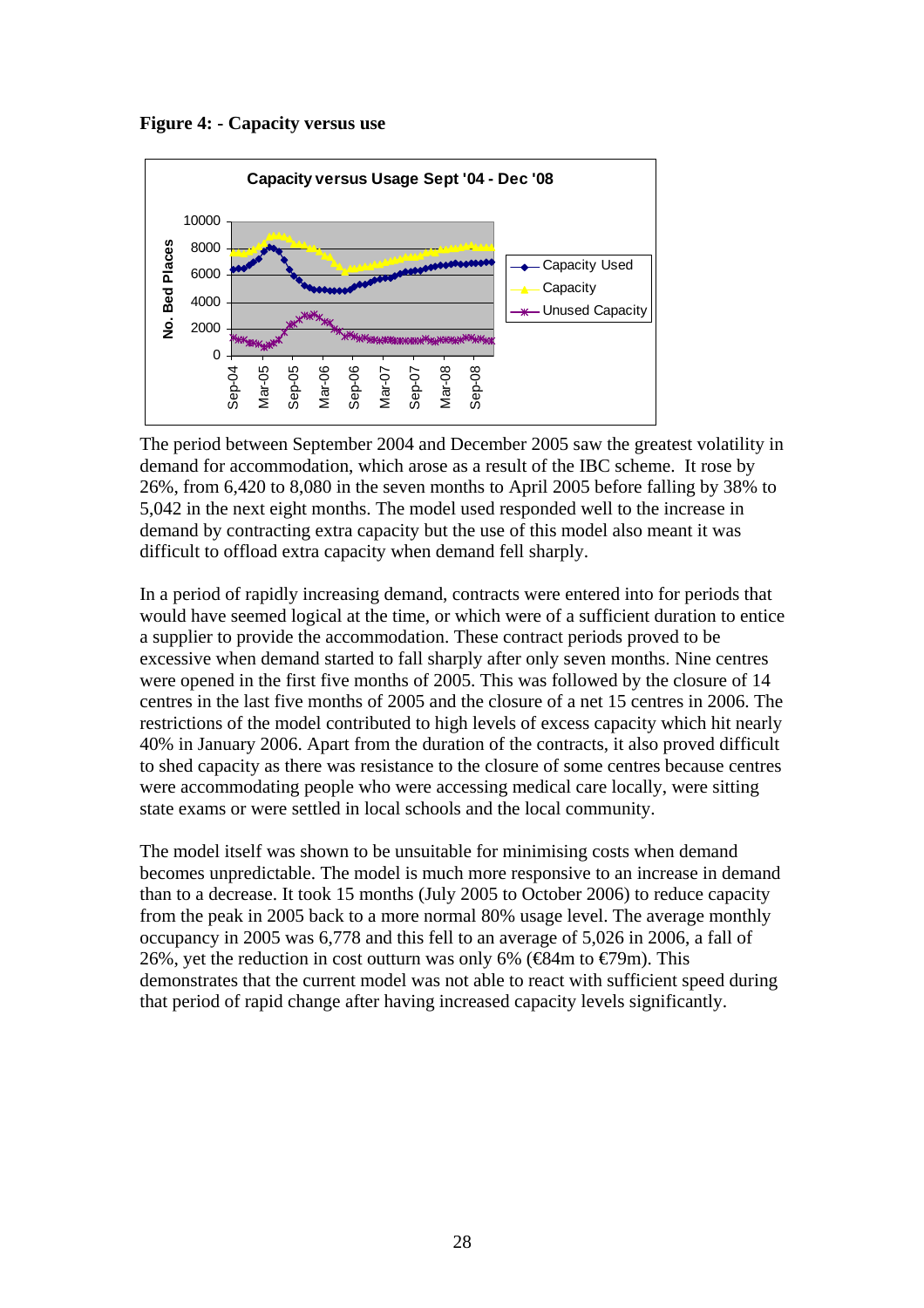### **Current options for reducing capacity**

Figure 5 below shows how much capacity RIA has contracted forward by month for the years *2009-10.* Contract periods vary. The average is c. 2.5 years, but a small number of contracts are for 3, 3.5 and 5.5 years. RIA manages their contracts so that the contract end-points are staggered and Figure 6 shows the opportunities that RIA has to shed capacity when contracts end.



**Figure 5: - Contracted Capacity by Month**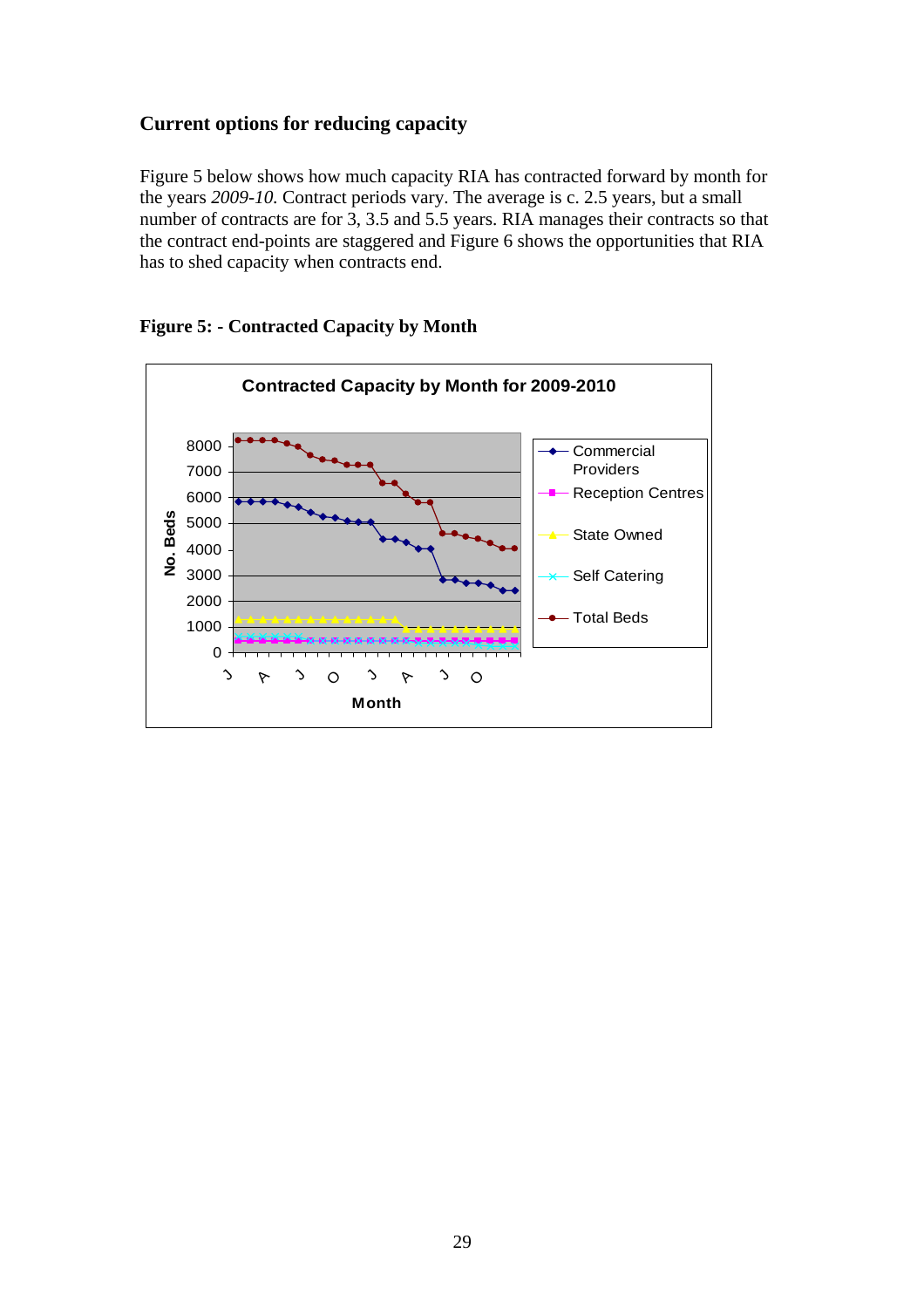



Between May '09 and May '10 RIA will have opportunities to end contracts that will reduce capacity by 2,407 or 30% of overall capacity. The largest fall in occupancy in any 12 months between 2005 and 2008 occurred between April '05 and March '06 when demand fell by 40%.

The April '05 - '06 period was however exceptional and RIA are currently managing their contract end-points in a way that gives them the scope to reduce capacity if demand falls. RIA are better equipped now to lower excess capacity than they were in mid-2005 but ideally they should have options to reduce capacity, through the termination of contracts, by a greater amount each month as apart from reducing capacity they want the choice of retaining the better performing contracts. Contract end-points should also be more evenly spread. Too high a portion of their options for reducing capacity occur in the one month of January 2010.

RIA also has the option in some of their contracts to terminate instantly by paying 3 months fees in compensation. More recent contracts give RIA the option to give three months notice without payment of any penalty. These options provide mechanisms to substantially and quickly reduce overall capacity in the event of a rapid structural change in demand, albeit at significant cost where a penalty is paid.

Individual contracts – Occupancy levels

Occupancy rates for the 45 commercially-owned centres with active contracts were examined to see if all centres were proportionately providing similar levels of outputs. The number of occupants, returned on four spot-dates per year in each of the four years 2005-2008, forms the basis of the occupancy percentages below.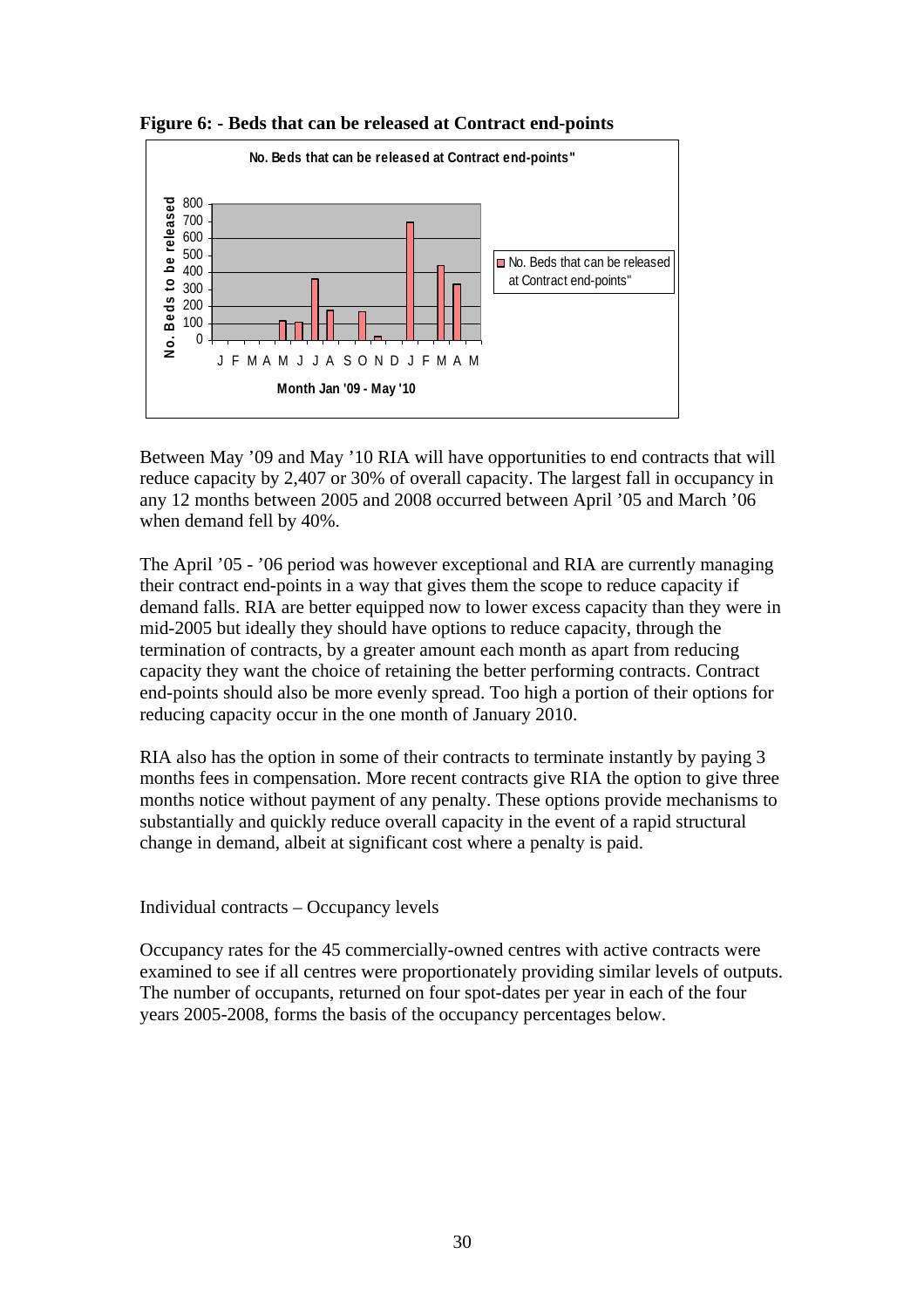| No.<br><b>Centres</b> | $\frac{0}{0}$<br><b>Occupancy</b><br>achieved<br>2005-2008 | <b>Size of Centres</b>                |                                                                                                                     | <b>Chicken-</b><br>Pox<br>outbreaks<br>at time<br>when<br>figures<br>taken | $\frac{0}{0}$<br><b>Change</b><br>in No.<br><b>Centres</b><br>per<br>Category<br>if<br>restrict<br>to 2007-8 |
|-----------------------|------------------------------------------------------------|---------------------------------------|---------------------------------------------------------------------------------------------------------------------|----------------------------------------------------------------------------|--------------------------------------------------------------------------------------------------------------|
| 6 <sup>6</sup>        | $<63\%$                                                    | 6 had<br>Low <sup>7</sup><br>capacity | <b>Bed Spaces:</b><br>15, 19, 33, 34, 36, 85                                                                        | None                                                                       | N <sub>o</sub><br>Change                                                                                     |
| 10                    | 70%-79%                                                    | 4 Low<br>3 Medium<br>3 High           | <b>Bed Spaces:</b><br>50, 55, 55, 70<br>100, 110, 110<br>210, 223,300                                               | Seven had<br>C-pox on<br>at least<br>one of the<br>16<br>occasions         | 6<br>improve<br>to 80s                                                                                       |
| 21                    | 80%-89%                                                    | 10 Low<br>8 Medium<br>3 High          | <b>Bed Spaces:</b><br>28,40,58,65,67,85,86,<br>90,90,98<br>100, 105, 108,<br>116, 120, 125, 168, 180<br>200,250,800 | Twelve<br>had C-pox<br>on at least<br>one of the<br>16<br>occasions        | 1 drops<br>to 70s<br>3<br>improve<br>to $90s$                                                                |
| 8                     | $90\% +$                                                   | 2 Low<br>2 Medium<br>4 High           | <b>Bed Spaces:</b><br>23,25<br>100,148<br>235, 250, 280, 315                                                        | Three had<br>C-pox on<br>at least<br>one of the<br>16<br>occasions         | 1 drops<br>to 80s                                                                                            |

**Table 2: Occupancy levels achieved by Commercial Centres 2005-8** 

If the analysis was restricted to the 2007-8 period, i.e. removing the more turbulent period in terms of demand some positive movement between occupancy bands is noted but overall the centres in the four categories are largely the same (See rightmost column of table above). There was little or no movement between the centres with low occupancy and high occupancy.

Looking at the occupancy rates for other accommodation types (Table 3 below) there is also a variation in occupancy levels. State-owned centres overall had lower occupancy rates than commercial centres but the variation between the highest occupancy and lowest occupancy centres was not as extreme. Self-Catering and Reception centres had lower occupancy levels.

<span id="page-30-0"></span> 6 These 6 centres accommodate atypical residents, some have specific medical requirements, some are awaiting to return home and some are being temporarily accommodated in Dublin

<span id="page-30-1"></span><sup>7</sup> Low <100, Medium 100-200, High >200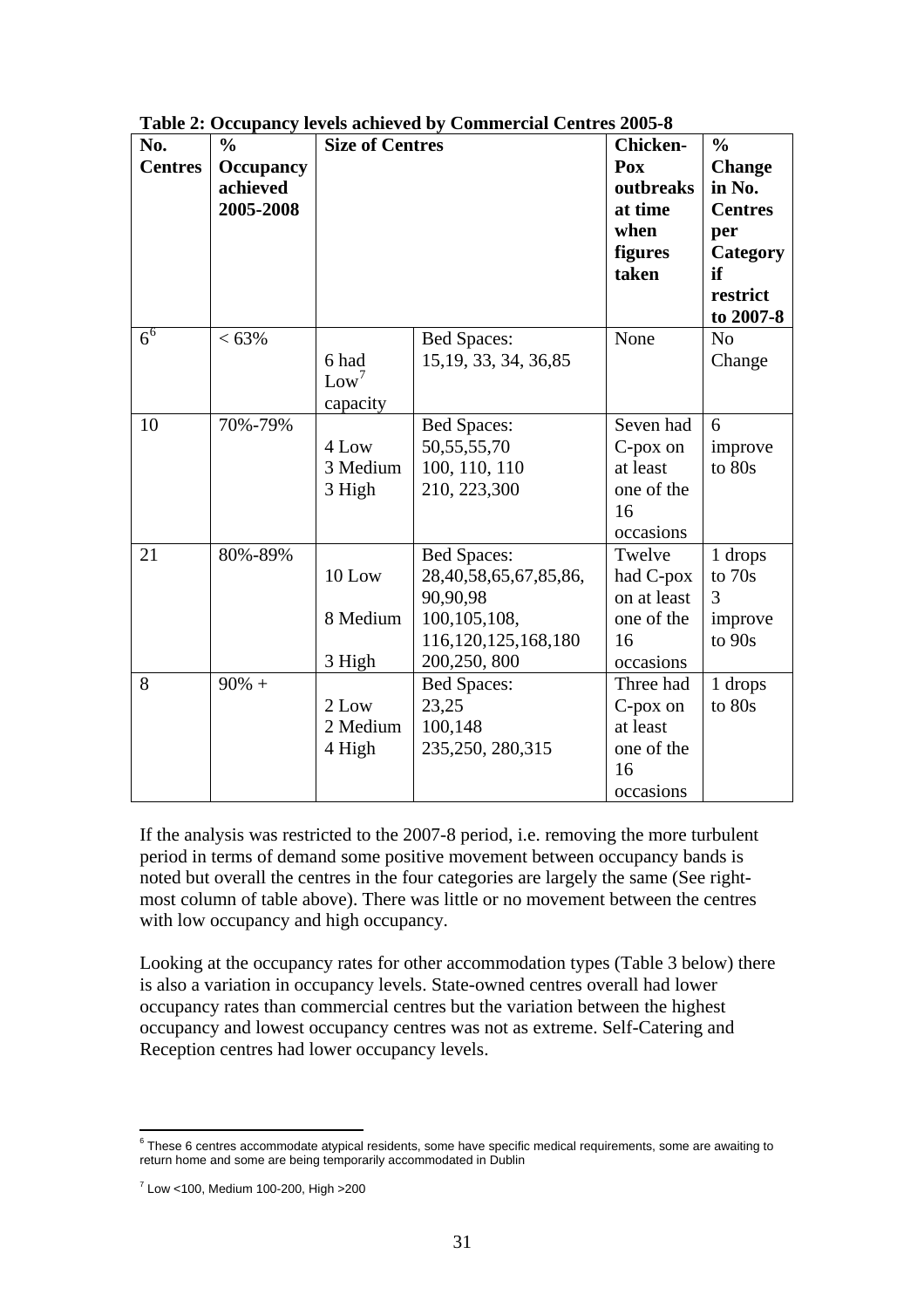| <b>Accommodation</b><br><b>Type</b> | <b>Occupancy</b><br>rate '05-'08 | of<br>Range<br><b>Occupancy</b><br><b>Rates '05-'08</b> | <b>Occupancy</b><br><b>Rate '07-'08</b> | of<br>Range<br><b>Occupancy</b><br><b>Rates</b><br>$'07-$<br>'08 |
|-------------------------------------|----------------------------------|---------------------------------------------------------|-----------------------------------------|------------------------------------------------------------------|
| Commercial                          | 83%                              | table<br><b>See</b><br>above                            | 87.5%                                   | table<br><b>See</b><br>above                                     |
| State-Owned                         | 78%                              | 75%-94%                                                 | 90.5%                                   | 86%-96%                                                          |
| Self-Catering                       | 70%                              | 61%-78%                                                 | 73%                                     | 57%-80%                                                          |
| Reception                           | 66%                              | 62%-67%                                                 | 69%                                     | 56%-73%                                                          |

### **Table 3: - Occupancy Rates – All Centre Types**

The capacity of the centre did not have a significant influence on occupancy rates except that the lower occupancy centres tended to be smaller, but small centres were also able to achieve high occupancy rates.

Reasons for variations in occupancy levels:

There are a number of possible reasons why different centres may have different occupancy levels and different reasons could apply to individual centres. Centres have unusable space as discussed above because rooms are in need of repair or because of mismatches between family sizes and available accommodation or due to other exceptional needs. These factors would be common to all centres but would be a bigger factor for centres that accommodate families. Four of the six centres with the lower occupancy levels accommodate singles only.

If a centre is closed for a period then the numbers in that centre will be reduced as it approaches its closing date and this could influence the occupancy level. This situation arose in the case of one of the six that had a low occupancy but this reason on its own would not account for the overall low occupancy. Sickness outbreaks would also explain low occupancy levels but the six lower occupancy centres did not have any sickness recorded on the days that the occupancy numbers were recorded.

To deliver an effective service RIA has to carry a certain level of spare capacity. If there is in-built spare capacity then there will be empty spaces in centres. The distribution of the spare places will depend on departures from individual centres and assignments of new people by RIA. RIA can choose how it spreads its spare capacity. It can spread it evenly so that each centre has approximately 15% empty or it can choose to concentrate some of the spare places in individual centres. It is RIA's decisions on allocations that are the primary determinant of occupancy levels in individual centres. Concentrating empty spaces in individual centres rather than spreading them evenly offers operational flexibility and this is a factor in allocation decisions. Low occupancy does confer a financial advantage on the operator of such a centre as their variable costs would be lower. RIA could utilise this to generate economies by negotiating a cheaper rate with centres/bedspaces designated as "last to fill" or "overflow capacity" or "atypical occupancy" where uneven distribution of spare capacity is consistent with its operational requirements. Experience shows that the most efficient way to manage the "flexible band" of accommodation demand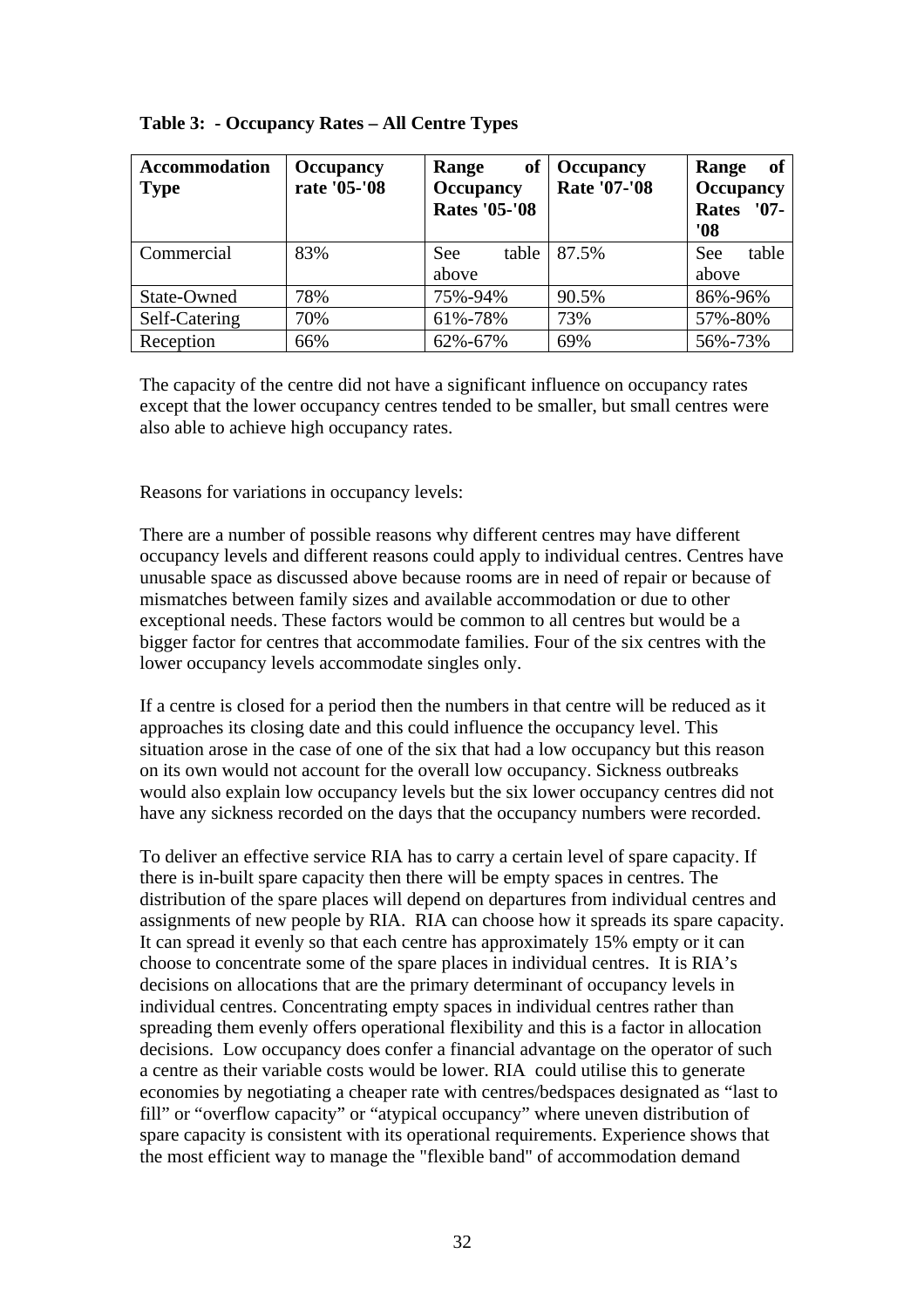above standard demand is to spread excess capacity across a number of centres rather than operating a dormant centre or centres.

The final possible reason for lower occupancy levels is that the individual centre itself is underperforming (in respect of inefficient allocation of rooms) and cannot meet its commitments although, as noted in the footnote to Table 2, the six lower occupancy centres accommodate atypical residents. The six lower occupancy centres are all small and combined only have a capacity of 222. The ten centres with occupancy between 70-79% have a combined capacity of 1,283.

The cost of bed nights used is calculated to compare the performance of different centres in terms of both the rate they charge and the occupancy levels achieved. If the rates and occupancy levels for the sixteen lower occupancy centres are combined, a *rate per bed night used* of  $\bigoplus 3.86^8$  $\bigoplus 3.86^8$  $\bigoplus 3.86^8$  applies. The equivalent rate for the eight centres with high occupancy is  $\epsilon$ 32.88 and the overall average for all centres is  $\epsilon$ 37.78, which includes the cost of unused beds.

### **4.2 (B) Are daily rates as low as possible?**

The daily rate has a significant bearing on the overall cost of accommodation provided. The average capacity of a commercial accommodation unit is 130. Every additional  $\bigoplus$  on the daily rate means nearly  $\bigoplus$ 0k per annum on an average commercial contract. For an overall capacity of over 8,000 places,  $\epsilon$  on the daily rate equates to nearly €3m per annum.

For illustration purposes some cost figures for three large centres are set out in Box 1:

Box 1:

These three commercial centres provide full board accommodation and some other services as set out in the standard description of services for residents. The contract is for capacity so the daily rate is paid regardless of whether the available bed is used or not.

|           |     | <b>Location: Capacity: Daily Rate:</b>        | <b>Annual Cost:</b> | <b>Occupancy:</b> |
|-----------|-----|-----------------------------------------------|---------------------|-------------------|
| Munster   | 245 | €29                                           | €2.6m               | 76.1%             |
| Connaught | 250 | €32                                           | €2.9m               | 82.2%             |
| Dublin    | 250 | $\textcolor{red}{\textbf{\textsterling}}6.50$ | €3.3m               | 91.3%             |

<span id="page-32-0"></span> 8 Sum of [Total Capacity on 16 snapshot dates \* daily rate] divided by Sum of occupancy figures for each category of occupancy performance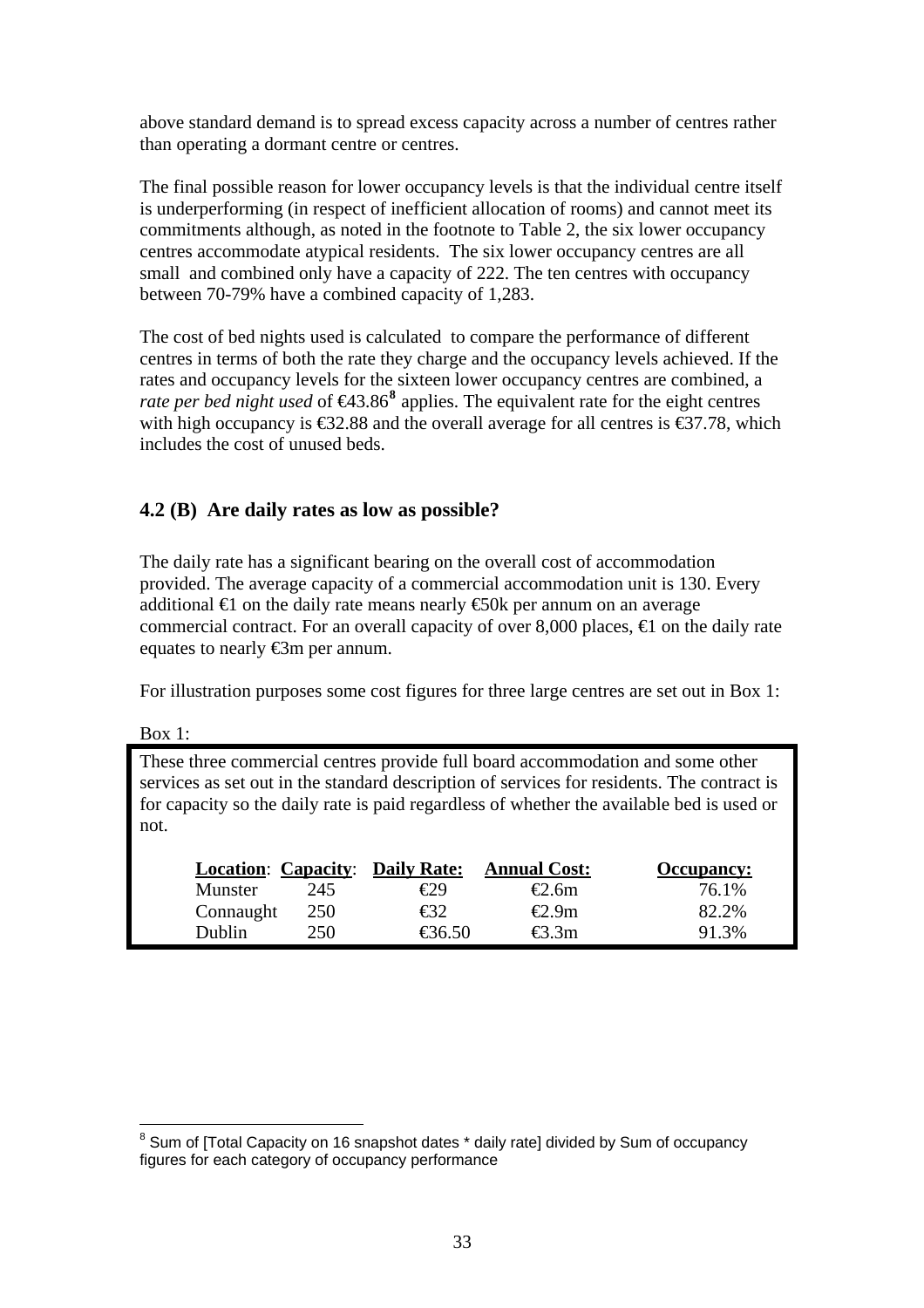The question of whether the lowest possible daily rate is being achieved is examined under the following headings:

- I. Variations in rates paid.
- II. Analysis of variations in rates paid.
- III. Is the right mix of State-owned and Privately owned Centres used.
- IV. Competition/Procurement Issues.
- V. Comparisons with inflation rate.
- VI. % increase on contract renewal.
- VII. Prices secured on contracts already agreed.
- (i) Variation in Rates paid

RIA use four different categories of accommodation centre:

- Commercially owned and operated (45)
- Reception Centres (2)
- State-owned privately operated (7)
- Self-Catering privately operated (6)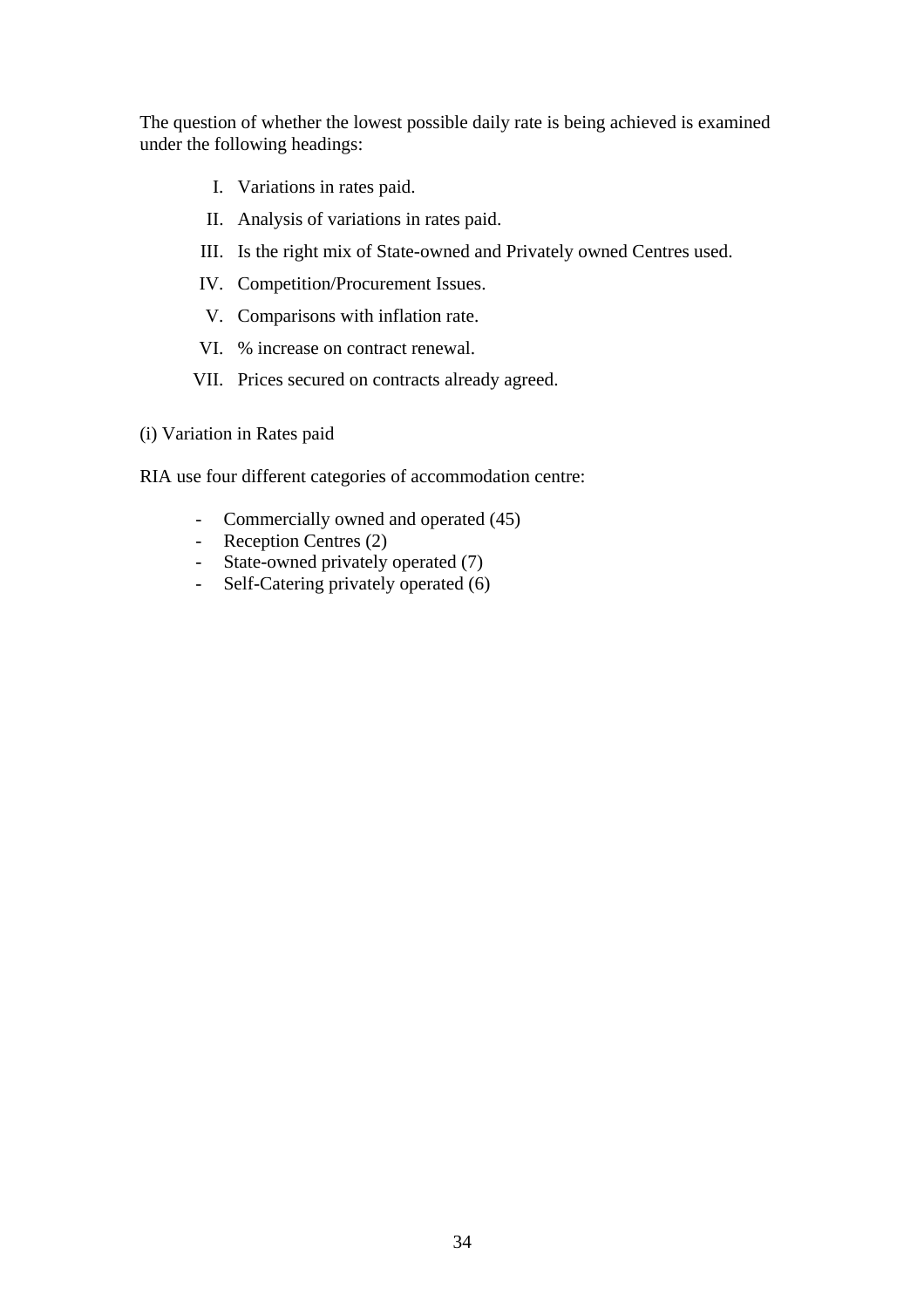#### **Commercially owned and operated:**

The average daily rate for the 45 commercially owned centres is  $\epsilon$ 30.59. When this rate is weighted by the capacity of the centres the average is  $\bigoplus 1.41^\circ$ . The daily rates range from  $\text{\textsterling}25$  to  $\text{\textsterling}39$  per day. The individual rates charged by the 45 centres breakdown as follows:

- 15 have a daily rate under  $\text{\textsterling}0$
- 13 have a daily rate of  $\text{\textsterling}0$
- 14 are between  $\epsilon$ 31 and  $\epsilon$ 34
- 3 are over  $\epsilon$ 35

Excluding the cheapest and dearest of the 45 centres in this category, the rates still vary by up to  $\text{\textsterling}8.50$  per day. This is a significant differential which equates to  $\text{\textsterling}3,100$ per person per year.

### **Reception Centres:**

The average daily rate for the 2 reception centres is  $\epsilon$ 38.41. When this rate is weighted by the capacity of the centres the average is €40.48. Reception Centres play a particular role in the asylum process. There are only two reception centres and both are in Dublin.

#### **State Owned:**

The state owns seven facilities and it contracts their operation to private operators. The average daily rate for the 7 commercially owned centres is  $\epsilon$ 21.71. When this rate is weighted by the capacity of the centres the average is  $\in$  9.19. These daily rates have to be adjusted upwards to account for additional costs and this adjustment is set out under (iii) below.

There are four centres in Kerry , one in Cork, one in Clare and the other is in Westmeath. Three contractors operate the seven centres – one has two contracts for the four centres in Kerry, one has the centres in Cork and in Clare and the third contractor operates the Athlone Centre. The operation of the state owned centres is put out to open tender and is advertised in the EU's official journal (OJEU).

There is a wide discrepancy in rates, the cheapest being less than half that of the most expensive and the most expensive would be well up the scale of commercially provided centres. Excluding the cheapest as special circumstances apply and the most expensive there is still a wide variation in price. Of the remaining five the dearest is €6.55 per day or 37.5% more expensive than the cheapest.

<span id="page-34-0"></span> $\overline{a}$  $^9$  Each centre's capacity is multiplied by its rate. These figures are summed and divided by the total capacity to get the weighted rate. i.e. Centre 1 200\* €40 = €8,000 Centre 2 100\* €30 = €3,000. Weighted rate = €11,000/300 = €36.66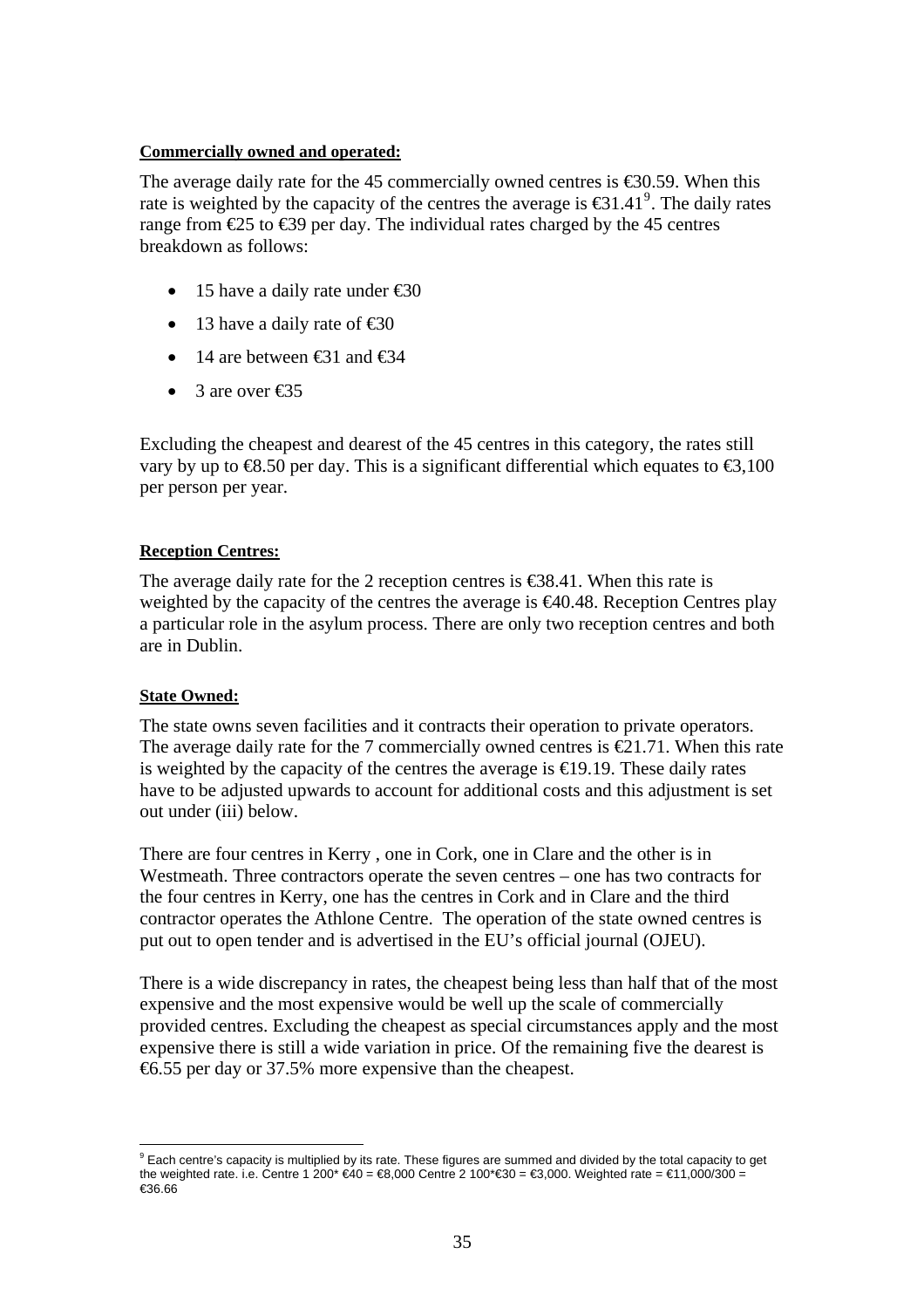#### **Self-Catering:**

There are six self-catering centres and the differential between the cheapest and dearest is nearly  $\epsilon$  per day. Excluding the cheapest, the remaining capacity is within a range of  $\epsilon$ 2.50 per day, a significant 12.5% difference.

The average daily rate for the 6 self-catering centres is  $\epsilon \leq 1.31$ . When this rate is weighted by the capacity of the centres the average is  $\epsilon$ 21.56. The additional social welfare costs of self-catering is considered in Chapter 5.

(ii) Analysis of variation in rates

This analysis of the variation in rates looks separately at commercial, reception and state-owned.

### **Commercial Centres:**

The following factors were examined to see if a correlation existed between any of these factors and the different daily rates for commercial centres:

- whether the centre caters for singles-only or families
- the location of the centre
- the capacity of the centre
- the length of the contract and
- the year the contract was signed

It was expected that the capacity of the centre would have a bearing on the daily rate, due to economies of scale, but it was found that centres with a large capacity were as likely to have higher rates as smaller centres. The best indicator of price was found to be the location of the centre. Other possible reasons listed above show little relationship to the different rates.

There are 17 centres in Munster and 15 have rates of less than  $\epsilon$ 30 per day. There are 10 centres in Dublin and 6 have a rate of €33 or more. Leinster and the West/North-West are consistently in the mid-range. The average rate in Munster weighted by capacity is  $\epsilon$ 29.07 while the equivalent in Dublin is  $\epsilon$ 35.13. A positive VFM observation is that 32% of commercially contracted capacity is in the Munster region as opposed to 14% in Dublin.

### **Reception Centres:**

The daily rate at the two reception centres is higher than average. One has a daily rate of over  $\epsilon 40$ . The other has a rate of  $\epsilon 35$  which is at the top end of the rates charged by commercial centres. Reception Centres play a specific role. Medical assessments are conducted and transport to preliminary interviews is provided. These centres have very high turnover as new entrants only remain there for two weeks before being transferred to a more permanent centre. The difference in rate is because the dearer one is a purpose built centre with superior facilities and the other is a former convent with basic facilities.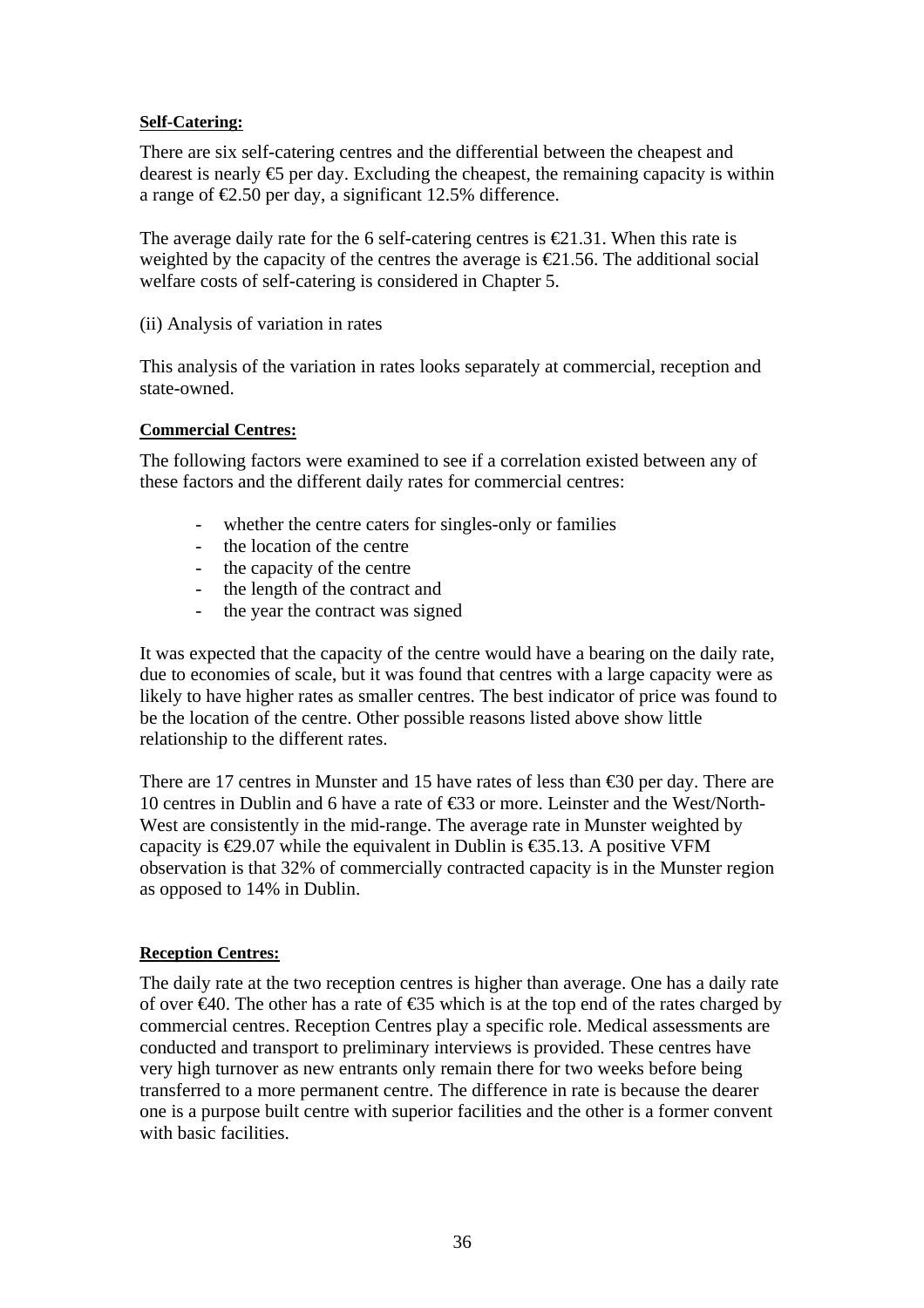#### **State Owned:**

Although seven centres is a relatively small number from which to draw a conclusion there is a definite relationship between the daily rate and the capacity of the centre. The larger the centre the cheaper is the rate. The centres with a capacity of 275 or over have a daily rate of less than  $\epsilon 20$ .

#### **Self-Catering:**

It is difficult to draw any firm conclusions about the variation in rates for six centres but the three most expensive rates were agreed in 2008 whereas two of the remainder were agreed in 2007.

(iii) Comparison of state-owned and privately-owned centres

RIA uses a mix of state-owned (15% of capacity) and privately-owned facilities. All facilities are privately operated. This section examines the cost difference between state-owned and privately-owned centres. The examination of self-catering as an option is considered in detail in Chapter 5.

The real current cost of the state-owned centres is not fully reflected in the daily rates paid to contractors for operating them as RIA pays separately for the cost of utilities, maintenance, linen, laundry etc. An adjustment has to be made to these figures to allow a proper comparison to be made with the commercially owned and operated centres where all the costs of full-board accommodation are covered by the daily rate.

An analysis of the additional costs over the four year period 2005-2008 shows that an additional  $\epsilon$ 3.89 -  $\epsilon$ 5.75<sup>[10](#page-36-0)</sup> per centre has to be added to the daily rate for state-owned centres to account for additional current costs that are paid for by RIA. Adding the additional costs to the contractor's daily rates means that 6 of the 7 state owned centres have a daily rate of less than  $\text{\textsterling}30$  and five of the seven are less than  $\text{\textsterling}25$ . The current costs of state-owned centres therefore compares very favourably with the costs of commercial contracts even taking account of their location. One centre does have a very high daily rate and unless there are other reasons for using that centre then substituting capacity from the commercial sector would be cheaper

<span id="page-36-0"></span> $\overline{a}$  $10$  Amounts expended by the OPW were apportioned across the state-owned centres in proportion to the other additional costs directly attributable to individual centres.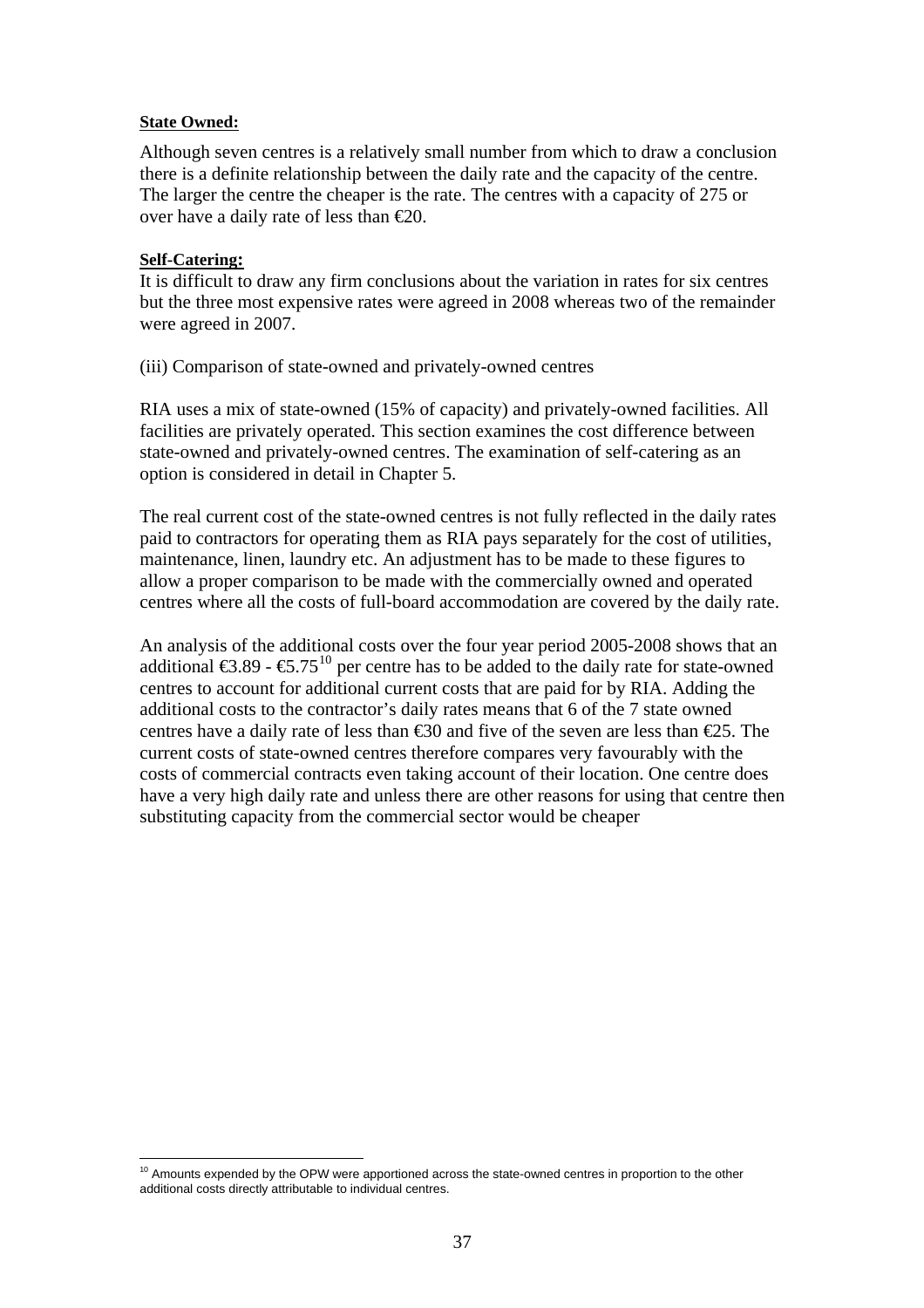| <b>Centre</b>           | <b>Contracted</b><br><b>Daily Rate</b> | <b>Daily</b><br>amount            | <b>Total Current</b><br>Cost | <b>Estimated</b><br><b>Daily</b><br>amount   | <b>Estimated</b><br><b>Total-Cost</b> |
|-------------------------|----------------------------------------|-----------------------------------|------------------------------|----------------------------------------------|---------------------------------------|
|                         |                                        | for                               |                              | to<br>cover                                  | <b>Daily Rate</b>                     |
|                         |                                        | additional<br>costs <sup>11</sup> |                              | purchase<br>and<br>development <sup>12</sup> |                                       |
|                         | $\bigoplus$ 8.83                       | €5.48                             | €24.31                       | $\bigoplus .88$                              | €30.19                                |
| 2                       | $\bigoplus$ 7.46                       | €5.71                             | €23.17                       | €6.56                                        | €29.73                                |
| 3                       | € $20.27$                              | €4.35                             | $\epsilon$ 24.62             | €5.59                                        | $\epsilon$ 30.21                      |
| $\overline{\mathbf{4}}$ | $\epsilon$ 24.01                       | €5.75                             | €29.76                       | €4.57                                        | €34.33                                |
| 5                       | € $34.01$                              | €4.80                             | € $8.81$                     | €7.19                                        | €46.00                                |
| 6                       | € $20.84$                              | €3.89                             | €24.73                       | €4.03                                        | €28.76                                |
| 7                       | $\bigoplus$ 6.52                       | €4.30                             | $\text{\textsterling}0.82$   | $\bigoplus .93$                              | €26.75                                |

### **Table 4: State –Owned Centres – Full Costs**

Given that the investment has already been made, the decision on whether to continue to use state-owned centres is based mainly on whether the current costs are better than the daily rates offered by the commercial centres. Other factors that would enter the equation would be the possible sale price of the centre and what strategic value is placed on the state owning and therefore having greater control over 15% of the accommodation capacity. Most of the state-owned centres should be retained based on their current daily rates but their retention should be kept under constant review.

The rightmost column of Table 4 gives an indication of the total cost of state owned centres including the capital investment. This assumes a useful life of 20 years for six of the centres and 10 years for one. These *total cost daily rates* are pushing very close to the median commercial rate  $(\epsilon \in \mathcal{S}_0)$  and above it in some cases. Alternatively one could look at the net present value of the potential current cost savings from stateowned centres. There is an approximate saving of  $\Theta$  per day on the current costs of state-owned centres when compared to commercial centres. The net present value of this stream of savings over a 20 year period for a 300 bed unit at a discount rate of 4.845% (the discount rate advised by the NDFA for Q4 2009) is just under  $\mathfrak{S}3m^{13}$  $\mathfrak{S}3m^{13}$  $\mathfrak{S}3m^{13}$ .

 $\overline{a}$ 

<span id="page-37-1"></span><span id="page-37-0"></span><sup>&</sup>lt;sup>11</sup> This is a four year average daily cost.<br><sup>12</sup> For existing accommodation centres that were purchased the Daily Rate is calculated by taking 80% (20% allowed as a residual value) of the purchase price spread over 20 years and converted, based on the capacity of the centre, to a daily rate. For sites (purchased or state-owned) that were developed a notional land value is used as the residual value and the remainder is converted to a daily rate based on capacity over a 20 year period. A 10 year period was used for the Athlone mobile home accommodation centre. A finance cost of 4.845% is used (the discount rate as advised by the NDFA for Q4 2009 and published on www.finance.gov.ie).

<span id="page-37-2"></span><sup>&</sup>lt;sup>13</sup> The daily rate for accommodation provided by commercial suppliers has not tracked inflation in the last decade. It would be difficult to predict what the gap between commercial centre rates and state-owned centre rates (incl. overheads) will be over the next 20 years. If one assumed that the €6 difference was to increase with inflation (at 2%) then the NPV of a 20 year stream of savings would be just under €9.8m.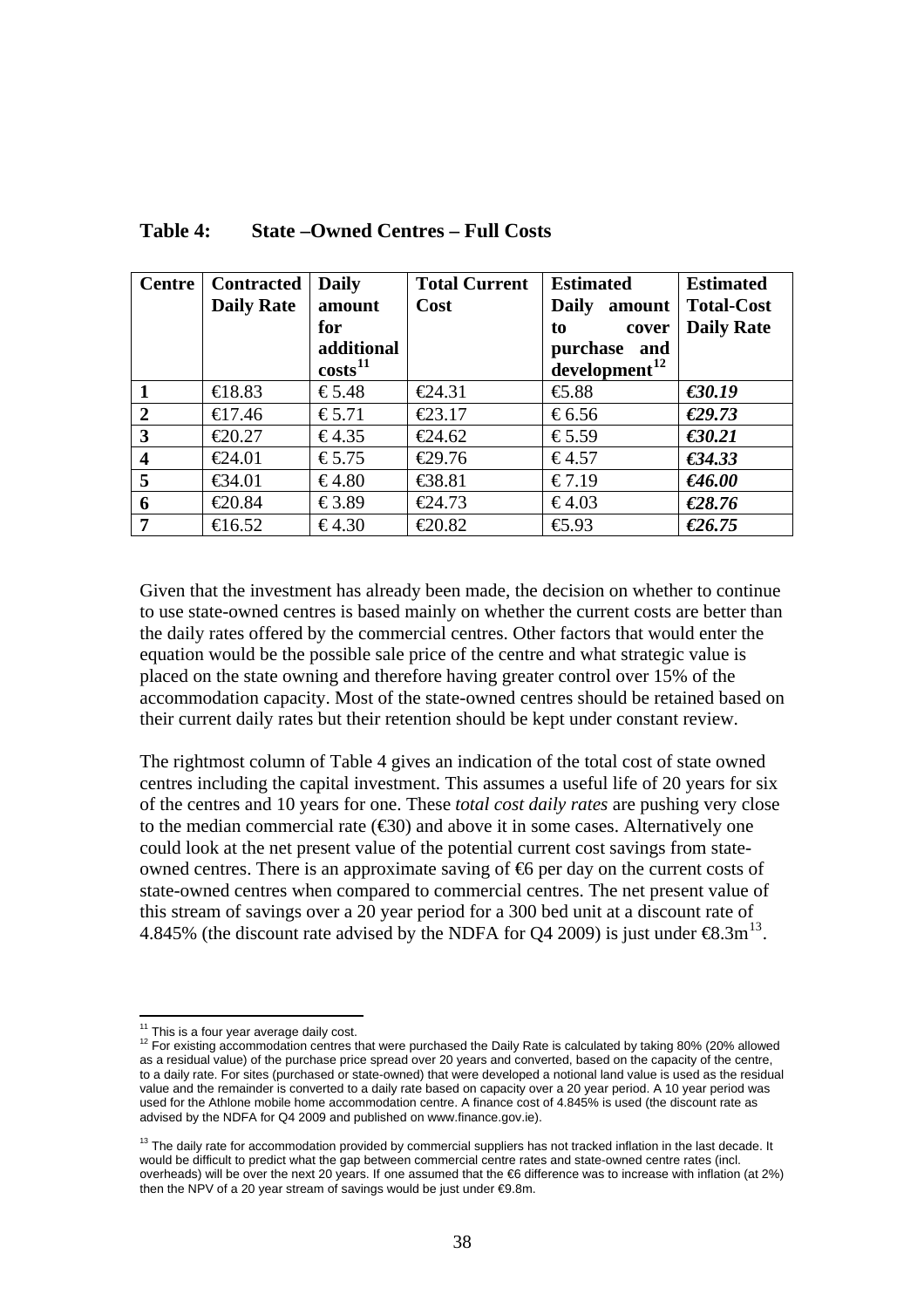When the costs of purchasing or building centres of this size are examined there is no clear case for additional investment in state-owned centres. These savings assume a 20 year use and a consistent gap of  $\epsilon$  on daily rates. If a shorter time period and a smaller rate differential were used, the costs of purchasing or developing a stateowned centre would have to fall substantially to justify the investment.

Unless the cost of purchasing or developing state-owned centres has fallen, or the costs of commercial centres begins to rise substantially, there does not seem to be an economic case at this time for expanding the number of state-owned centres. While there may be strategic reasons for having 15% of accommodation centres in stateownership, any case for expanding this percentage has to be balanced against the reduction in scope to downsize (in the event of significant fall-off in numbers).

#### (iv) Competition and Procurement Issues

As outlined above there are significant variations in daily rates and there is a link between the level of rate and the location of the centre. The regional variation in daily rates can only be partly explained by higher costs in different regions, although the impact of the property market over the past 10 years or so has influenced the rates applying on a number of contracts.

A lack of competition in the market could be contributing to the variation in rates. Three factors examined here could be causing this lack of competition:

- a) Dispersal Policy
- b) Number of Suppliers
- c) Procurement Practices

(a) RIA is obliged to disperse asylum seekers evenly around the country. This policy is partly dictated by the need to ensure that an undue burden is not placed on local education and medical services and also to reduce local resistance to accommodation centres. If a minimum percentage of asylum seekers have to be placed in an area, this artificially restricts the number of suppliers that can compete. Instead of one national market, the dispersal policy creates numerous smaller markets which are less competitive.

(b) There are a limited number of suppliers of asylum accommodation services. Five suppliers provide more than four centres each and collectively they provide 27 of the 45 commercial centres and 54% of the capacity in this category. Two of this five are in the Munster region, one in the West, one in the South-East and one in Dublin. This illustrates the point that there are a series of mini-markets rather than a national market.

The nature of this business means that if a potential supplier has not succeeded in securing a contract and if another opportunity to tender is not imminent, then there is little incentive to acquire, maintain and retain premises that could be used for the accommodation of asylum seekers. Twenty nine centres were closed in 2005/6. Many of these centres were run by suppliers that have one or more current contracts with RIA. This would suggest that the market has extra capacity to offer which should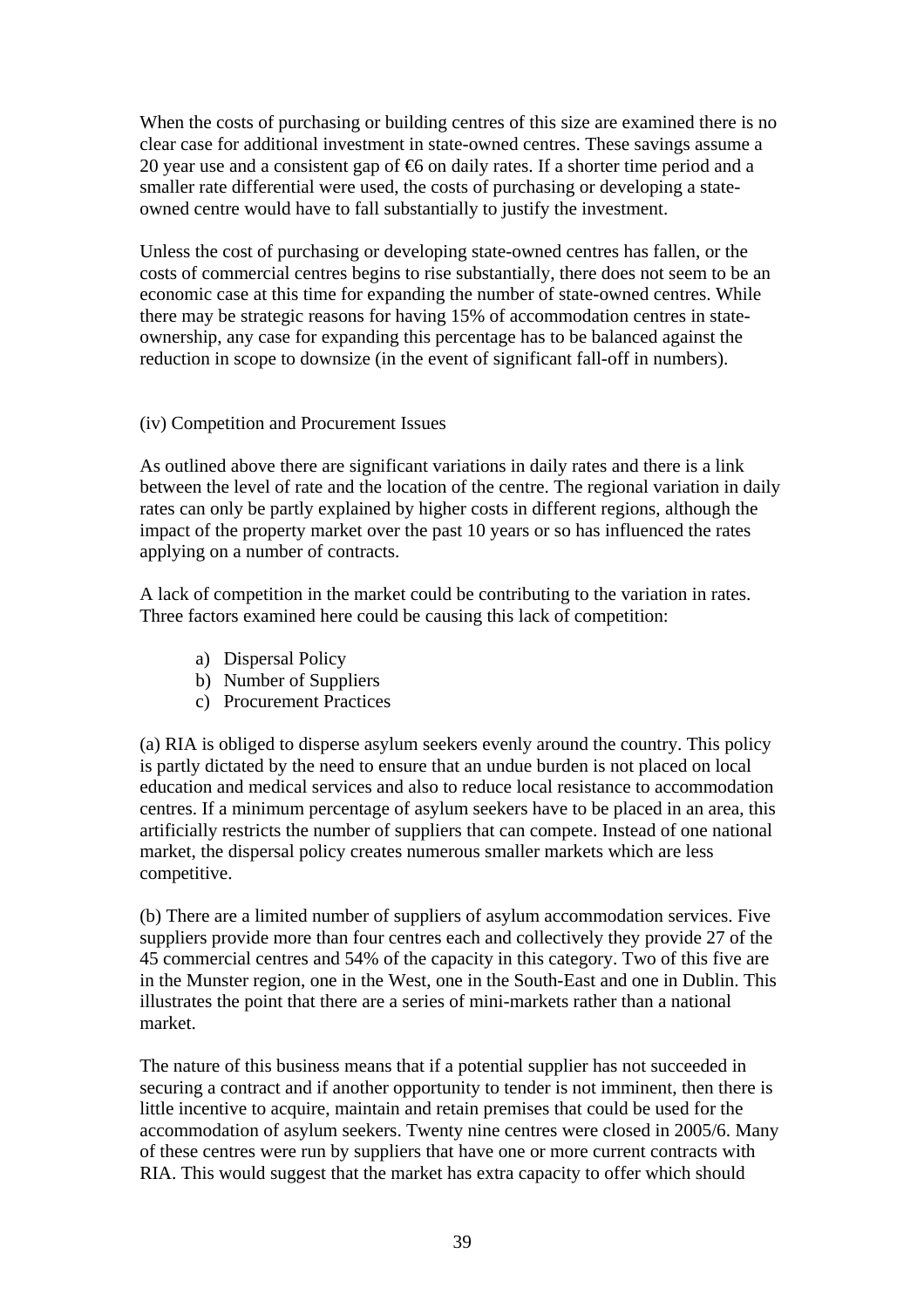make for a competitive market. In addition, there is now a significant oversupply in the general accommodation market.

(c) RIA use fully open EU-wide tendering for the operation of its seven state-owned centres. For other accommodation, RIA negotiates with existing contractors. It advertises for expressions of interest from providers of accommodation anywhere in the State on a yearly basis. An examination of 44 current contracts shows that only three were not contract renewals. The average length of a contract is currently 2.5 years and many of the contracts are on their  $4<sup>th</sup>$  or  $5<sup>th</sup>$  renewal. The number of contracts renewed suggests that insufficient capacity is being offered to the market and that this is restricting competition.

The nature of the service purchased by RIA, and the associated constraints and issues that arise when procuring accommodation, has restricted RIA's procurement practices. The reasons that fully open tendering has not been used for the commercial centres include:

- The unpredictable nature of demand has meant that new accommodation is contracted on an incremental basis. RIA has a staggered portfolio of contracts maturing in different months over the next 2-3 years.
- RIA are required, as far as is possible, to disperse asylum accommodation evenly throughout the country.
- There is often local opposition to the establishment of a new asylum seeker centre in a locality and local opposition has succeeded in preventing the opening of what were otherwise suitable centres.
- Children of asylum seekers of school-going age are settled in local schools. Apart from the disruption that would be caused to the children involved, there is no guarantee that there would be school places available for those children in another location.
- Apart from education, a new asylum centre puts pressure on other local services including health services. RIA has to satisfy itself that the services in the local area will not be overwhelmed by a new centre.
- There are costs involved with moving people between centres. The capacity used in the centre that will close declines as its closing date approaches which results in the cost of unused capacity. There can also be resistance to the closure of a centre, both from the asylum seekers and from local residents.

There are so many factors outside of the control of the party tendering that it can be difficult to set award criteria for the tender evaluation process. The accommodation and services offered could be ideal and the price could be competitive but the proposal would not rank highly because the local circumstances are not right.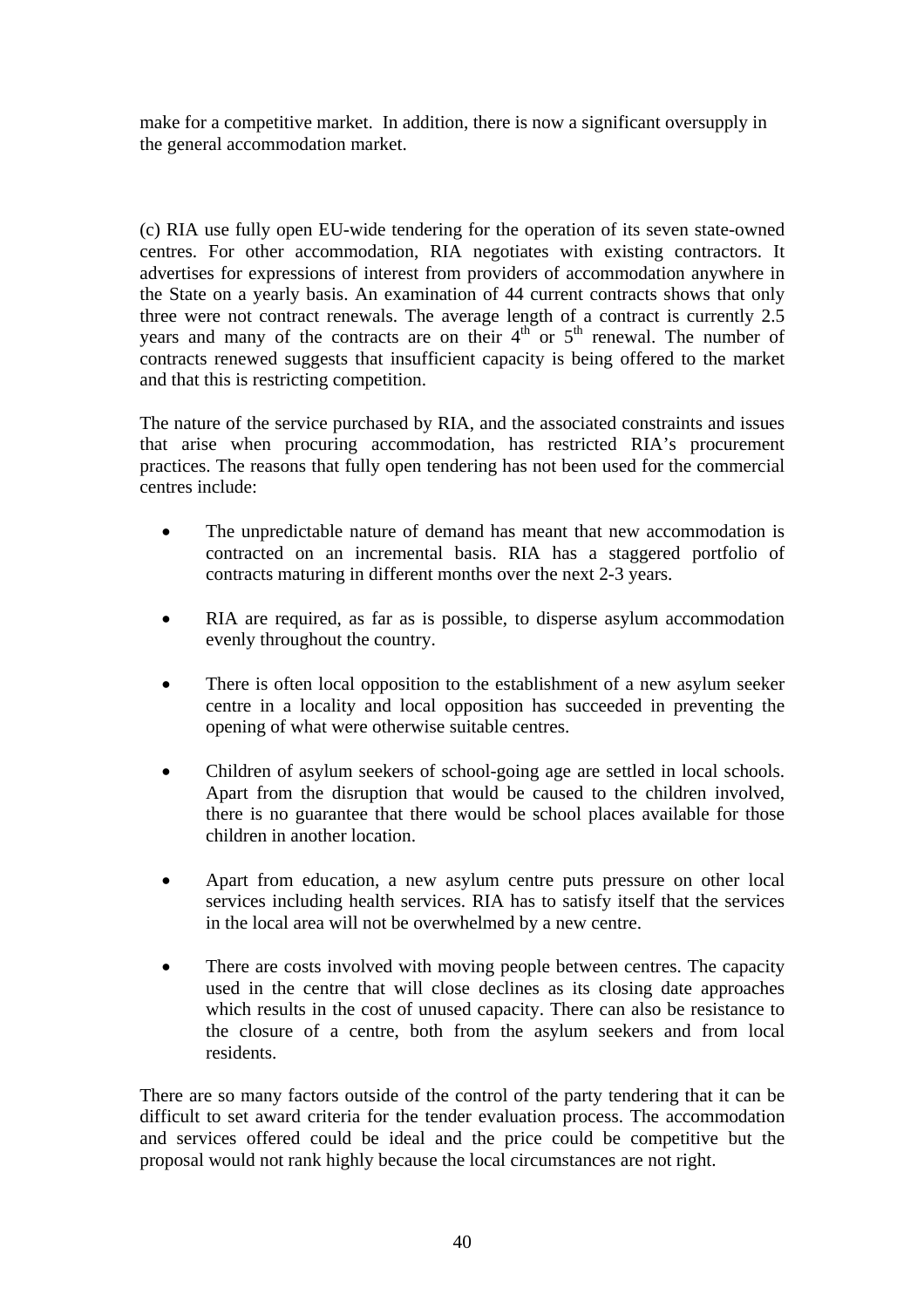(v) Comparisons with Inflation Rate

In 2005 RIA were paying 85% of commercial centres an average rate of  $\epsilon$ 27 pppd outside Dublin and Galway and €29.70 pppd for Dublin and Galway. An average increase of  $\epsilon$  was applied in 2006 which equated to 3.57%. This was the first increase in the rate since January 2003. The cumulative CPI inflation rate for 2003- 2005 incl. was 8.4%.

In 2007, the increase in the average rate paid was  $\epsilon$ 2.65 or an 8.6% increase on 2006 which was approximately double the rate of inflation at that time. The reasons given for this increase were a combination of the 11.5% increase in the minimum wage in 2007 and the non increase in rates in the 2003-2005 period. The increase in the average rate in 2008 was  $0.61\%$  or  $\bigoplus$ .19.

RIA paid a lower average rate in 2007 ( $\text{\textsterling}30.65$ ) than it paid in 2000 ( $\text{\textsterling}31.18$ ), and while one would expect suppliers to improve their efficiency, the inflation rate for the same period was 37%. RIA has performed well on internal comparison over that period in managing average rates downward and has also performed well against the CPI index.

(vi) Percentage increases on latest contract renewal

The percentage increases in rates agreed at contract renewal were examined.

|                  | No. | <b>Dublin</b> | <b>Munster</b> | Leinster       | West/<br><b>NWest</b> | <b>Year of</b><br><b>Renewal</b>                 |
|------------------|-----|---------------|----------------|----------------|-----------------------|--------------------------------------------------|
| <b>Reduction</b> | 3   | 1             | 2              |                |                       | 1 in 2008<br>2 in 2009                           |
| No change        | 13  | 3             | 5              |                | 4                     | 1 in 2006<br>2 in 2007<br>5 in 2008<br>5 in 2009 |
| $+0.5%$          | 12  | 4             | 4              | 3              |                       | 3 in 2007<br>9 in 2008                           |
| $+5-10%$         | 12  | 4             | 3              | 1              | 4                     | 2 in 2007<br>5 in 2008<br>5 in 2009              |
| $+ > 10\%$       | 4   |               | 1              | $\overline{2}$ | $\theta$              | 2 in 2007<br>2 in 2008                           |

**Table 5: - Increases in Rates at Contract renewal** 

Note: These figures relate to contracts signed up to the end of April 2009.

28 of these 44 contract renewals had their rate reduced, had no change or got an increase of less than 5%. This represents a positive result given the length of contract and the fact that annual inflation rates in 2007-8 were over 4%. However the number of contracts (16) that secured increases of greater than 5% appears too high, especially as five of those contracts were agreed in 2009 when inflation had turned to deflation.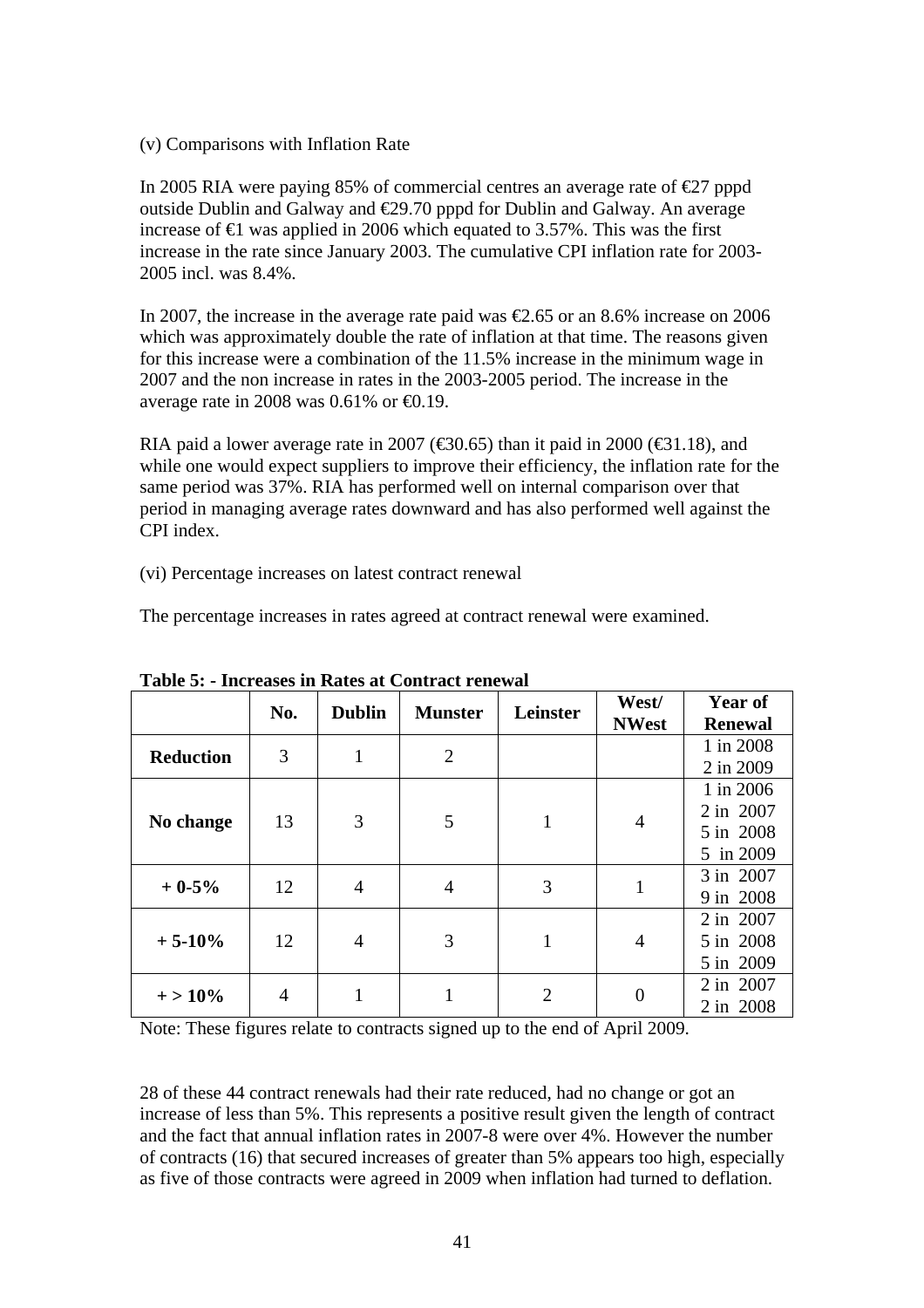(vii) Prices secured on contracts already agreed

RIA buys forward by contracting for periods of 1 to 6years. Given the contract periods, decisions made in 2008/9 will have a significant bearing on the cost of Direct Provision in the next 2-3 years. RIA can drive down the average rates by contracting as much as possible at the cheaper rates available. The chart below shows the average rate to the end of 2011 of all capacity purchased forward (as at mid-June 2009).

This chart shows that average rate, to be paid in each month, for commercial contracts signed to date, will rise from  $\text{\textsterling}31.50$  (June '09) to  $\text{\textsterling}32.07$  (April '10) before falling to  $\epsilon$ 28.58 at the end of 2011. The volumes contracted for 2011 at this stage are quite small declining from below 1,500 to less than 500 places. However decisions taken to date will help to lower the average rates for this type of contract.



**Figure 7: – Average monthly rates contracted to 2011** 

**Note:** The rates above for State-owned centres are the rates contracted with the operator. They do not include a daily amount for additional costs paid for by RIA. The self-catering rates do not take account of the social welfare costs.

The overall weighted average rate for contracts agreed rises from €29.28 in June 2009 to €30.14 in April 2010 before falling to €27.70 in February 2011. The overall average rate is currently meaningless beyond March 2011 as self-catering and stateowned contracts mature at this point and the average is skewed by longer running contracts for the more expensive reception centres. The longer run average will depend on whether the cheaper contract rates can be replaced with equivalent or lower rates.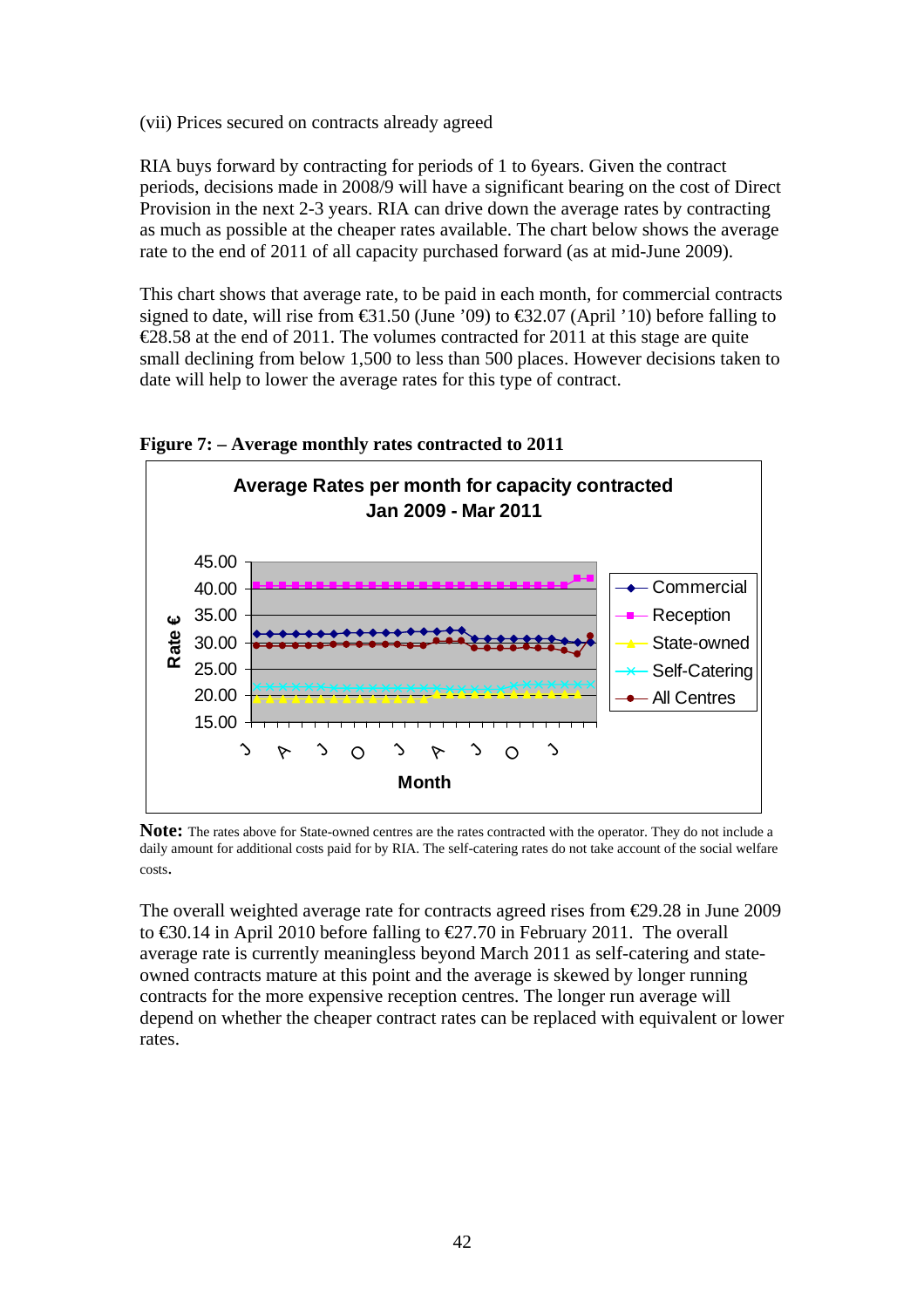# **4.3. Efficiency comparisons with two Alternative Procurement Models**

This section looks at alternatives to the current model to see if the model used by RIA is the best choice to achieve an efficient result. The examination of the two alternatives each isolates the possible effect of one of the parameters of the current model leaving everything else the same. A possible cumulative effect of changing both parameters is commented on in the Findings section.

The first alternative examines what might happen if there was a change from contracts for capacity to some mix of *contracts for capacity* and *contracts for availability and occupancy*. There is no obligation to use only contracts for capacity.

The second alternative examines what might happen if the dispersal condition was relaxed. Currently RIA are mandated by Government to disperse asylum seekers evenly around the country. Even if the dispersal condition was relaxed, RIA would still have to take account of the pressures that might be placed locally on educational and medical services etc.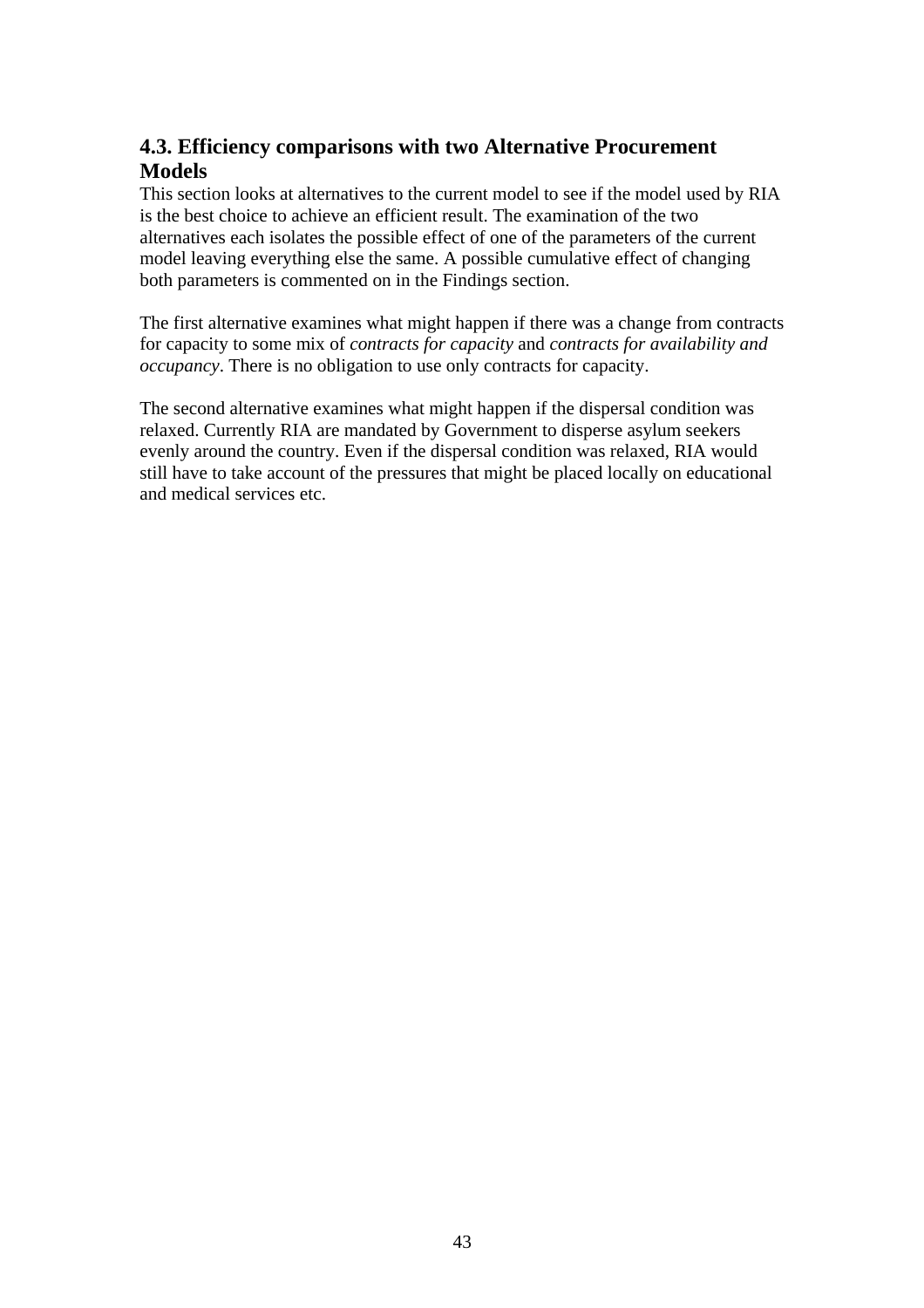## **Model A – Mix of Contracts for Capacity and Contracts for Availability and Occupancy**

There has been a core requirement for a minimum of 4,800 places since January 2005 and occupancy has been 6,100 or more since June 2007. Demand has risen most months between June 2007 and December 2008 but there was a net decline for three of the months in that period. Under the current model, RIA cope with variability by maintaining a cushion of excess capacity that is paid for at the same rate as capacity that is occupied.

Instead of all contracts being "*contracts for capacity",* RIA could choose a model where they contract for a fixed amount and a variable amount. There are variants on this alternative. All contracts could have a fixed and variable element or some contracts could remain contracts for capacity and other contracts could be paid for availability and occupancy.

This section examines the variant where RIA would have a mix of (i) *contracts for capacity* and (ii) *contracts for availability and occupancy*<sup> $14$ </sup> to see if this model is potentially more efficient than the current model. As at present, RIA would have to decide on an ongoing basis what level of capacity it should be contracting and additionally what combination of fixed and variable capacity it should have.

#### What mix of contracts should be used?

 $\overline{a}$ 

As stated previously, RIA are likely to get a better daily rate when they offer a *contract for capacity*. This type of contract should therefore be used to the maximum extent possible to cater for the medium to long term expected demand. The aim would be to try to accommodate everybody in a centre that has a "*contract for capacity",* while having a small amount of flexible capacity available to cope with unexpected spikes in demand. The aim would be to minimise the use of the flexible capacity as it is likely to be more expensive.

The previous section of this chapter looked at the reasons why RIA need excess capacity and the three main reasons were volatility of demand, unavailability due to sickness and unavailability due to family configuration. Under the fixed/variable model there would be no need to hold excess capacity for volatility of demand as this would be catered for by the release valve of the variable contracts. It may not be realistic to use variable capacity to cater for normal levels of sickness or for accommodation that is unavailable due to family configuration or is in need of repair. (It would be preferable if the contractor had to carry their own excess capacity to cope with family configurations and repair so that if RIA assigns the contracted capacity, then the contractor has to accommodate the contracted number. This is an amendment to contracts that RIA may be able to include over time.) It is assumed therefore, for comparison purposes, that RIA would still aim to have *contracts for capacity* that would cater for the current level of demand plus a 4% excess to cope with sickness and family configuration.

<span id="page-43-0"></span> $14$  Any references to these two types of contract should be read as including the possibility that a provider could have two contracts, one of each type, on a single accommodation centre e.g. a centre with a capacity of 100 could have a contract for capacity on 80 places and a contract for availability and occupancy on the remaining 20 places.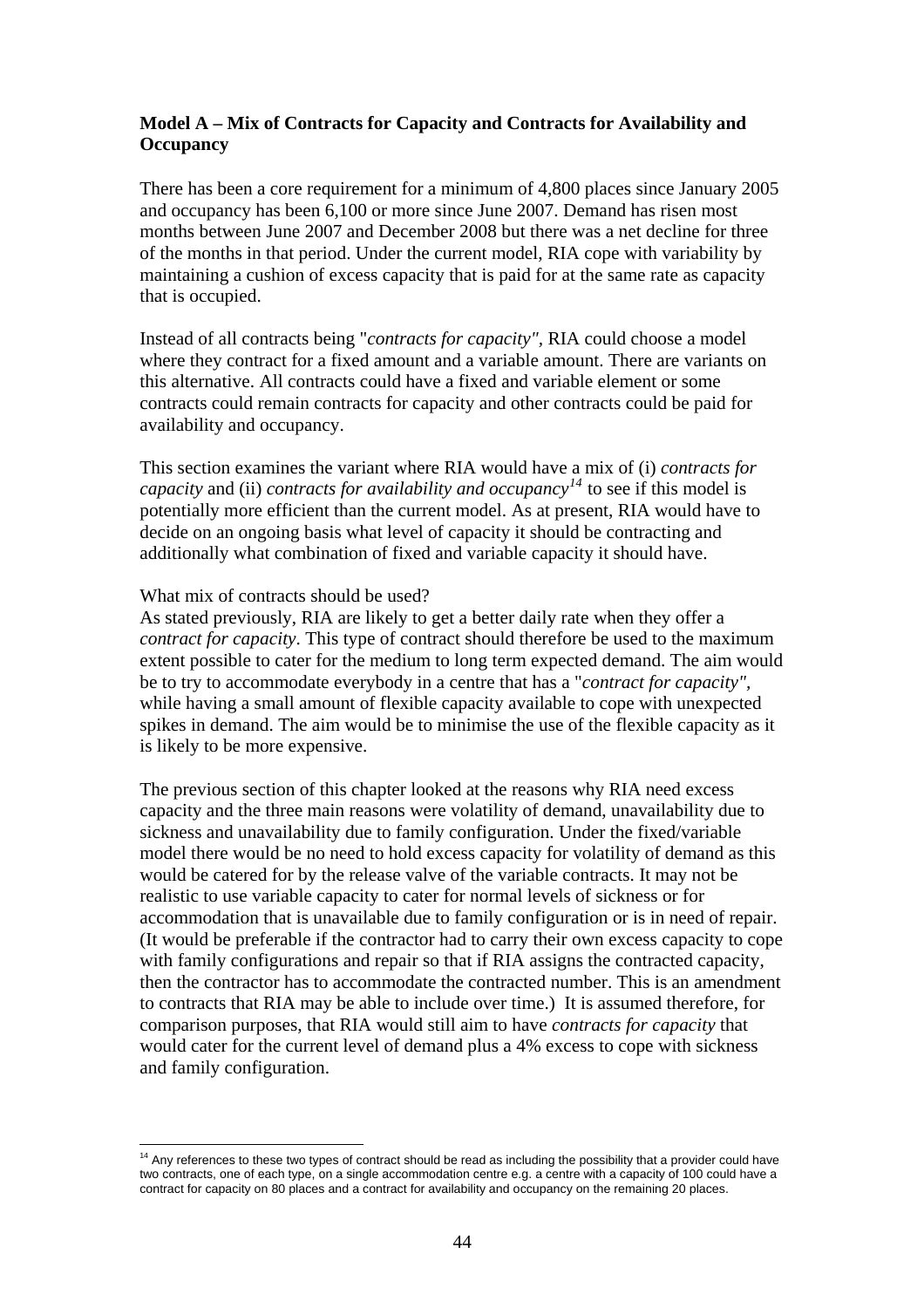If RIA were operating this model in 2008, it would have contracted on average 925 beds less than it did which at the minimum daily rate would equate to a gross saving of €9.5m. However, to cope with volatility of demand RIA would have to have a number of flexible contracts in place, the cost of which would have to come from these savings.

It is envisaged that the flexible contracts would have a charge per place that the contractor undertakes to keep available. This charge might cover their fixed costs and allow them some profit even if the place was never used. The contractor would quote a second daily rate for places that were occupied. It is suggested that, for illustrative purposes, contractors would be willing to keep a place available for approximately half of the current average rate  $(\epsilon 15)$  and that they would charge 1.5 times the current average ( $\text{€45}$  or a net  $\text{€30}$  extra) if the place was used. If RIA in 2008 were to contract for the availability of 925 beds (which would mean that they would have the same excess capacity available as they have under the current model) and if they were to use 20% of this variable capacity then the cost of the variable contracts would be  $\epsilon$ 7.1m. Based on this illustrative example and on its assumptions, there would be a projected saving of  $\epsilon 2.4$ m by having a combination of contract types while having the same level of excess capacity available.

Using these figures, RIA would have to use more than 44% of the variable capacity to make this model more expensive than the current model. If demand was increasing at that rate, then RIA should be adding extra *contracts for capacity* to meet the aim of accommodating as many as possible of medium to long term demand in centres that had the lower rates offered by *contracts for capacity*.

The rates used above are conservative estimates of what might be quoted for availability and occupancy. It is expected that much better rates would be quoted in a competitive situation. Under this model, RIA would be asking for tenders quoting for *capacity only* and quoting for *availability and occupancy*. The majority of contracts would remain *contracts for capacity* and RIA would be in a position to judge whether the rates quoted for *availability and occupancy* were attractive enough compared with the rates for *capacity only*.

## **Model B – Less Dispersed Centres – Contracts for Capacity**

RIA are obliged to accommodate asylum seekers evenly throughout the country to avoid concentrations of asylum seekers and to reduce pressure on local educational and medical services etc. This section examines what might happen if the general dispersal condition was lifted. RIA would still have to ensure that they were not placing an undue burden on local services. The dispersal condition is the only parameter that is varied here. Any conclusions assume that it is contracts for capacity that are used.

It would be unrealistic to expect RIA to precisely match the percentage of asylum seekers with the corresponding percentage of the population. RIA have succeeded in sourcing suitable accommodation in 22 counties and, as can be seen from the table below, they have succeeded in spreading their capacity pretty evenly throughout the regions.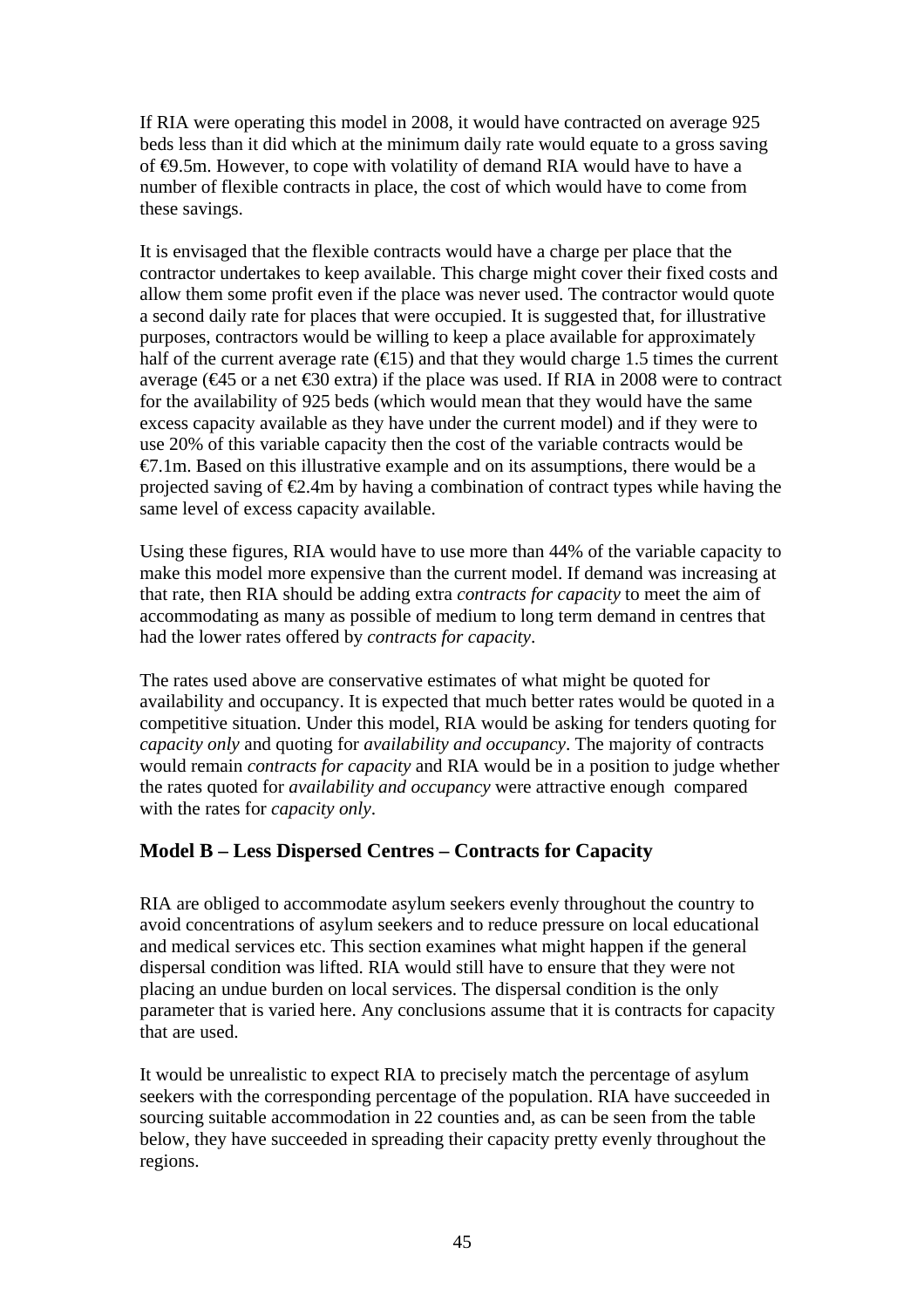|                          | % Population | $\%$     | $RIA$   Average<br><b>Daily</b> |
|--------------------------|--------------|----------|---------------------------------|
|                          |              | Capacity | Rates <sup>15</sup> -           |
|                          |              | (all     | centre   Commercial             |
|                          |              | types)   | <b>Centres only</b>             |
| Munster                  | 27.7%        | 35%      | €29.07                          |
| Leinster (except Dublin) | 26.1%        | 23.9%    | €32.96*                         |
| Connaught                | 11.9%        | 20.3%    | $\bigoplus$ 1.32                |
| Ulster                   | 6.3%         | 3.5%     | €29.61                          |
| Dublin                   | 28%          | 17.2%    | €35.13                          |

## **Table 6: Regional Spread of RIA accommodation**

 $*$  If one supplier is taken out of the Leinster calculation the average Leinster rate drops to  $\epsilon$ 29.65

The dispersal condition divides the country into a set of smaller markets i.e. each area has to accommodate some minimum proportion of the asylum population. This is likely to restrict competition as it lessens the likelihood of a more competitive supplier in one region being able to increase his share of the market, given that suppliers have to date tended not to set up centres outside their own region.

As a general rule, regions accommodating a little more than their population percentage are offering more competitive rates, reflecting RIA's pursuit of better value. The two scenarios below are put forward as an effort to calculate what additional savings might be possible if the dispersal conditions were relaxed. It is assumed that RIA could source more capacity from commercial providers in the regions offering the cheaper daily rates.

#### Scenario: 1

*The percentage capacity in any of the five regions could not exceed the percentage of population in that region by more than 15% and that no region would carry less than half its percentage of population.* 

This would allow RIA to move more capacity from the more expensive to the less expensive regions. Given current capacity of 8,198 the following volumes of capacity could be moved from their current region into less expensive regions yielding a prospective annual saving of  $\epsilon$ 2.3m.

<span id="page-45-0"></span> $\overline{a}$  $15$  These rates are weighted by capacity of the individual contracts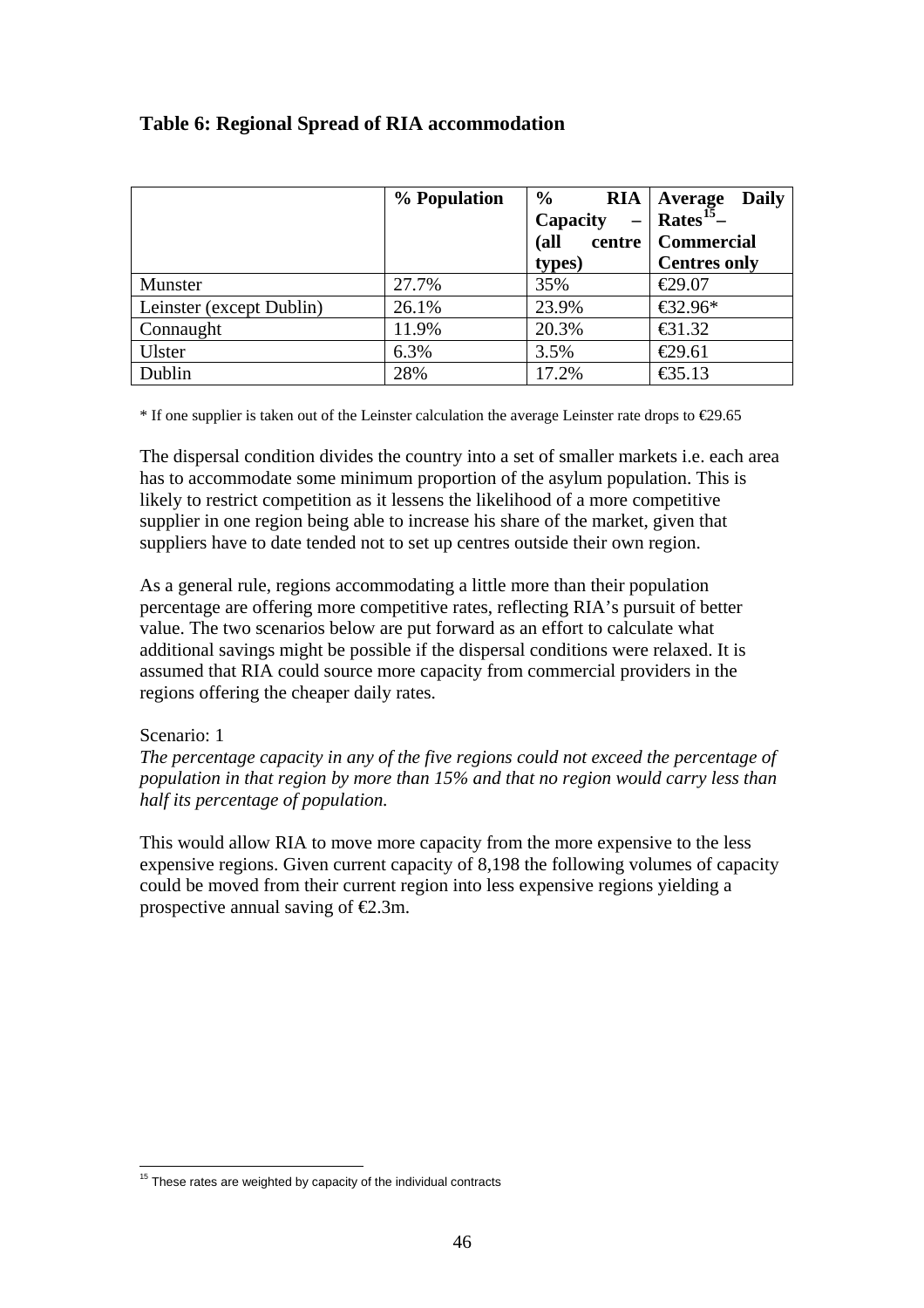## **Table 7: Accommodation Capacity that could be moved to another Region**

|                     | Possible shifts in volumes | <b>Potential Annual Saving</b> |
|---------------------|----------------------------|--------------------------------|
|                     | between regions            |                                |
| Dublin to Munster   | 264                        | € $83,941.60$                  |
| Leinster to Munster | 369                        | € $23,924.65$                  |
| Leinster to Ulster  | 527                        | €644,389.25                    |
| Connaught to Ulster | 929                        | € $79,835.35$                  |
| Total               |                            | €2,332,090.85                  |

Scenario 2:

*The percentage capacity in any of the five regions could not exceed the percentage of population in that region by more than 15% and there is no minimum percentage in any region except Dublin, which would have to retain its reception centre capacity of 459.* 

|                       | Possible shifts in volumes | <b>Potential Annual Saving</b> |  |  |
|-----------------------|----------------------------|--------------------------------|--|--|
|                       | between regions            |                                |  |  |
| Dublin to Munster     | 633                        | $\bigoplus$ , 400, 132.70      |  |  |
| Dublin to Ulster      | 320                        | $\textcolor{blue}{6}44,736.00$ |  |  |
| Leinster to Ulster    | 1136                       | €1,389,044.00                  |  |  |
| Leinster to Connaught | 506                        | € $02,891.60$                  |  |  |
| Total                 |                            | €3,736,804.30                  |  |  |

#### **Table 8: Accommodation Capacity that could be moved to another Region**

This scenario is probably not as realistic as, unless rates in Dublin and Leinster were to drop, Dublin would only have its reception centres and Leinster would only be accommodating a little over 300.

These calculations have been made using assumptions about the ability to contract extra supply using average rates in the region. The potential savings from a relaxation of the dispersal policy are therefore indicative only. In practice, RIA, if it had the flexibility, would close the most expensive centres first. The first centres to be closed would not all be in Dublin. The first few might be in Dublin or Leinster but the next most expensive could be in Munster or Connaught and the next few in Dublin etc.

It can also be argued that moving capacity from regions that are currently more expensive to less expensive regions will push up the price in the less expensive regions. This may happen to some degree, but the suppliers in the more expensive regions are also likely to become more competitive as they will not want to see their business go elsewhere. It is likely that there would be overall gains from a larger and more competitive market to add to the gains forecast in the calculations for the two scenarios above.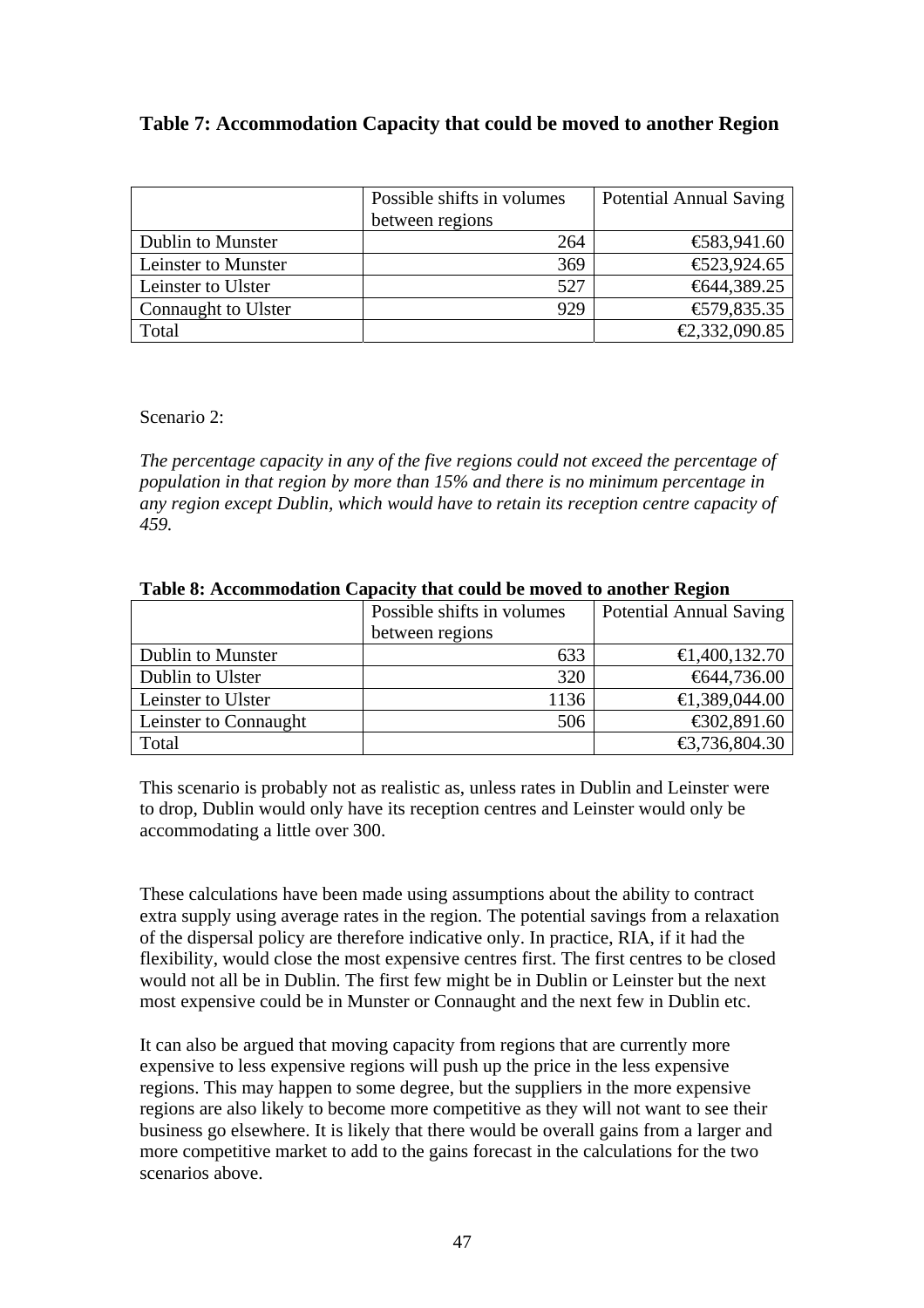One possible downside to a relaxation of the dispersal condition is that more asylum seekers will be accommodated outside of the Dublin area and therefore transport costs to and from interviews in Dublin will increase. These transport costs are currently covered by the Community Welfare Officer and would appear in another Department's budget.

Scenario 1 would see 264 people moving out of Dublin and an additional 896 people moving to locations which are further from Dublin than their current accommodation centres. The corresponding figures for Scenario 2 would be 953 and 1,642 respectively.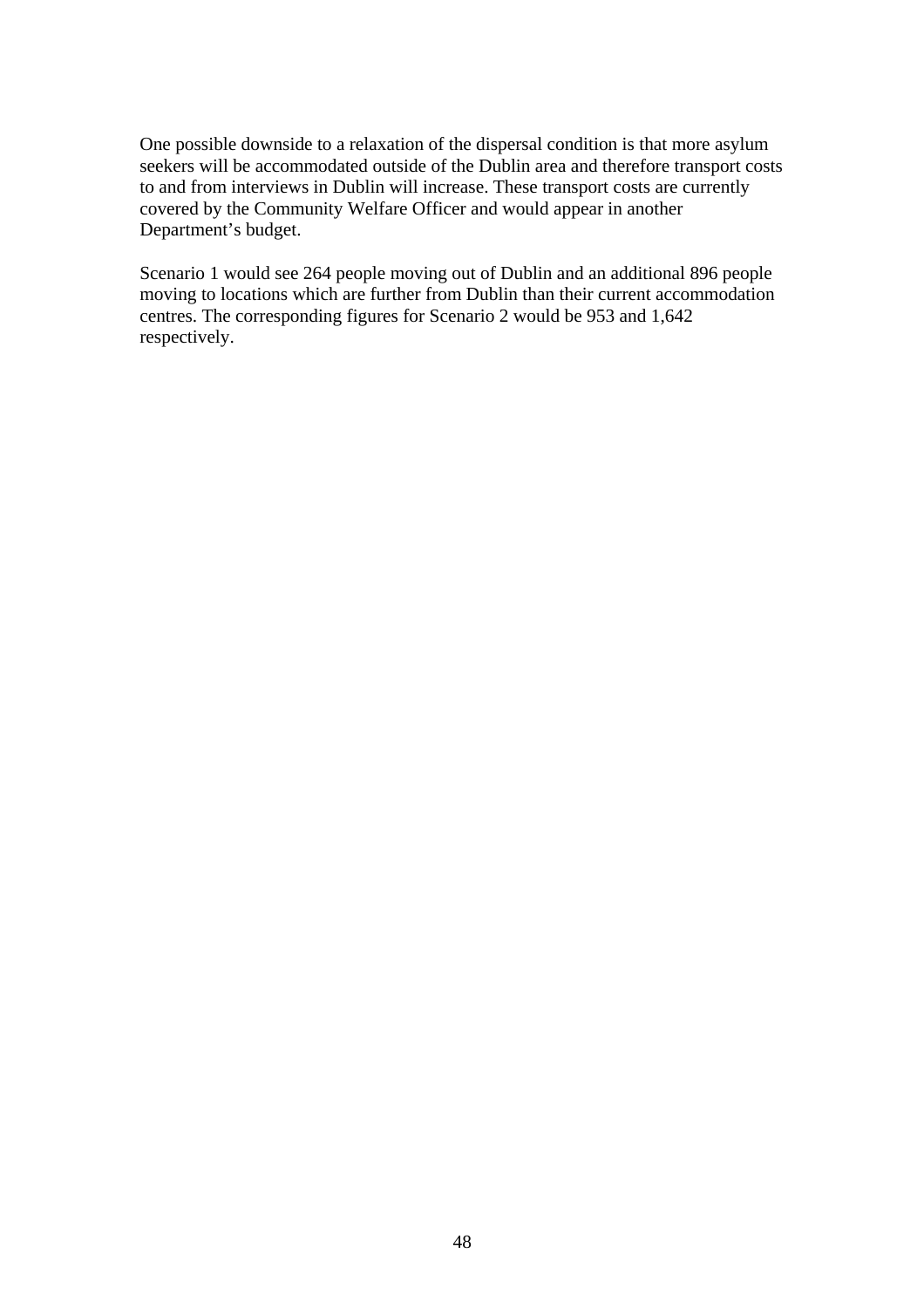## **4.4. International and Domestic Comparisons**

## **4.4.1 International Comparisons**

 $\overline{a}$ 

The reception systems for asylum seekers internationally range from those which allow asylum seekers to work and to source and pay for their own accommodation and food, to those more akin to the Irish system of direct provision. None is entirely identical to the Irish system and so any comparison must be qualified.

Information on the costs of accommodation, providing meals and other essentials was sought from the [16](#page-48-0) other  $IGC<sup>16</sup>$  member states. The figures received are, in some cases, estimated, and it is not known to what extent, if any, overheads are included. The comparable figure for RIA accommodation is based on the average cost per person per day in 2008. It should be borne in mind that, as most RIA accommodation is outsourced, this figure largely reflects the full capital costs, overheads, staff and management costs. While comparisons can be drawn from the figures received, they are of limited validity.

Six countries responded with useful data. To improve the validity of comparisons between countries the figures received from five of the six countries were adjusted using the 2007 Price Level Index for the EU 27 which gives a general indication of price levels in each EU state relative to the index figure (100) for the EU 27. One of the countries showed a price per day that was over twice the others so this was excluded from the comparison.

The adjusted price in Ireland is the second most expensive and  $\epsilon$ 3.70 per day higher than the average for six countries included in this comparison. However the Irish figure is likely to be closer to the full cost than some of the others as it includes virtually all of the capital costs and overheads. While the difference in the daily rate is significant, the fact that figures used in this comparative exercise have to be qualified in so many ways means that this gap should not lead to a conclusion that Irish rates are significantly higher than international rates.

<span id="page-48-0"></span><sup>&</sup>lt;sup>16</sup> The IGC is an informal, non-decision making forum for intergovernmental information exchange and policy debate on issues of relevance to the management of international migratory flows. The IGC brings together 17 Participating States, the United Nations High Commissioner for Refugees, the International Organization for Migration and the European Commission. The Participating States are Australia, Belgium, Canada, Denmark, Finland, France, Germany, Greece, Ireland, Netherlands, New Zealand, Norway, Spain, Sweden, Switzerland, United Kingdom and United States of America.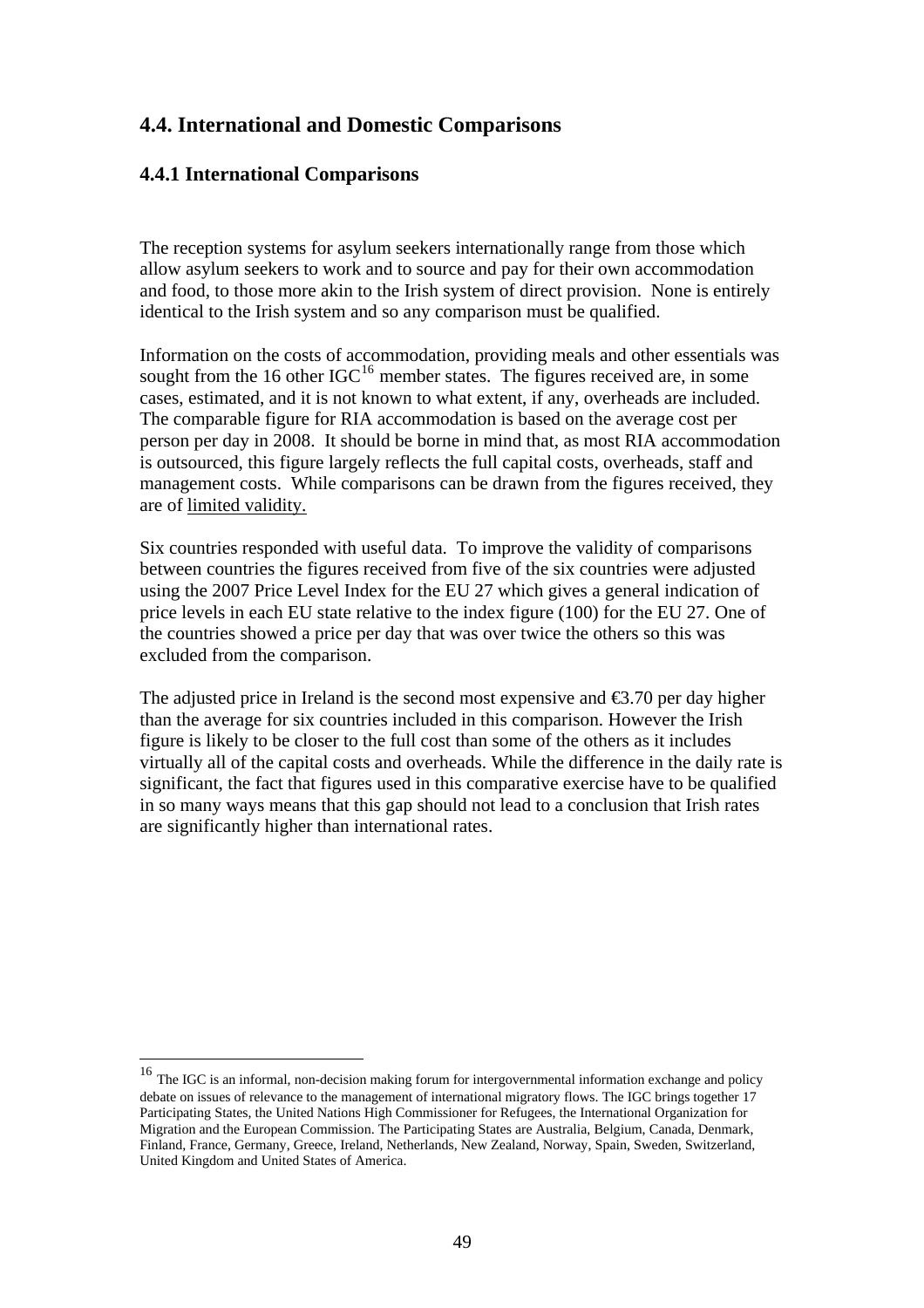#### **Figure 8: - International Comparisons**



**International Comparison - Daily Rates**

### **4.4.2 Domestic Comparisons**

Figures for accommodating and providing meals to large groups in hostel/dormitory style settings were sought from the Garda College at Templemore, the Department of Defence for military barracks, and from the secondary boarding school sector. The Garda figure of  $\epsilon$ 27.28 per day, for example, is based on the cost of supplying three meals per day in the college restaurant and the cost of a bedroom only in a local Bed and Breakfast. This figure does not include the capital costs of the Garda buildings or operational overheads such as heat and light. Indicative figures for boarding schools, €35, were received from the education sector. Comparable figures for the Army were not available.

The RIA cost of  $\epsilon$ 30.84 is approximately half way between the Garda College and the boarding school figures. The Garda figure is an understatement of the true cost as it does not include the College's indirect costs. Similar caveats apply to the comparability of domestic figures as applied to the international cost figures. Making allowances for the different services provided and for the differences in what is included in the costs figures it can only be concluded that asylum seeker accommodation costs are broadly similar to domestic comparators.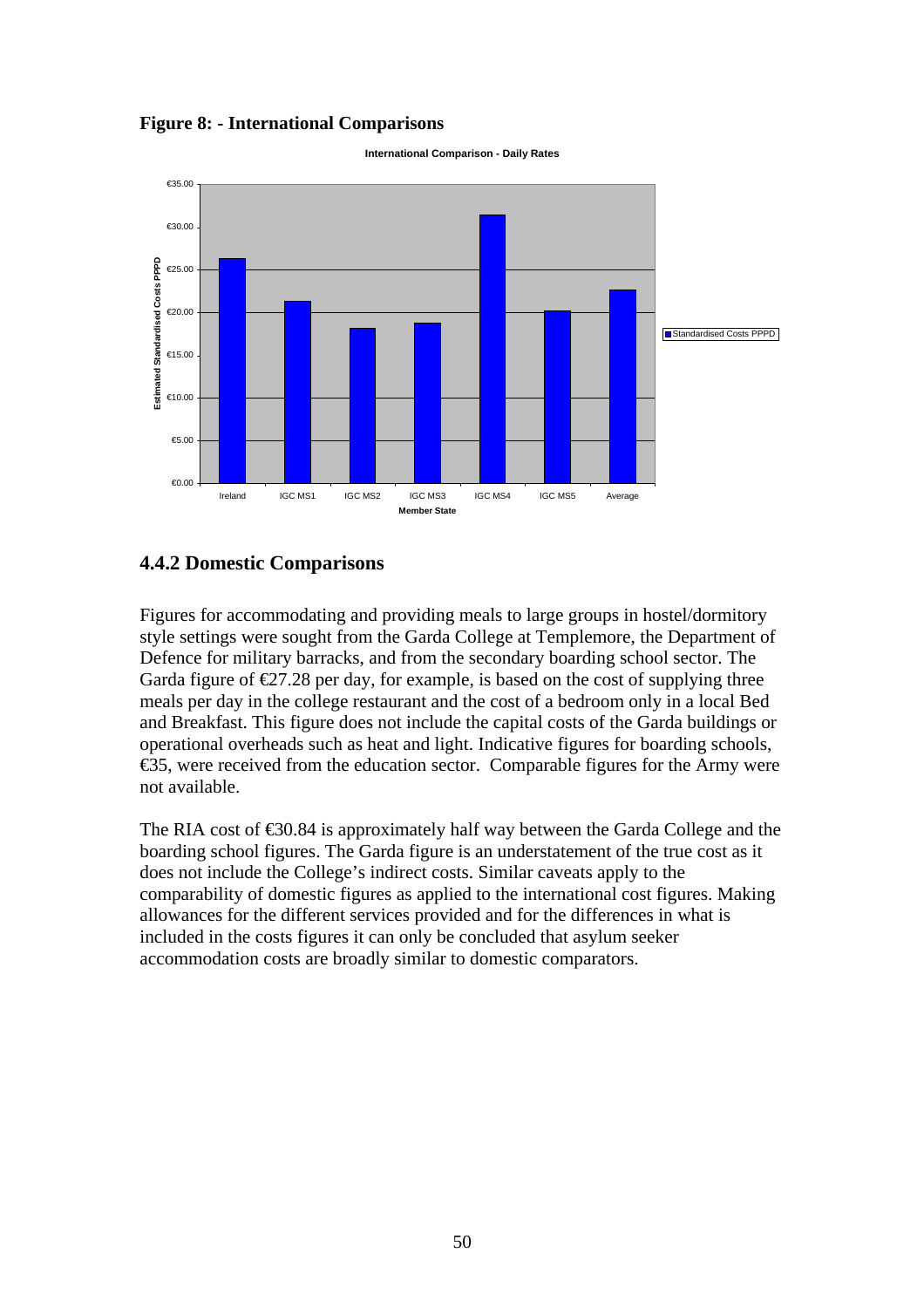# **4.5 Efficiency Findings**

## **Before outlining the efficiency findings the following describes some of the challenges faced by RIA.**

### **Acknowledgement of the context in which RIA operate**

Any evaluation of RIA's pursuit of efficiency has to acknowledge the environment in which they operate. They are faced with:

- uncertainty of demand for their services. Past experience shows that demand for accommodation can rise and fall quickly;
- restrictions on where they can contract supply as dictated by Government policy on dispersal;
- having to ensure that an undue burden is not placed on local educational and medical services;
- possible local opposition to the opening of accommodation centres;
- opposition to the closing of centres because residents are accessing medical care locally, are sitting state exams or are settled in local schools or the local community;
- a limited number of possible suppliers of a suitable accommodation service;
- restrictions caused by incompatibilities between different nationalities.

Most importantly RIA is managing the accommodation of a large number of people who have to be treated with dignity. They cannot be moved around at will. Children are attending schools etc and switching contracts means losing capacity in the changeover period as the centre being retired is wound down.

## **Efficiency Findings – The Current Model**

The beginning of this chapter stated that the efficiency of the current model depends on minimising the excess capacity required and securing the lowest possible daily rates. The findings in relation to these two efficiency drivers and then the more general findings are set out below.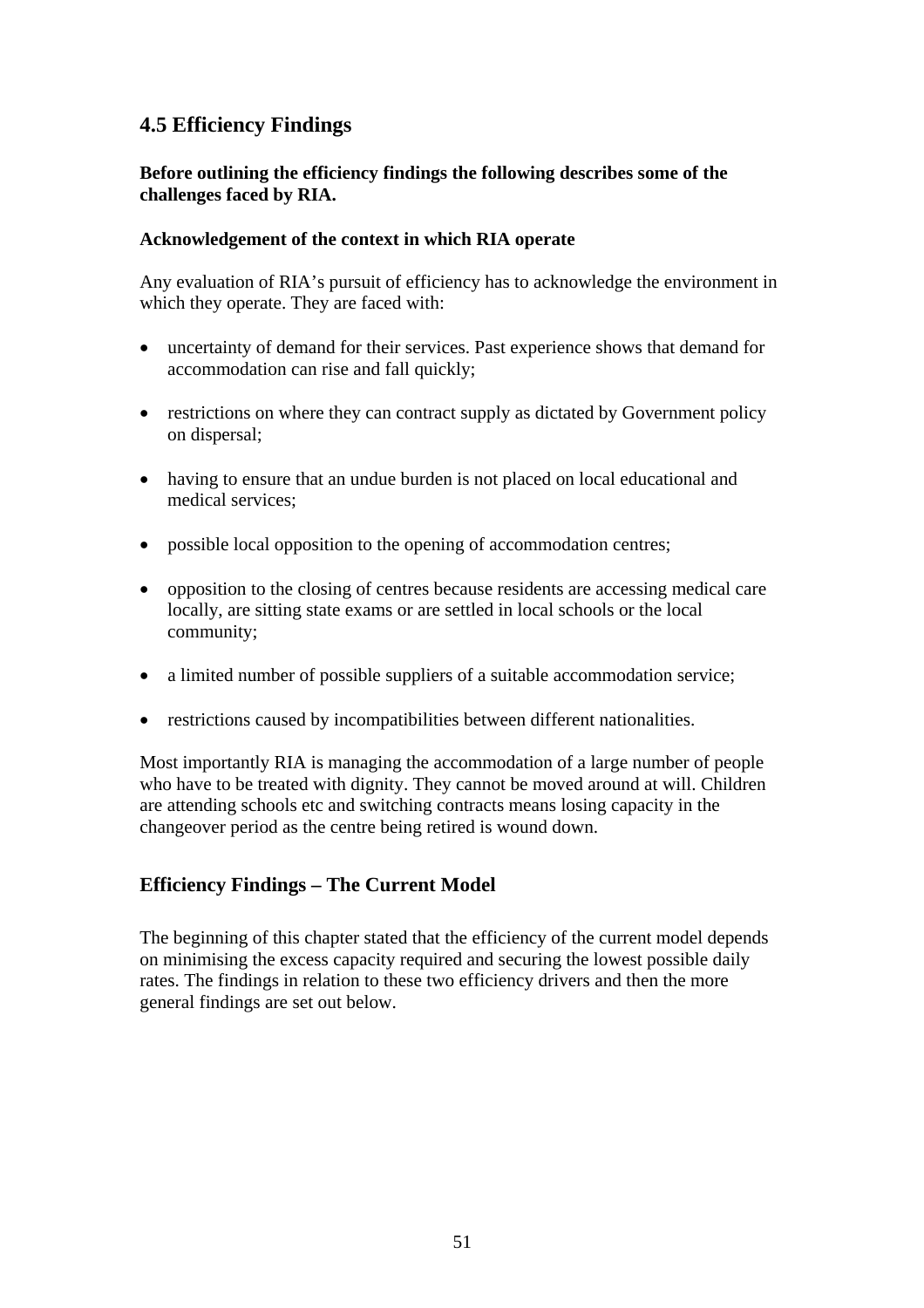## **Excess Capacity:**

- Excess capacity has a value and is an essential feature of the current model. Excess capacity is contracted to ensure that nobody goes without a bed. Just because it is not used does not mean that it does not have a value;
- This chapter has outlined a calculation that concluded that a prudent level of excess capacity using the current model should be less than 10%;
- RIA has targeted, and achieved on average, a 15% excess or unused capacity since June 2007. In the context of the current, relatively stable, numbers accessing the services, this could now be considered an inefficient level of excess capacity. Maintaining a 15% as opposed to a 10% excess capacity costs approximately €3.9m per annum at current usage levels;
- In times of rapidly increasing demand, capacity was increased to meet this demand which was a good performance in a pressurised situation. However, for a 15 month period, excess capacity was greater than 20% and reached 40%;
- The Current Model is not suitable for volatile demand situations. It performs fine when demand is rising but unless short-term contracts are used and their end-points are very well managed, it is difficult to shed excess capacity after a spike and therefore difficult to minimise costs. Progressively including a three month notice clause in all new contracts will improve this situation;
- RIA currently has options for retiring contracts on a staggered basis when the contract term ends. They can reduce capacity by 30% over a twelve month period. This indicates good planning by RIA in its management of the portfolio of contracts. Nevertheless, ideally more contracts should be maturing per month as this would give RIA more latitude for terminating those contacts that are not performing well;
- Some contracts are performing better than others in terms of the percentage occupancy that is achieved. There are a number of possible explanations for low occupancy in individual centres. In many cases this occurs for reasons that are outside the control of the contractor.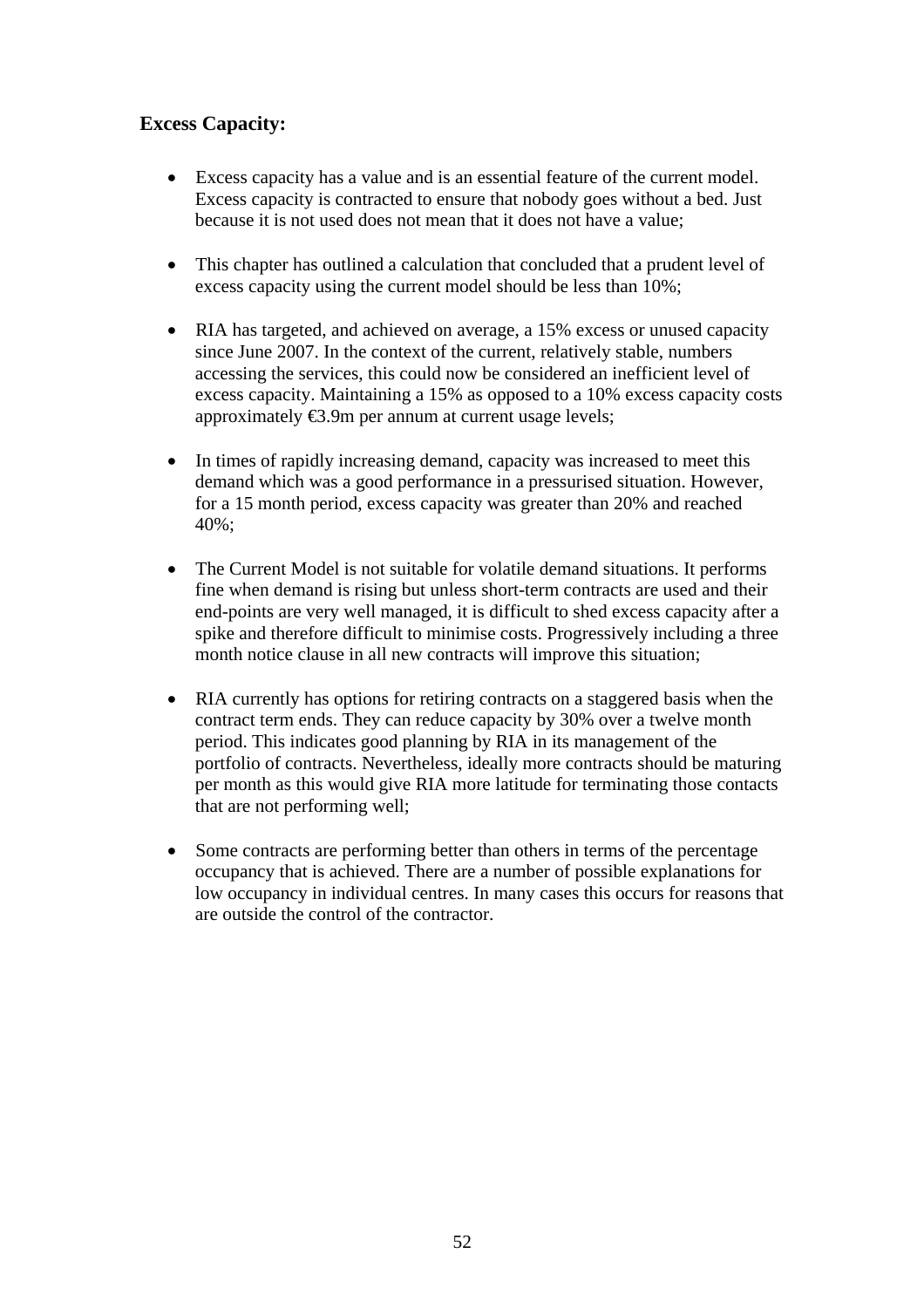## **Securing lowest daily rates:**

- The daily rate as one would expect has a significant bearing on the cost of direct provision.  $\in$  per day on the daily rate would cost approximately  $\in$ 3m extra per annum;
- There are significant variations in rates across the 60 centres. When the dearest and cheapest rates in a category of centre are excluded the rates can still vary by up to  $\text{\textcircled{\textsf{R}}.50}$  per day;
- When daily rates and occupancy are combined the variation in rates is much more significant. The effective daily rate for the sixteen low occupancy centres is  $\epsilon$ 43.86, which is nearly  $\epsilon$ 11 per day more than the 8 highest occupancy centres;
- The location of the centre is the best indicator of the daily rate for a centre. Centres in Munster are typically at the lower end of the scale and centres in Dublin at the higher end;
- The current costs of state-owned centres compare favourably with commercial rates (with one notable exception). When capital costs are factored into the daily rate, it suggests that there is not a case at the moment for expanding the number of state-owned centres;
- The policy on dispersal, the inherent difficulty in both opening and closing centres and other procurement challenges restrict competition, which results in contract renewal being favoured;
- The low level of open competition means that it cannot be asserted with any confidence that the lowest possible rates have been secured;
- RIA has succeeded in maintaining average daily rates below the CPI index since 2000. Average Rates have actually fallen between 2000 and 2007 against inflation of 37% in that period;
- Rate increases in 2007-2009 on contract renewal are below the inflation rate for most contract renewals but higher than might be expected increases were agreed on 16 contracts;
- The capacity that RIA have forward purchased on average is at the lower rates. Achieving an overall rate reduction will depend on their ability to secure good rates on some of the better value contracts that are coming up for renewal.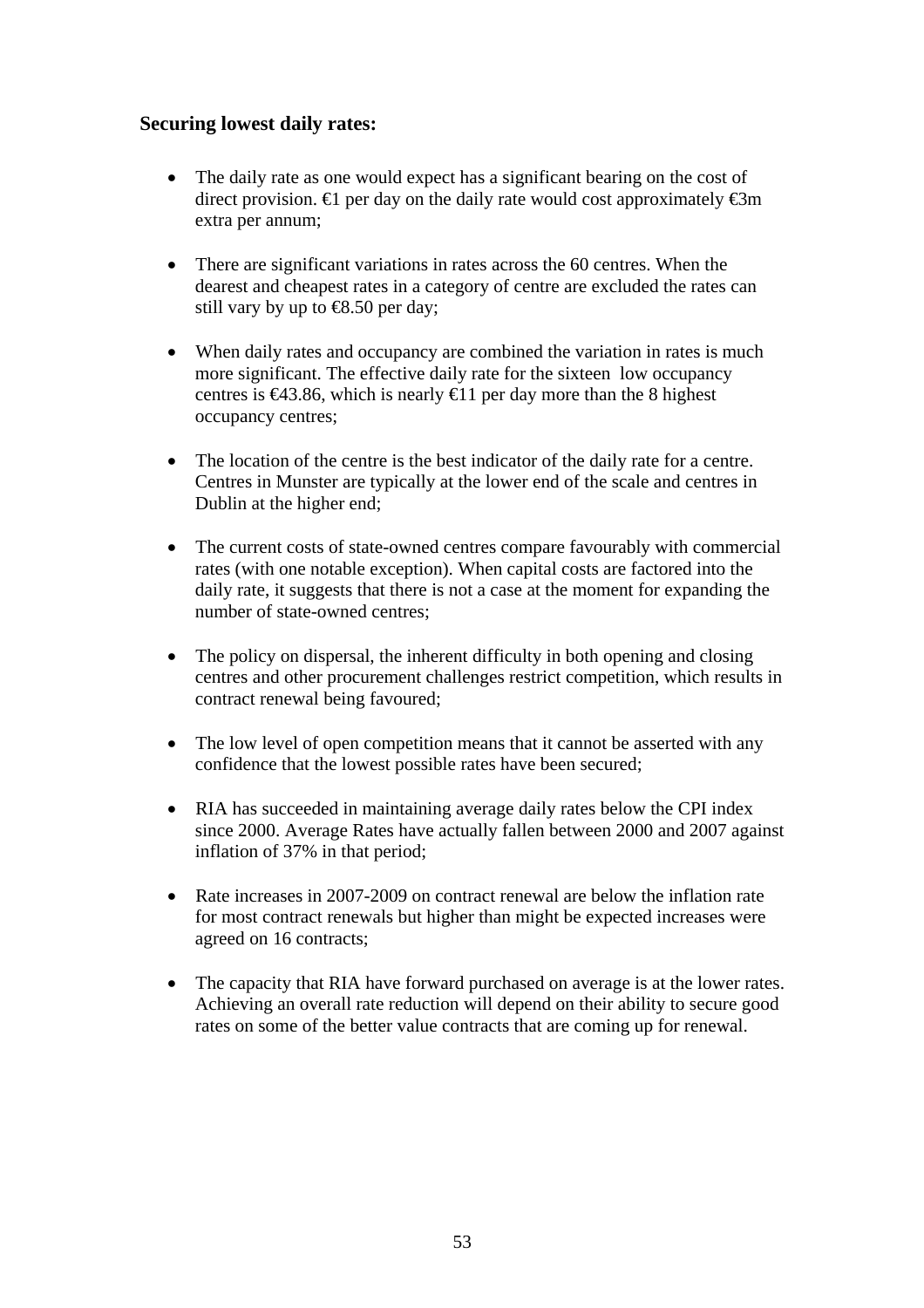## **Other Findings:**

- The current Model could operate at a lower excess capacity and therefore at a lower cost.
- Alternative models offer scope for maintaining a supply cushion, but at a lower cost. If a mixture of *contracts for capacity* and *contracts for availability and occupancy* were used, then based on an illustrative example using conservative rates, an estimated saving of  $\epsilon$ 2.4m could be made while still retaining a 15% excess capacity cushion.
- The dispersal policy is contributing to higher costs as it is forcing RIA to use more centres in parts of the country that are more expensive and it is also contributing to restricting competition. A limited relaxation of the dispersal condition could, in theory see an annual saving of  $\epsilon 2.3$ m.
- Notwithstanding the public policy imperative to ensure to the greatest extent possible that there is an even spread of placements throughout the country, other factors such as increased transportation costs and potential rises in the market price of existing low cost regions may reduce the level of expected savings.
- Combining a move to a combination of different contract types and a relaxation of the dispersal policy would yield cumulative savings. In practice it would take a number of months at least to start to realise those savings.
- Comparisons with the costs of providing for the needs of asylum seeker accommodation in five other countries and with two domestic providers of full board accommodation are not fully conclusive, but these comparisons do show that the daily costs paid by RIA are broadly similar to their comparators.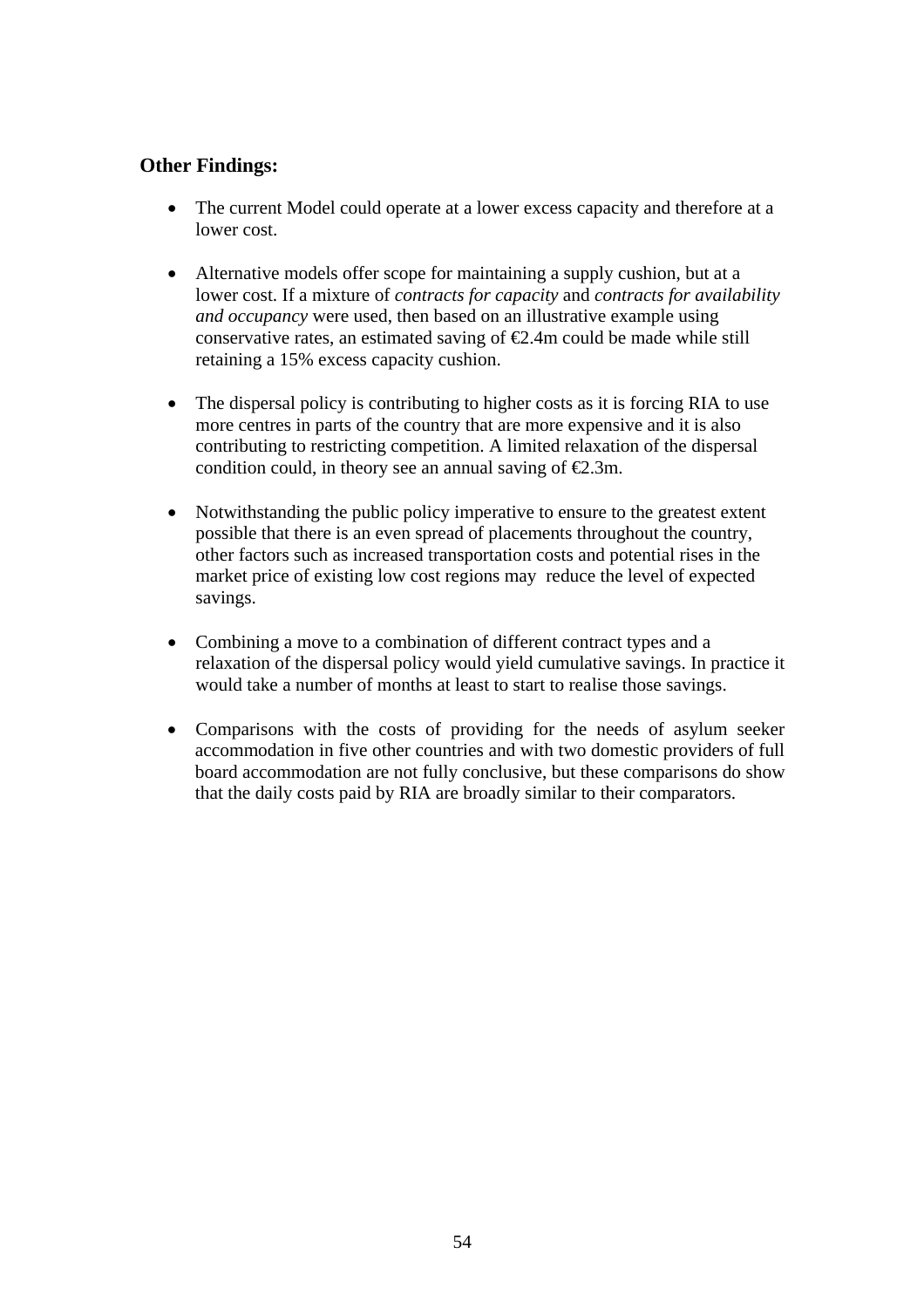# **CHAPTER 5. Options**

## **5.1 Introduction**

This chapter addresses the sixth of the Terms of Reference – "should the programme continue in its current format". Chapter 3 outlined why the objectives of this programme are still valid. The question of whether the programme should continue in its current format is reduced to a consideration of what other options would meet the objective and would these be more efficient.

The previous chapter, in its examination of efficiency looked, for comparison purposes, at two Direct Provision alternatives. This chapter looks at four options that could be chosen to meet the objective, three of which would not involve Direct Provision:

- 1. Allow Asylum Seekers to claim Social Welfare and Rent Supplement.
- 2. Provide Self-Catering Accommodation.
- 3. Local Authority Housing.
- 4. Outsource the RIA function.

The first three options are considered to see if they offer a realistic alternative to Direct Provision. The fourth option looks at whether there is a possible better alternative to the administration of the accommodation portfolio.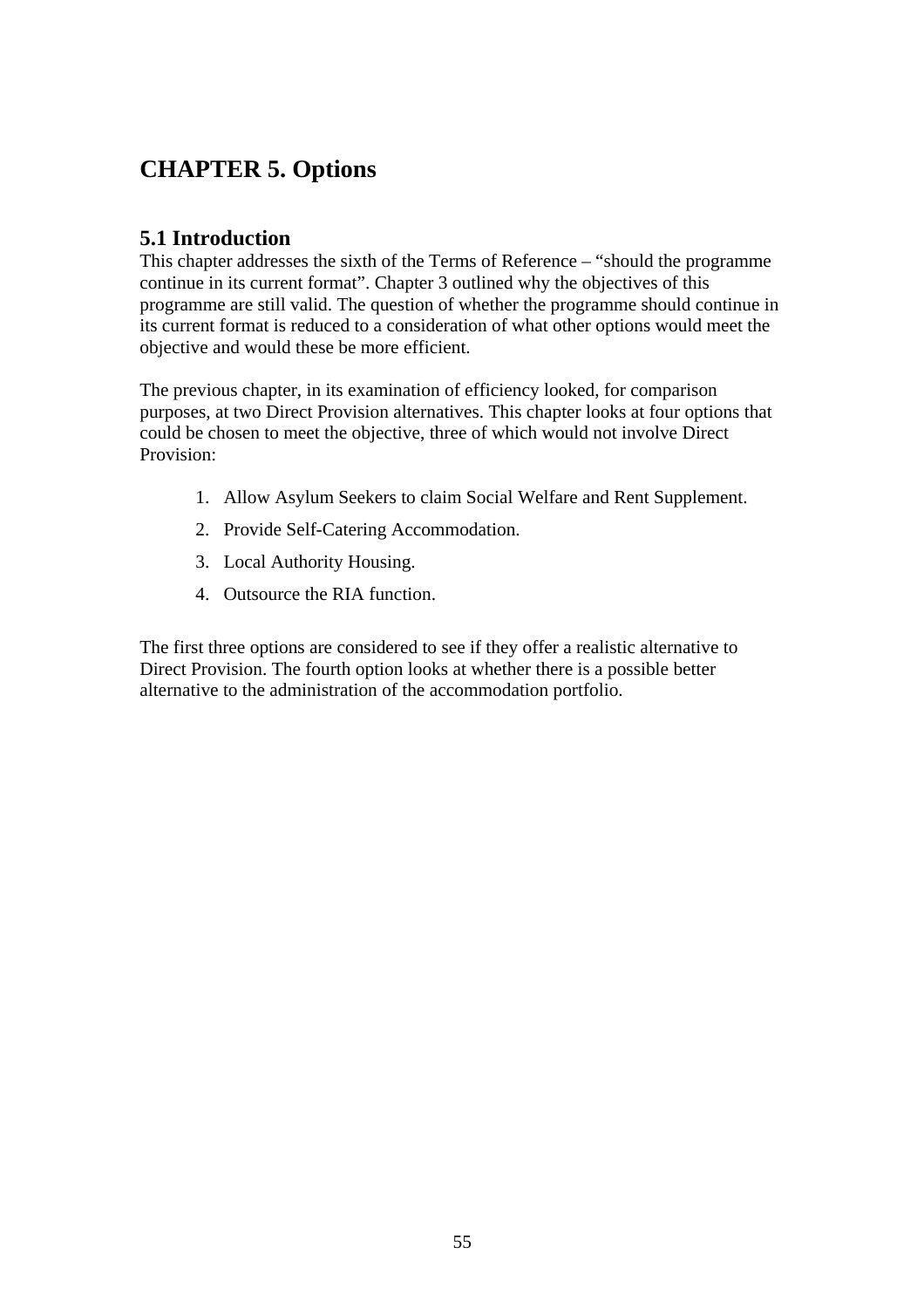# **5.2 Option 1: Asylum Seekers allowed to claim Social Welfare and Rent Supplement**

An assessment is made initially of the comparable costs of providing social welfare benefits and related payments to the numbers that are currently in Direct Provision. This is then broadened to consider what the knock-on effects would be in terms of additional social welfare costs that would be likely to be incurred if the rules were changed to allow asylum seekers to claim social welfare and related benefits.

The composition of the asylum seeker population, in terms of adults, couples and children dictates their social welfare entitlements. A snapshot of the 6,917 people in RIA accommodation in June 2009 breaks down as follows:

| Singles over 20     | 3,084 |
|---------------------|-------|
| Singles $(18-20)$   | 184   |
| <b>Lone Parents</b> | 766   |
| Married main*       | 328   |
| Married QA*         | 328   |
| Children            | 2,227 |
|                     | 6,917 |

\* "Main" is main applicant; QA is Qualified Adult.

The supports that this group could be entitled to claim include: Supplementary Welfare Allowance, Rent Supplement, Fuel allowance, Child Benefit, Early Childcare Supplement, Exceptional Needs Payments and Back to School Clothing and Footwear payments.

As those in Direct Provision Accommodation are currently entitled to seek Exceptional Needs Payments and Back to School Allowance from the Community Welfare Officer, and these amounts are not included in the RIA annual outturn, the costs under these headings are not included in Table 9 (so that a direct comparison can be made with the cost of Direct Provision). Similarly, an adjustment is made to the total cost of this option by subtracting the cost of the weekly allowance of  $\epsilon$ 19.10 per adult and  $\Theta$ .60 for children as these direct provision payments would cease under this option.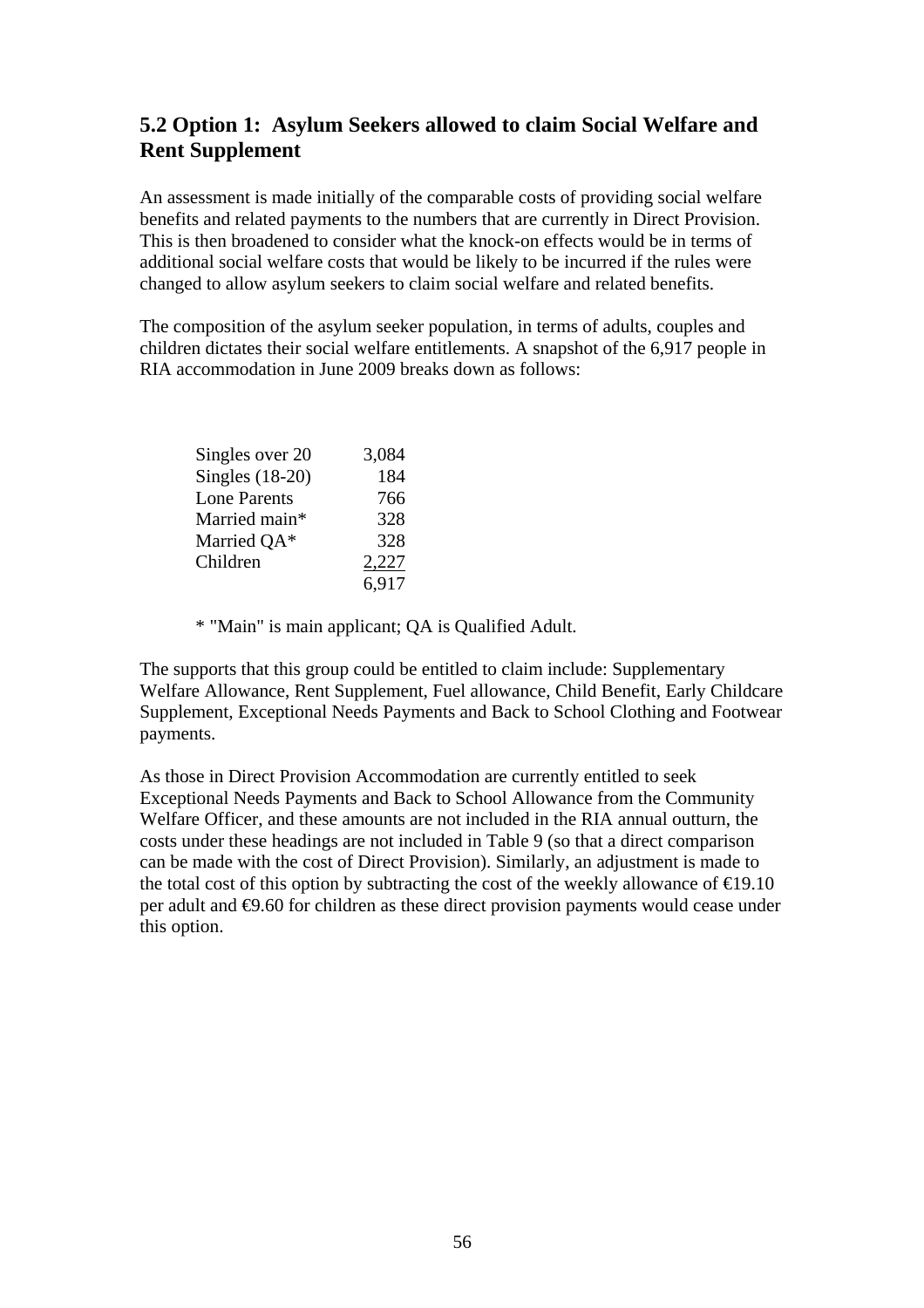| <b>Profile</b>      | <b>No. Persons</b>     | <b>SW Scheme</b>               | Weekly                      | <b>Total for</b>                 |
|---------------------|------------------------|--------------------------------|-----------------------------|----------------------------------|
|                     |                        |                                | Rate                        | Week                             |
| Singles (over 20)   | 3,084                  | <b>SWA</b>                     | €204.30                     | $\textcolor{blue}{6}30,061.20$   |
|                     |                        | <b>Rent Supp</b>               | $\Theta$ 2.00 <sup>17</sup> | $\text{\textsterling}283,728.00$ |
|                     |                        | <b>Fuel</b>                    | € $12.28^{18}$              | €37,871.52                       |
| Singles (18 to      | 184                    | <b>SWA</b>                     | €100.00 <sup>19</sup>       | € 8,400.00                       |
| 20)                 |                        | <b>Rent Supp</b>               | $\bigoplus 2.00$            | €16,928.00                       |
|                     |                        | Fuel                           | $\bigoplus$ 2.28            | €2,259.52                        |
| <b>Lone Parents</b> | 766                    | <b>OPFP</b>                    | €204.30                     | €156,493.80                      |
|                     |                        | <b>Rent Supp</b>               | €275.00                     | $\text{\textsterling}210,650.00$ |
|                     |                        | Fuel                           | $\bigoplus$ 2.28            | $\bigoplus$ ,406.48              |
| Married Main        | 328                    | <b>SWA</b>                     | €204.30                     | €67,010.40                       |
|                     |                        | <b>Rent Supp</b>               | €275.00                     | €90,200.00                       |
|                     |                        | Fuel                           | $\bigoplus$ 2.28            | €4,027.84                        |
| Married QA          | 328                    | <b>SWA</b>                     | €135.60                     | €44,476.80                       |
| Children            | 2,227 (of which 1,413) | <b>SWA</b>                     | €26.00                      | €7,902.00                        |
|                     | under $5$ )            | <b>Child Benefit</b>           | $\epsilon$ 41.50            | ⊕2,420.50                        |
|                     |                        | $\overline{\mathrm{ECS}^{20}}$ | $\bigoplus$ 0.38            | €14,666.94                       |
| Total               | 6,917                  |                                |                             | €1,736,503.00                    |

**Table 9: Estimated Weekly Costs of Social Welfare and other entitlements** 

**LESS:** Cost of Weekly allowances for adults  $(\text{\textsterling}9.10)$  and children  $(\text{\textsterling}9.60)$  that are incurred under Direct Provision but would not be incurred with this option:

| Profile            | <b>No. Persons</b> | <b>SW Scheme</b>    | <b>Weekly Rate</b>       | <b>Total for Week</b> |
|--------------------|--------------------|---------------------|--------------------------|-----------------------|
| Adult (18 or over) | 4.690              | <b>DP</b> Allowance | $\bigoplus$ 9.10         | $\bigoplus$ 9,579.00  |
|                    |                    | (Adult)             |                          |                       |
| Child (Under 18)   | 2.227              | <b>DP</b> Allowance | $\Theta$ .60             | €21,379.20            |
|                    |                    | (Child)             |                          |                       |
| Total              | 6.917              |                     | $\overline{\phantom{a}}$ | $\bigoplus$ 10.958.20 |

#### Net Additional Weekly Social Welfare/Rent Allowance Costs: **€1,625,544.80 Net Additional Annual Social Welfare/Rent Allowance Cost: €84,755,905.87**

There would still be a need to provide initial direct provision Reception Centres to facilitate medical screening, registration for social welfare and initial business with the Office of the Refugee Applications Commissioner. Transport costs would still apply for initial dispersal. The cost of these two elements is estimated at  $6.8m$ bringing the total cost of this option to  $\Theta$ 1.6m.

On the surface this looks like an option that is comparable with the cost of Direct Provision (outturn in 2008  $\bigoplus$ 1.5m for average occupancy of 6,857). However there are approximately 16,000 people at various stages of the asylum process who are

<span id="page-56-0"></span> $\overline{a}$  $17$  The Dublin/Kildare/Wicklow rate structure has been used for rent supplement, based on a history of those granted leave to remain or refugee status concentrating in the greater Dublin area.

<span id="page-56-1"></span><sup>&</sup>lt;sup>18</sup> €20 per week for 32 weeks spread over 52 weeks = €12.28 per week (Fuel Allowance is seasonal).

<span id="page-56-2"></span><sup>&</sup>lt;sup>19</sup> From 1 May 2009, a lower rate of SWA (€100 per week) applies to persons between 18 and 20 years of age.

<span id="page-56-3"></span> $20$  The Early Childcare Supplement is to be discontinued at the end of 2009.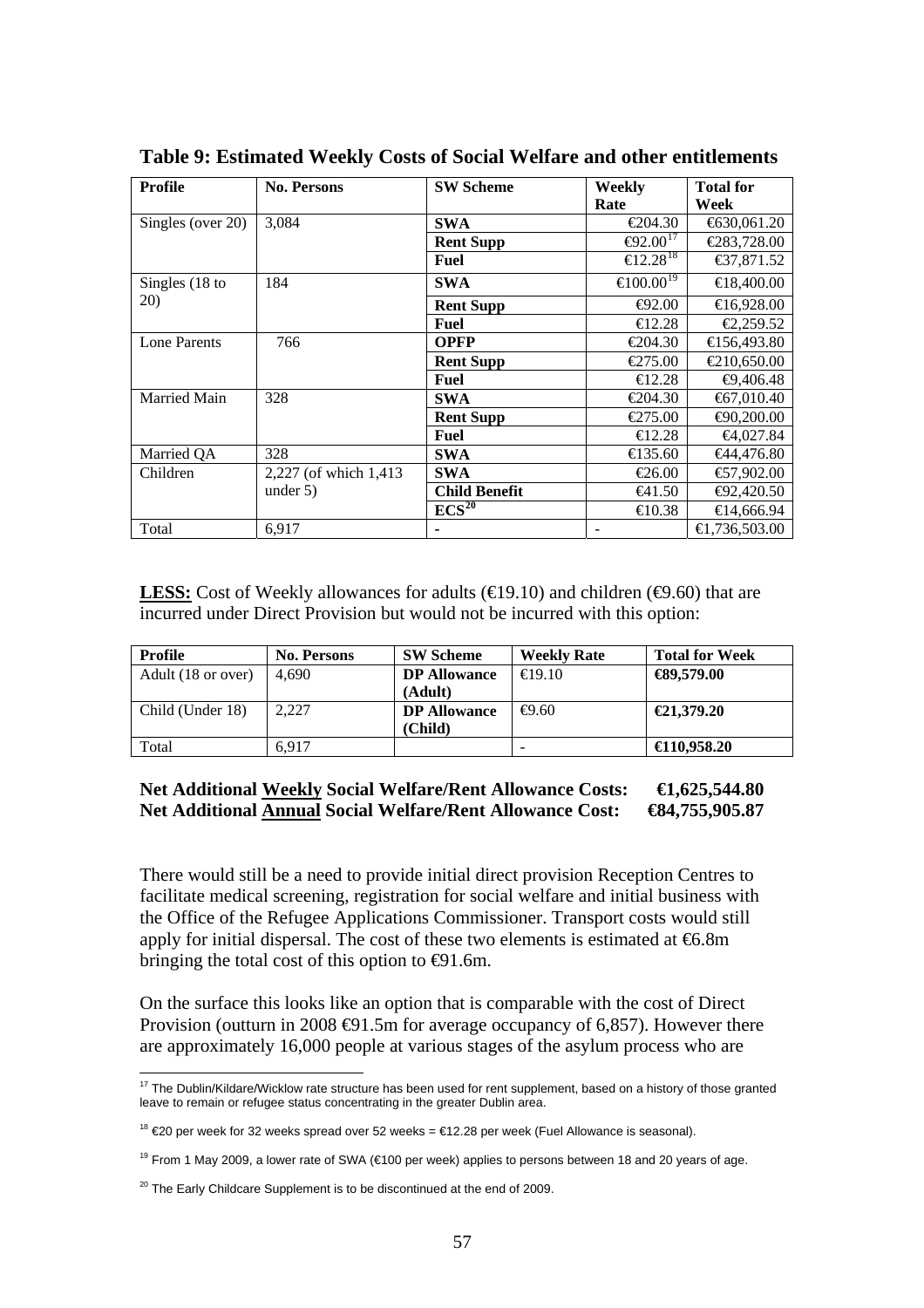assumed to be in the State. Asylum seekers are not obliged to stay in RIA accommodation, but they do not get other assistance if they do not avail of RIA accommodation.

If conditions for entitlement to Social Welfare and Rent Allowance were changed, then those not currently availing of RIA accommodation would be expected to apply for these payments, which would more than double the projected net additional Social Welfare/Rent Allowance cost. Granting entitlement to Social Welfare and Rent Allowance could also be a 'pull factor' and the numbers of new asylum seekers could rise significantly.

Even if the potential 'pull factor' is ignored, this 'welfare supports option' is likely to more than double the cost of providing for the accommodation needs of asylum seekers. In addition, it would most likely result in a concentration of asylum seekers in the larger urban areas, particularly in the Dublin area and this would place severe pressure on the education and medical services in these areas. There would also arise the cost of buying out some of the contracts that would be terminated before their agreed expiry dates.

# **5.3 Option 2: Accommodate Asylum Seekers in Self-Catering Accommodation**

The RIA currently operates a limited supply of self-catering accommodation units within the direct provision structure. Self-catering differs from direct provision in that residents are allowed cook for themselves (including purchasing their own food). In order to facilitate this different arrangement, a reduced rate of SWA (rate minus €24 per week at present ( $\in$ 180.30)) applies for such persons.

The centres themselves provide furnished accommodation, including utilities (light, heat, water, television) at no cost to the asylum seeker. The centres will have a manager and appropriate security on-site and deal with any maintenance requirements.

The option under consideration here is to move all asylum seekers into self-catering accommodation. The average cost of a self-catering bed space is  $\epsilon$ 22 pppd ( $\epsilon$ 8,030 per person per year). In addition to this cost, the following costs would arise, based on the transfer of the June cohort of 6,917 to such accommodation.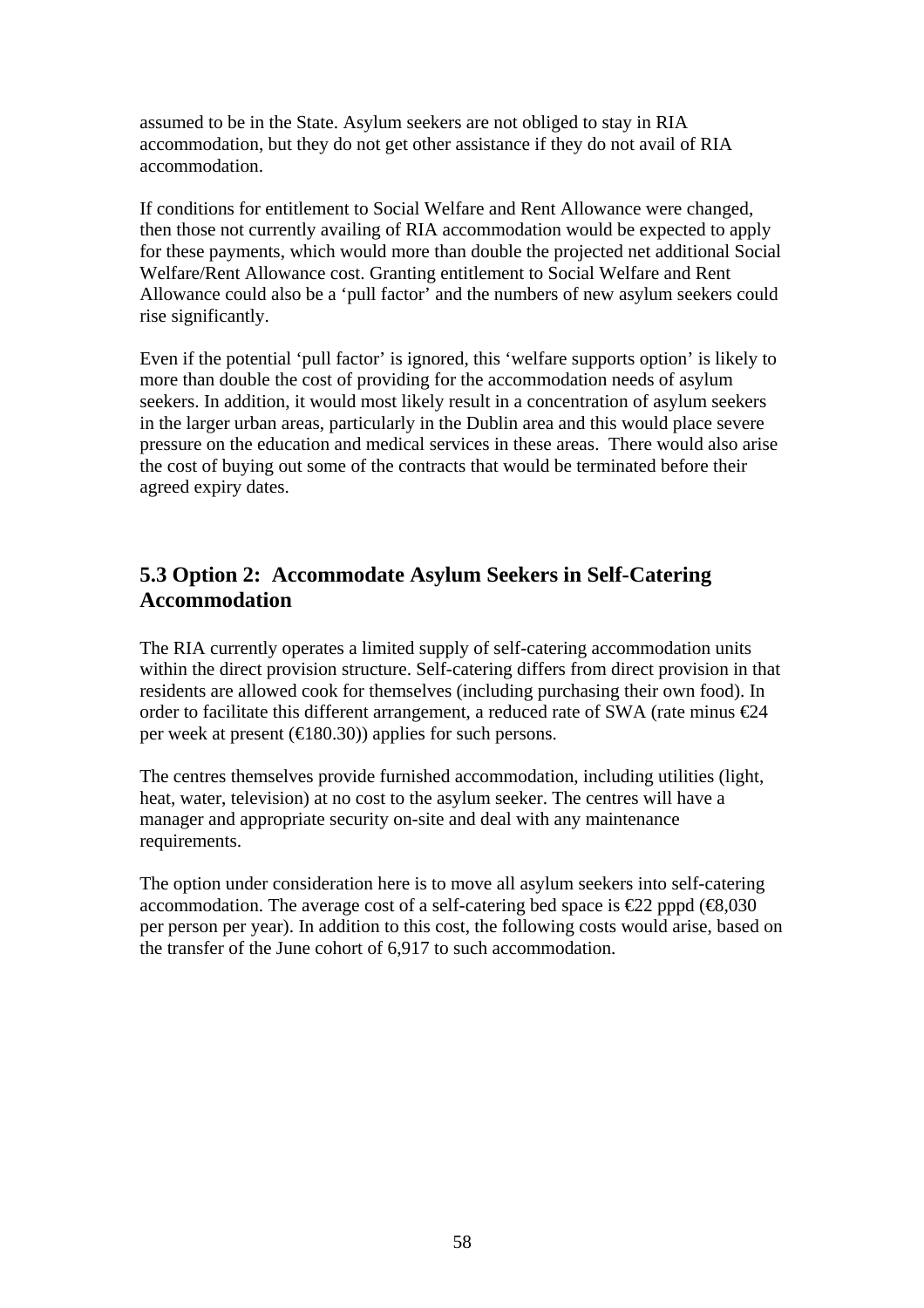| <b>Profile</b>                | <b>No. Persons</b> | <b>SW Scheme</b> | <b>Weekly Rate</b>       | <b>Total for Week</b>   |
|-------------------------------|--------------------|------------------|--------------------------|-------------------------|
| Singles (over 20)             | 3,084              | <b>SWA</b>       | € $80.30$                | €56,045.20              |
| Singles $(18 \text{ to } 20)$ | 184                | <b>SWA</b>       | $\bigoplus$ 6.00         | $\bigoplus$ 3,984.00    |
| <b>Lone Parents</b>           | 766                | <b>SWA</b>       | € 80.30                  | $\bigoplus$ 38,109.80   |
| <b>Married Main</b>           | 328                | <b>SWA</b>       | € 80.30                  | €9,138.40               |
| <b>Married QA</b>             | 328                | <b>SWA</b>       | €135.60                  | €44,476.80              |
| <b>Children</b>               | 2,227              | <b>SWA</b>       | $E$ 6.00                 | € $7,902.00$            |
| <b>Sub-Total</b>              |                    |                  | $\overline{\phantom{0}}$ | $-4910,053.24$          |
|                               |                    |                  |                          |                         |
| All                           | 6,917              | Self-            | $\bigoplus$ 54           | $\bigoplus$ ,065,218.00 |
|                               |                    | <b>Catering</b>  |                          |                         |

**Cost** 

**Social Welfare and Self-Catering Costs of Option 2:** 

*Persons in self-catering accommodation do not at present qualify for Child Benefit (or Early Childcare Supplement), Rent Supplement, Fuel Allowance or Nappy Payments. Emergency Needs payments have been excluded (for comparison purposes) from these calculations as they also apply to those in Direct Provision and are not included in the RIA annual outturn.* 

**TOTAL**  $\qquad \qquad \qquad$ 

The annual cost of accommodating 6,917 people would be  $\epsilon 03m$  made up of a social welfare cost of  $\bigoplus$ 7.5m and a self-catering accommodation cost of  $\bigoplus$ 5.5m. As with option 1 above, there would still be a need to provide initial direct provision Reception Centres to facilitate medical screening, registration for social welfare and initial business with the Office of the Refugee Applications Commissioner. Transport costs would still apply for initial dispersal and possibly for transfers between centres. The cost of these two elements is estimated at  $\epsilon$ 6.8m bringing the total cost of the self-catering option to €109.8m.

In order to transfer to such a system, the RIA would either need to wait for current direct provision contracts to lapse or to buy-out existing contracts. Some of the current full board accommodation centres could feasibly be converted to self-catering and retained.

As with the social-welfare based system (Option 1), it is anticipated that most of the persons in the asylum process within and outside of RIA accommodation would seek to avail of the self-catering option. This would involve up to an estimated 16,000 persons in total. A move to a self-catering model would conservatively see a doubling of the number of people that would need to be catered for which would cost in excess of €200m. This excludes any conversion, buy-out or other costs associated with a migration to a self-catering model.

This option does not offer any significant advantages over Direct Provision. In a best case scenario, it would cost €18m more than Direct Provision and could exceed current costs by more than  $\bigoplus$  20m.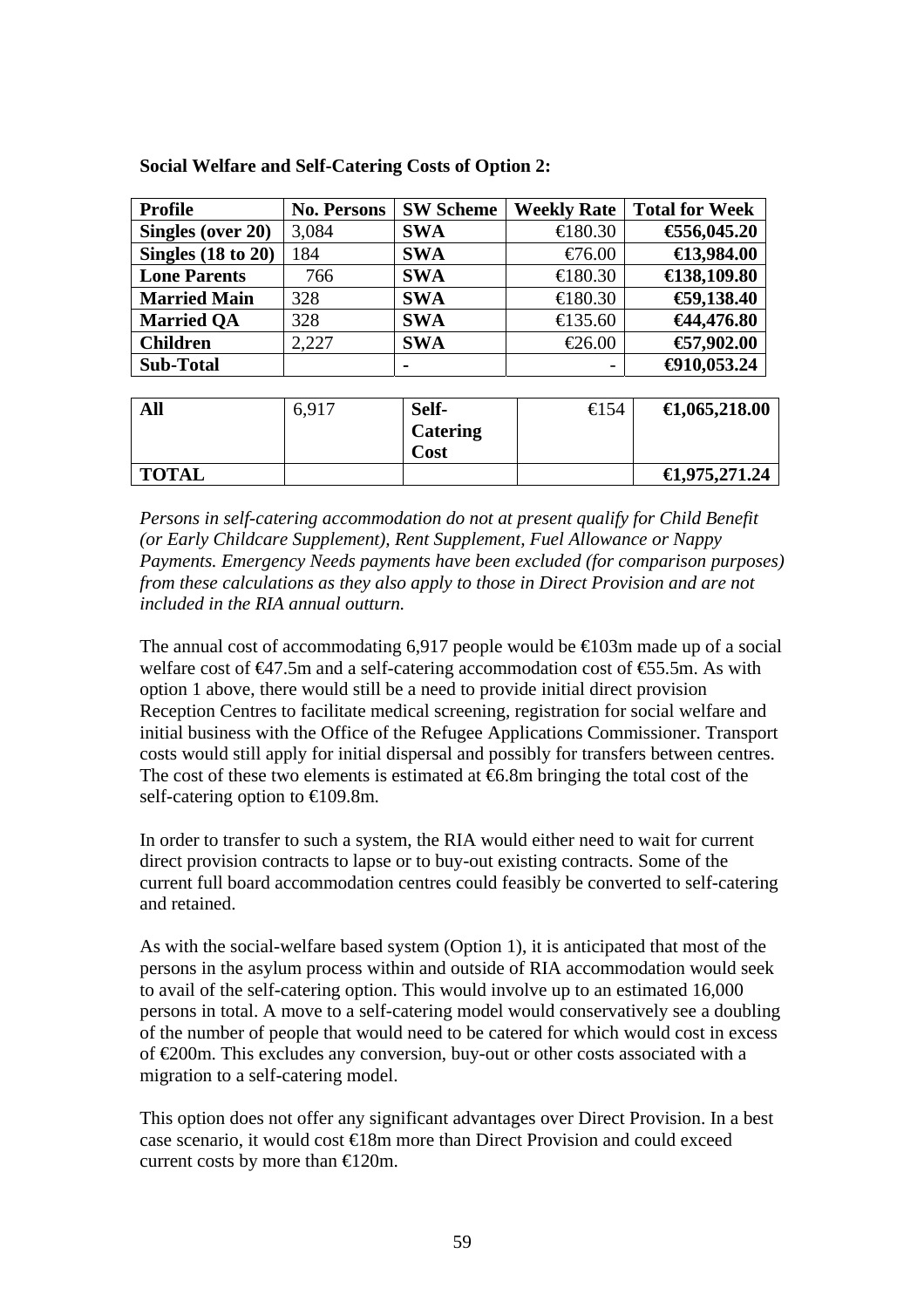# **5.4 Option 3: Local Authority Housing**

Allowing asylum seekers to seek local authority housing is effectively just another variant of Options 1 & 2 considered above. Local authority housing would be substituted for private rented accommodation or self-catering accommodation. Under this scenario, asylum seekers would have to be allowed to claim social welfare entitlements as they would be providing for their own needs but would not be allowed to work.

The social welfare costs for this option would be the same as for Option1 for the June 2009 cohort of 6,917 at  $\text{\textsterling}3.4m$  (social welfare option excluding rent allowance). In addition to the baseline social welfare costs, there would be significant costs to the State associated with any solution involving local authority housing. To do this would require significant costs for the build of housing, maintenance costs and administrative/management costs. Due to the turnover of asylum seekers within such a solution, there would also be significant costs in respect of the re-commissioning of housing on a change of tenant.

Furthermore there would be a significant increase in pressure placed on existing local authority housing lists by this client group. Local authority housing is itself a long term solution to a long term housing need. In order to fulfil its obligations to house asylum seekers, they would automatically move to the top of a housing list and would have to be immediately accommodated regardless of waiting lists. In that regard, local authority housing is entirely unsuited to the short-term needs of asylum seekers.

A solution which involved a mix of social welfare payments and local authority housing would also be expected to prove an attraction for asylum seekers currently not availing of RIA accommodation. As stated previously there are 16,000 people in the asylum process who could avail of such a solution. This would mean more than a doubling of the numbers that would be likely to seek state assistance with their accommodation and a projected social welfare cost of €123.5m in addition to the true cost of providing the required number of housing units.

In addition, as with all options that offer access to cash payments, this option is likely to become a 'pull factor' and would lead to a significant increase in the number of new asylum seekers entering the country.

In practical terms this option also presents significant difficulties:

- Asylum seekers would have to be accommodated for lengthy periods in Reception Centres or other Direct Provision units while they awaited an outcome on their application and the availability of a house/apartment;
- Asylum seekers are likely to opt for particular locations and it would be difficult to disperse them to areas where large numbers would not put significant pressure on local medical and educational services. There are no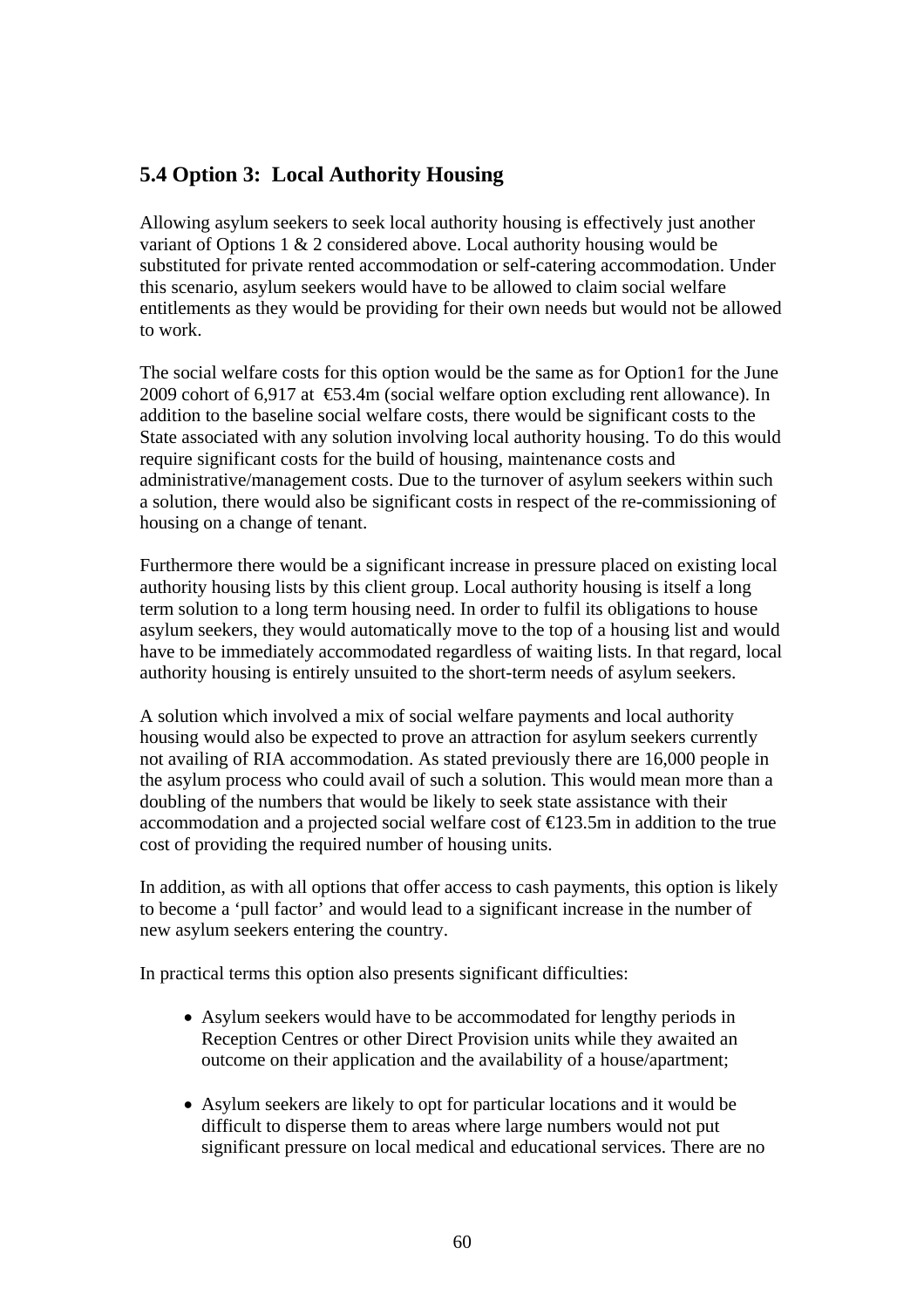current legislative provisions in Ireland that can restrict the movements of asylum seekers to a particular geographical area;

- There would be significant transition costs in moving from the current Direct Provision system;
- Liaison between INIS and multiple local authorities would be more difficult than with RIA.

## **5.5 Option 4: Outsource the RIA function**

Accommodating asylum seekers has already been outsourced. The 45 commercially run centres, the reception centres and the self-catering accommodation are all privately owned and accommodation and meals are provided under contract to RIA. There are a small number of state owned centres but the running of these centres is also outsourced. The only part of the function that could be outsourced is therefore the RIA function.

There are a number of ways in which outsourcing the RIA function could be considered and these would depend on how much freedom could be given to a private sector operator:

- Would the operator be given the freedom to source accommodation at the required standard in a smaller number of large accommodation facilities or even in a single facility? or
- Would the operator have to disperse the population of asylum seekers and take account of the availability of educational and medical services in an area? and
- Would such an operator have to take over the existing contracts and honour them to maturity?

The most likely scenario is that an external contractor would have to operate within the current restrictions. They would have to disperse the asylum seekers to locations where they would not overwhelm mainstream services and they would have to honour existing contracts. The most likely outsourcing option is to engage an organisation to:

- manage the current set of contracts;
- procure new accommodation as required;
- put in place a set of contract conditions that best meet the particular needs of asylum seeker accommodation;
- maintain a minimum gap between the accommodation contracted and accommodation required.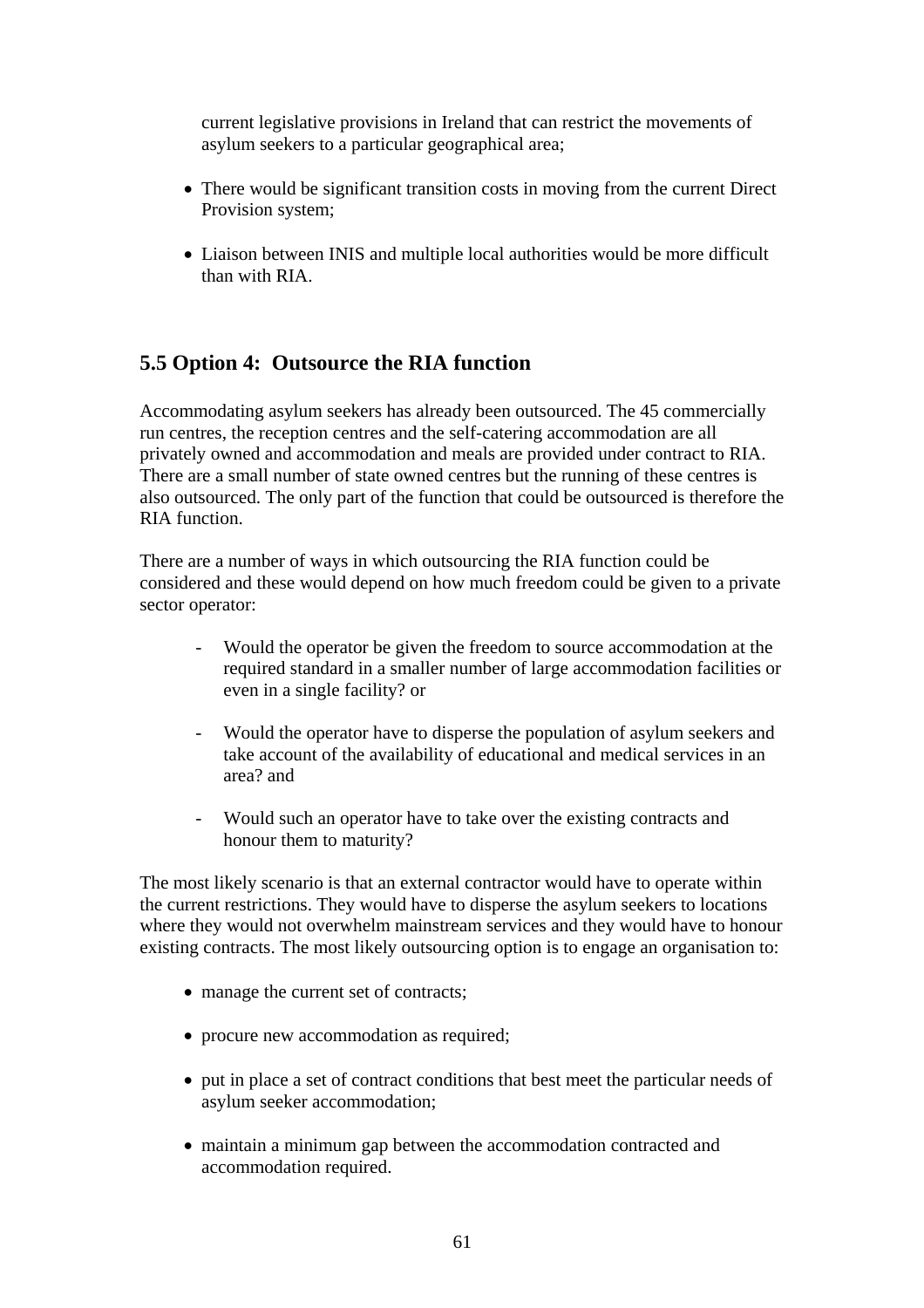They would have to operate within existing constraints in terms of dispersal, procurement rules and standard of accommodation.

The potential advantages of outsourcing part of the RIA function would have to be derived from a much tighter management of the portfolio of contracts, both in terms of volume contracted and price paid. It is possible that a private operator with a profit motive would lower costs by maintaining a lower excess capacity or securing better prices on contracts, but part of that gain would have to be passed onto the outsourced management company in the form of a fee, and part would also have to be spent on increased monitoring of quality.

The procurement and contracting of such a management contract would also be very complex. RIA perform a difficult function and juggle the various requirements and considerations of a diverse asylum seeker group with local community concerns. They do this by maintaining a good working relationship with their contracted suppliers. Introducing a new layer between RIA and the suppliers could significantly reduce the flexibility that is required. In addition, specifying precisely the functions of the management company would be difficult in an environment where demand can be volatile. To what extent can responsibility for providing for variable demand be transferred without adding significantly to the cost of the contract? Ideally RIA would give the management company their requirement at the beginning of every week and it would be up to the management company to decide how it satisfied this need within the constraints under which it would be asked to operate.

This option is a variation on the current Direct Provision model. The possible gains, in terms of costs, would have to be compared with what RIA themselves will aim to achieve in the next 1-2 years. It is unlikely, taking account of the fees to be paid on a management contract and the increased scrutiny that would be required, that a significant amount would be saved. There are also risks in going this route. RIA have succeeded in gaining acceptance for accommodation centres in the areas in which they are located. If an outsourced management contractor were not to be as successful in this regard, then any savings could be diminished. There would also be difficulties if the management company did not have full freedom to move individuals from centre to centre or to move all the residents of one centre to a new centre. A management company charged with minimising costs might be very intolerant of any opposition to moves and this could have a very negative effect on the whole system.

The introduction of a single service provider could also expose RIA to a dependence on that single provider over the term of the contract. This in turn may make it difficult for other providers to enter the market leading to a virtual, if not real monopoly.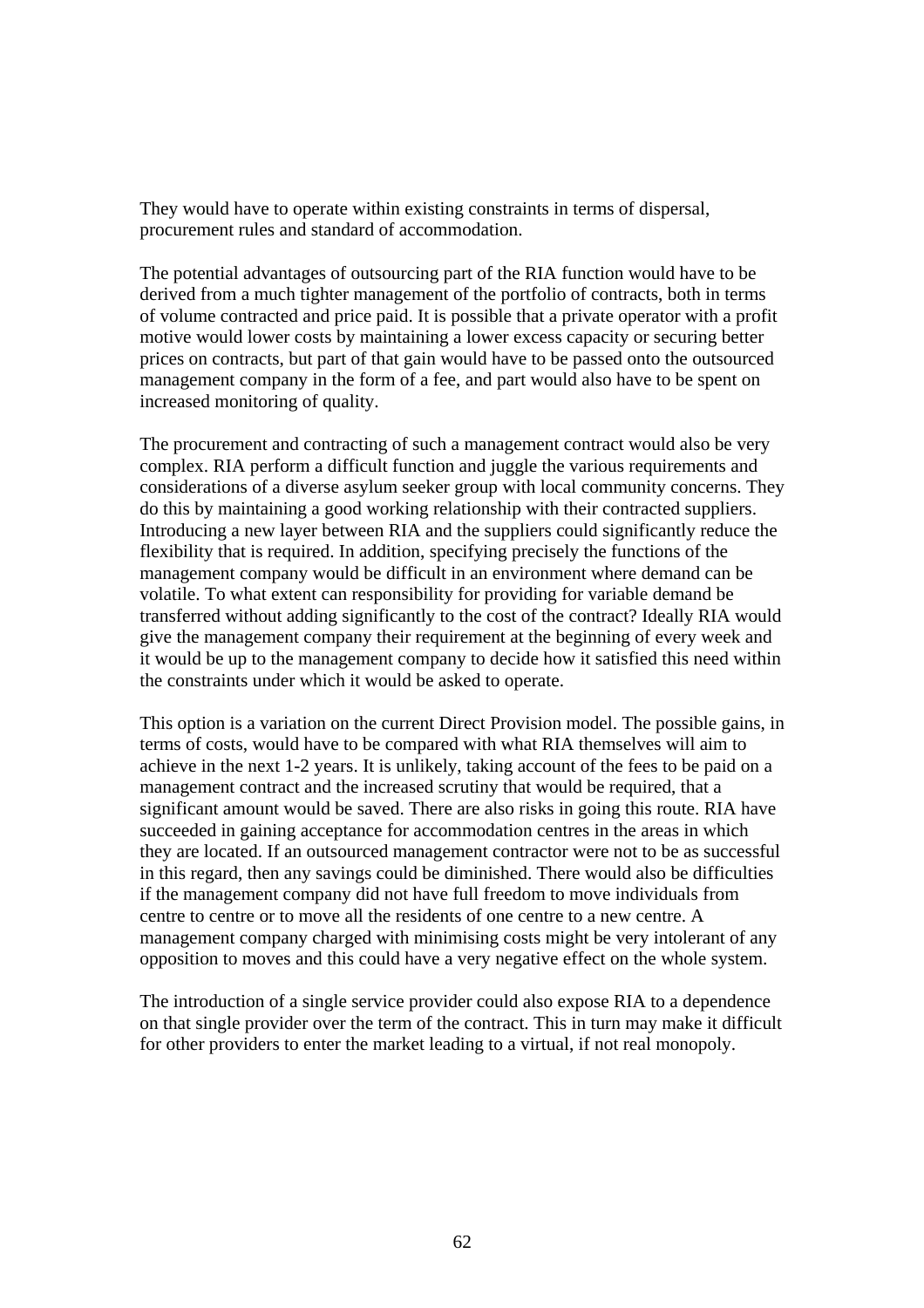## **5.6 Conclusion**

Four options have been considered in this chapter. Three involve a move away from direct provision with a shift to social welfare based entitlements. All three of these options would be more expensive than direct provision and potentially would cost twice as much. None of these options is therefore worthy of further consideration and the conclusion is that direct provision is the best option. There may be improvements on how direct provision is implemented and recommendations for improvement are in the final chapter.

Outsourcing the management of accommodation contracts was also considered. The accommodation provision is already outsourced and all that is left to outsource is the management of the accommodation contracts. There is potential for some cost savings but there are also risks, and on balance it is concluded that the cost savings would not be significant enough to outweigh the possible disadvantages.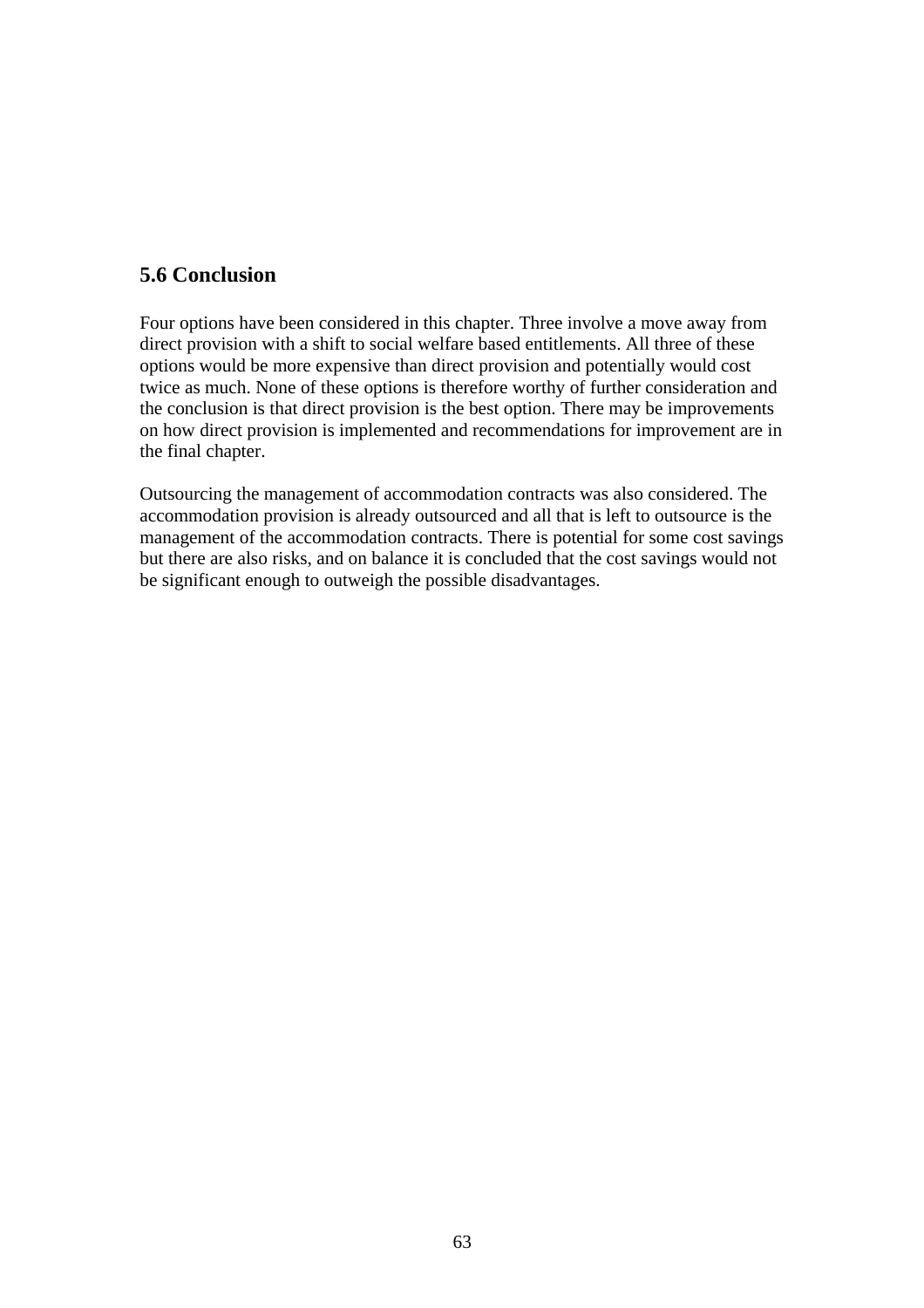# **CHAPTER 6. Findings, Conclusions and Recommendations**

## **Introduction**

The asylum seeker accommodation programme is a large and very complex undertaking that was developed in circumstances of crisis ten years ago. It continues to be a challenging programme.

It is clear from the analysis undertaken that the initial response to the accommodation crisis was effective. The primary objective of the programme, to provide accommodation and ancillary services to asylum seekers, has been met since the inception of the programme. It is difficult to overstate the complexity and scale of that challenge given the constraints under which the programme operates. Those constraints include: a fluctuating level of demand; a diverse client base with a range of needs; direct provision and dispersal requirements; the capacity of local communities and services to sustain accommodation centres; and the challenges of sourcing suitable centres and service providers. The RIA has done very commendable work in challenging circumstances to ensure that the primary objective of the programme is achieved. The focus on ensuring the effectiveness of the programme has, to some extent, overshadowed the achievement of maximum efficiency. While the programme bears up well in both domestic and international efficiency comparisons, it is clear that further efficiencies can be achieved.

The findings, conclusions and recommendations are presented in two broad sections in this chapter. A number of high level findings (and conclusions) are set out firstly under the following headings:

- Objective and Effectiveness
- Direct Provision
- **Efficiency**

The second part of this chapter sets out in greater detail findings, conclusions and recommendations that cover the following topics:

- **Options**
- **Excess Capacity**
- Competition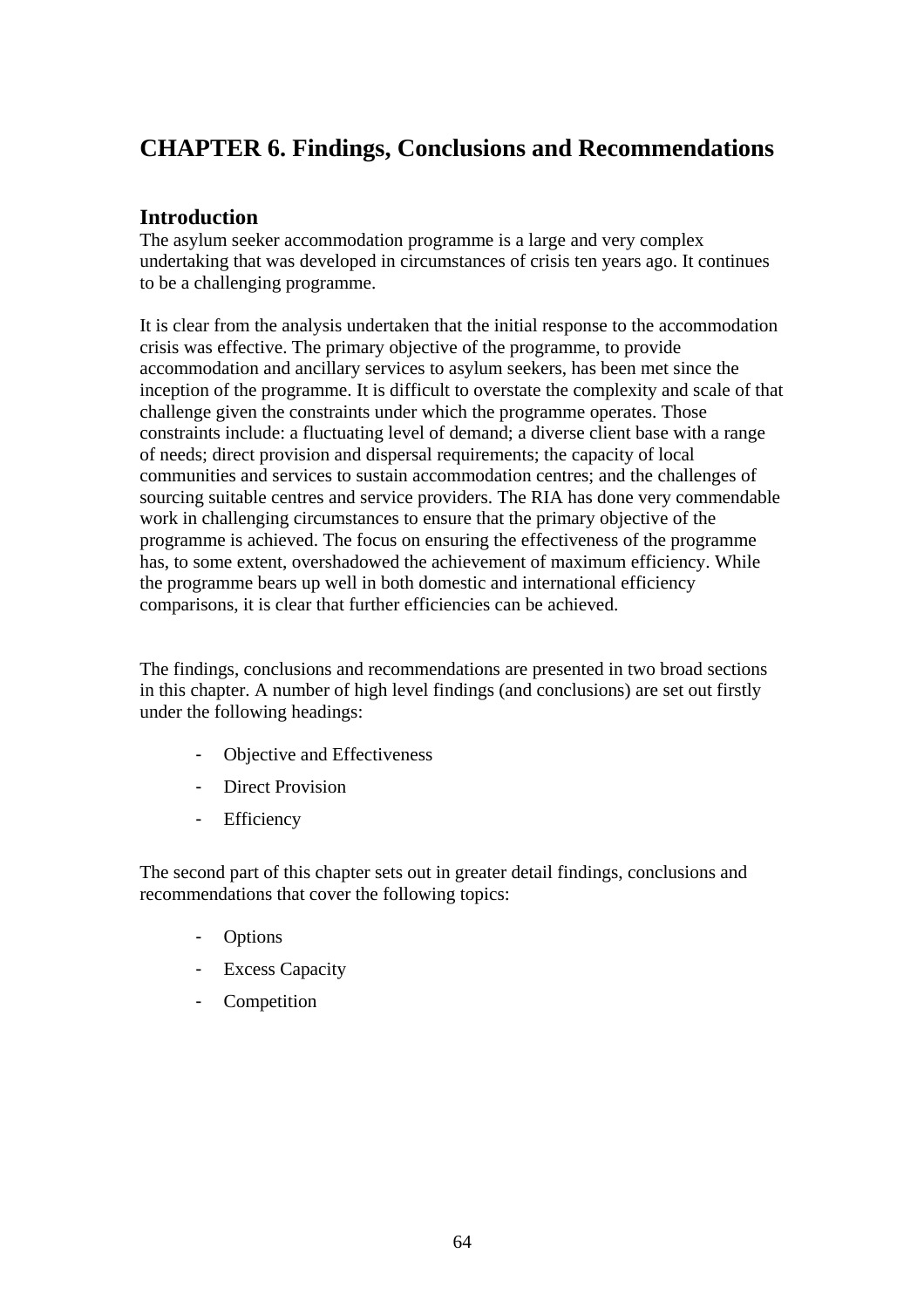# **PART I**

## **Objective and Effectiveness:**

The accommodation programme has a clear objective - "to ensure that the accommodation, food and other ancillary service needs of asylum seekers are met, as required by international and domestic obligations"

RIA has delivered effectively on this obligation by ensuring every person that qualified for accommodation and requested it was facilitated. They have also ensured that the accommodation and food provided meets the standard required.

There is a continued need for the existence of the accommodation programme. There are new asylum seekers entering the country, albeit at a reduced rate at this time, and there are just under 6,500 people currently in RIA provided accommodation. Unless the numbers needing accommodation collapse or there are changes to the policies on allowing asylum seekers to work or claim social welfare, then the need for this programme will continue to exist.

### Direct Provision

From comparison with a number of options including social welfare and self-catering, the chosen policy of direct provision was found to be the best choice for a number of reasons. It is less costly, it is less likely to act as an incentive to new asylum seekers (asylum shopping) and it allows the State to manage the challenge of asylum seekers in a way that reduces pressure on local services.

## Efficiency

This review has found that there is potential to improve on efficiency, and given equivalent levels of demand, to reduce the cost of the programme. Many of the more detailed findings, conclusions and recommendations below address the question of efficiency .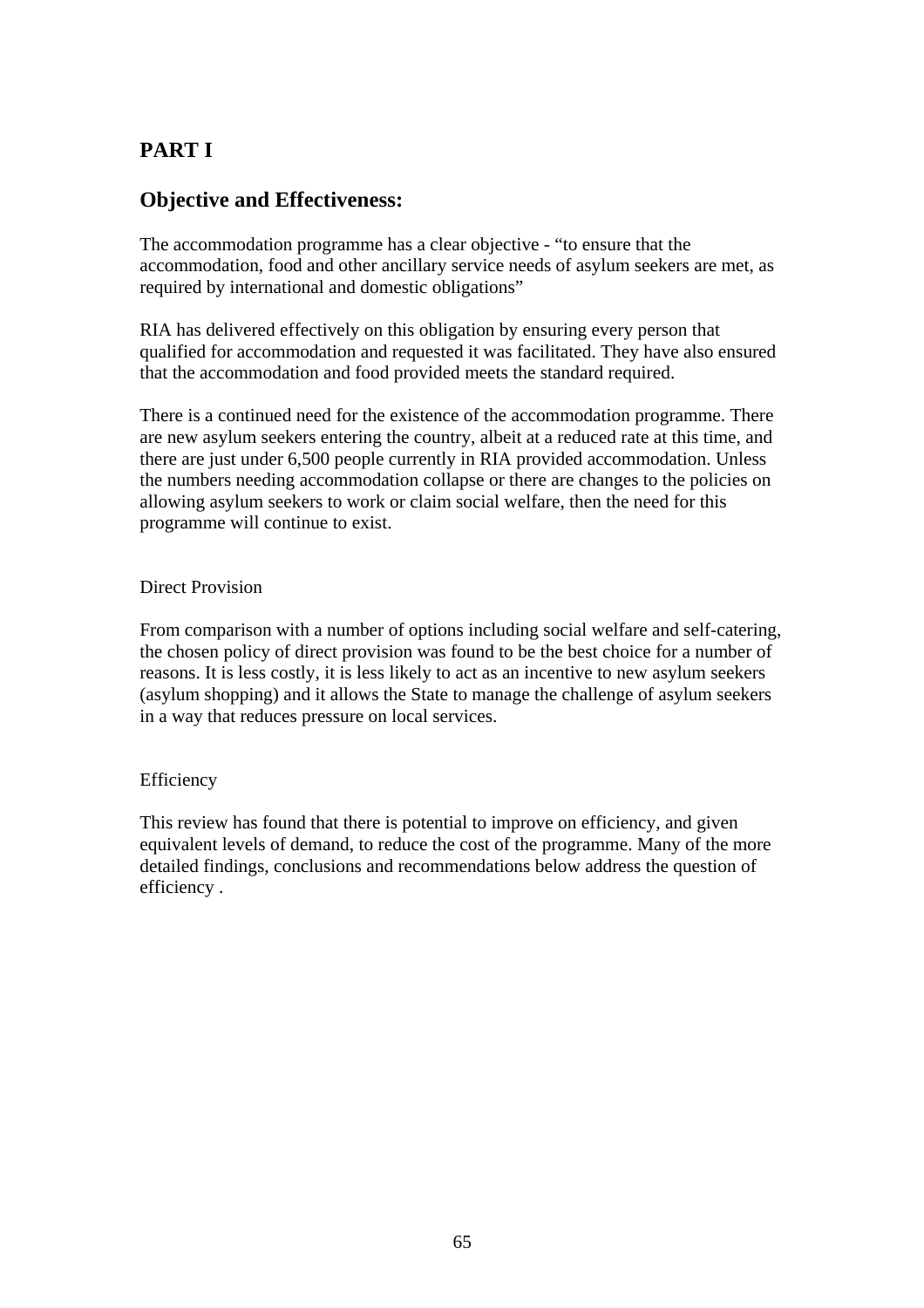# **PART II**

# **Options:**

Findings:

- The provision of accommodation is already outsourced. The outsourcing of a significant part of the RIA function (the management and procurement of accommodation) was considered but it was not deemed attractive as at best it did not offer substantial savings and also had potential disadvantages.
- A combination of "contracts for capacity" and "contracts for availability and occupancy" was analysed. Using current figures it was found that such a combination offered significant potential annual savings.
- Relaxing the Dispersal Policy was also considered and, using current figures and rates, and assuming that extra capacity would be available, it was found that a potential annual saving of  $\epsilon$ 2.3m was possible, although it would take a period of time to secure this saving as contracts matured and were replaced.

## Recommendations:

A mixture of "contracts for capacity" and "contracts for availability and occupancy" should be used. "Contracts for Capacity" should be used for the predicted medium to long term demand and "contracts for availability and occupancy" should be used for the excess capacity required.

Time should be allocated to an ongoing systematic analysis of the management of the portfolio of contracts which will inform decisions on the mix of contracts that should be used. This mix needs to be kept under constant review to ensure that it is delivering savings. A badly managed mix of contract types could end up being more expensive than the current single contract model.

It is acknowledged that savings from this and some other recommendations can only be achieved incrementally as current contracts reach the end of their term. It is also recognised that there is the potential for any savings arising from a more relaxed dispersal policy to be absorbed by increased transport costs and possible price rises in current lower cost regions if more capacity is taken up in those regions. It is further recognised that the current policy of widespread dispersal has had a positive impact on society, particularly in terms of cohesion and burden sharing across all strata of Irish society. On these grounds it is recommended that consideration of any relaxation in the current dispersal policy would be deferred , until the impacts and effects of other recommended initiatives such as changes to contract type and procurement changes are allowed work through the system.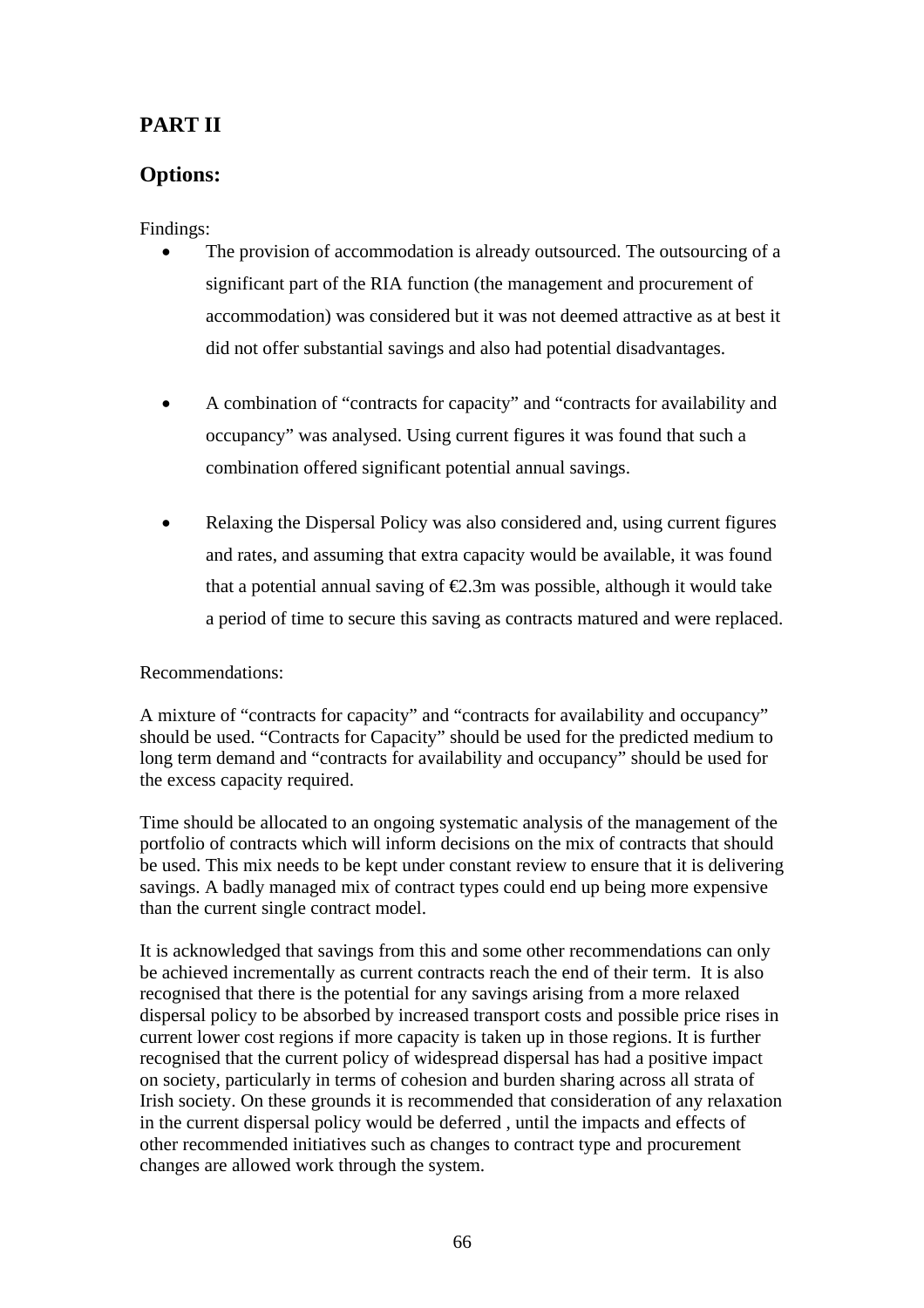# **Excess Capacity:**

Findings:

- Given unpredictable and sometimes volatile demand it is difficult to precisely match the supply of accommodation places and the demand for accommodation places.
- In order to run an effective system a certain level of excess capacity or unused places has to be part of the system.
- Unused Capacity levels rose significantly and peaked at 40% when demand for accommodation fell sharply after the peak arising from the IBC scheme.
- The portfolio of accommodation centres has operated at 85% capacity since June 2007.
- An analysis of the main factors (volatility of demand, sickness and unusable spaces) that contribute to the need for excess capacity shows that, based on historical data, the portfolio of centres could be operated at a capacity of greater than 90%.
- In terms of capacity utilisation, some centres have much higher occupancy levels than others. Some have occupancy of over 90%, while many have 80% or less.

Recommendations:

 Overall capacity utilisation should be brought to in excess of 90% in 2010 by terminating some contracts that are reaching their maturity or by reducing the capacity on individual contracts.

Individual contracts should be monitored more closely to reveal the reasons for below average occupancy where this occurs. This should reduce the need for excess capacity.

The capacity contracted in new contracts should not have any allowance for unusable spaces. The responsibility for maximising space and making the maximum contracted space available to RIA should rest with the contractor. The contractor should have some spare capacity to cope with normal contingencies. This should reduce the need for excess capacity and give RIA the opportunity of being able to reduce excess capacity further.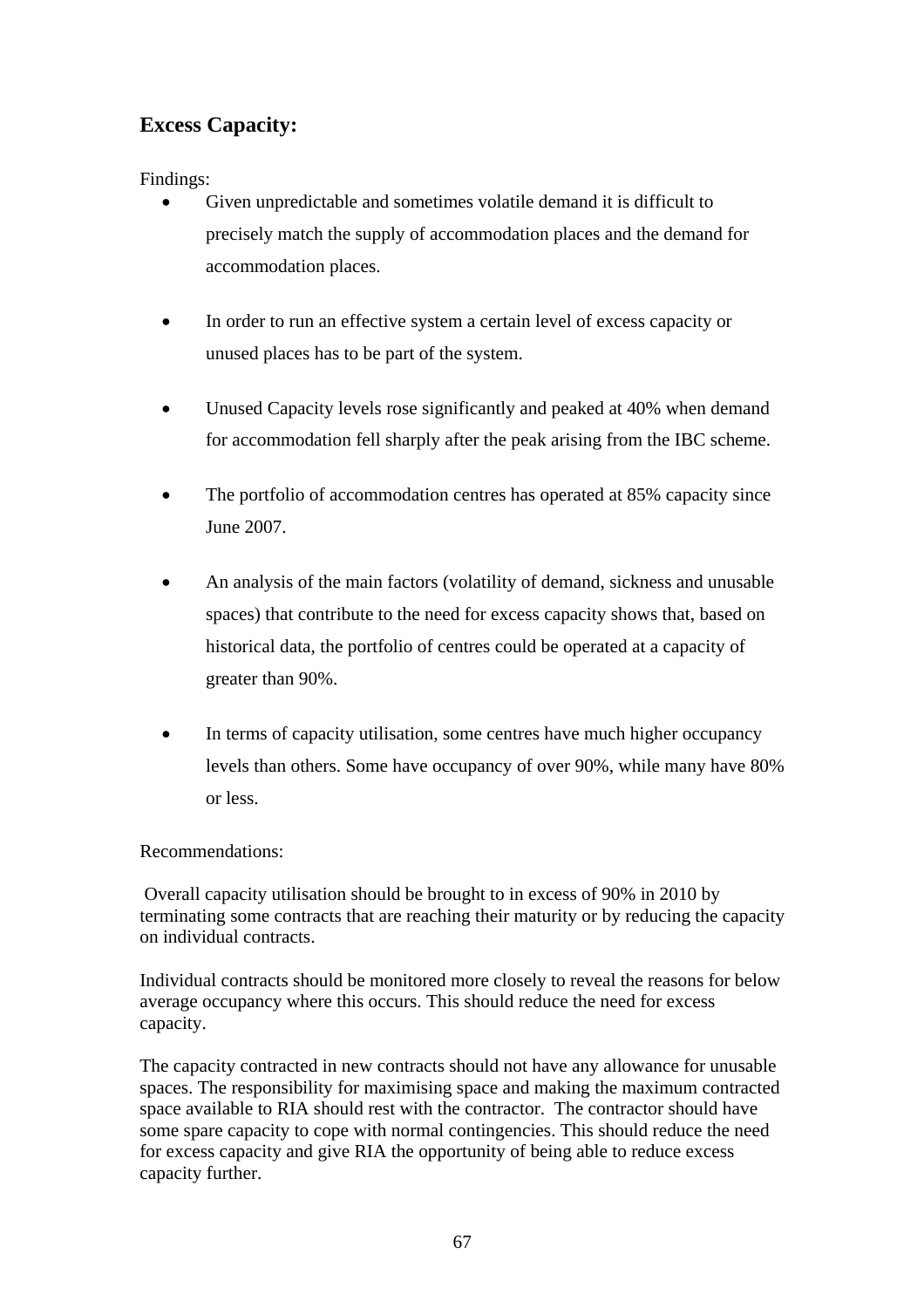# **Competition:**

Findings:

- There are significant variations in daily rates. Excluding the dearest and the cheapest, rates can still vary by  $\mathcal{R}S.50$  per day.  $\mathcal{L}$  per day on the daily rate for all contracted capacity adds approximately  $\bigoplus$ m per annum to the overall cost.
- On analysis of the available data, the location of the centre appears to be the best indicator of the daily rate. Centres in Munster are typically at the lower end of the scale, while centres in Dublin are typically the dearest.
- The number of new suppliers in the portfolio of contracts is low. Contract renewal is the norm.
- Overall RIA has succeeded in maintaining changes in average daily rates below the CPI index since 2000. Rate increases agreed in 2007-2009 are below the inflation rate for most contract renewals. Higher than expected increases were, however agreed on 16 contracts.
- A comparison of daily rates with five other countries, while not conclusive, did show that daily rates in Ireland are broadly similar with rates in the countries that provided data. Similarly, a comparison with the daily rates of two domestic comparators was not conclusive but indicated that daily rates for asylum seeker accommodation are in the same ballpark.

## Conclusions

There is an arguable case to be made that good daily rates for accommodation are secured and it is acknowledged that switching between centres carries a one-off financial cost and a human disruption cost. However, it is a conclusion of this review that insufficient capacity is being offered to the market and rates are not therefore robustly tested.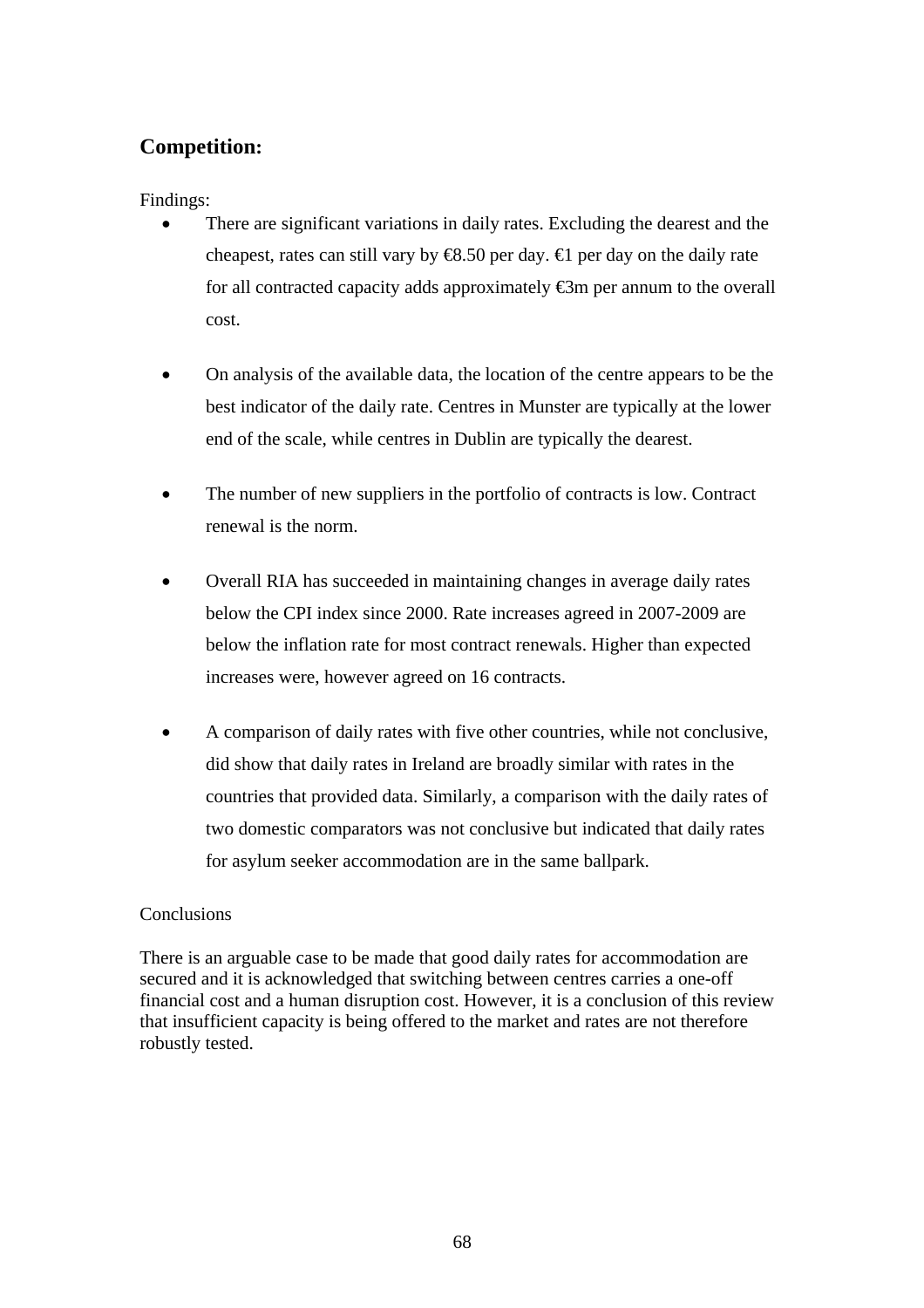#### Recommendations:

It is recommended that RIA issue regular invitations to tender. The minimum practical interval between invitations would have to be worked out but the maximum interval should not be more than 18 months. The period of contract would still be for varying length to meet RIA's operational requirements. The invitation to tender would seek both "contracts for capacity" and "contracts for availability and occupancy". All new contracts from a specified date forward would be with those that have responded to the invitation to tender. Those with existing contracts would have to submit a tender if they wished to be considered.

It is acknowledged that there are specific challenges for procurement of asylum accommodation. A proposed outline of how a more open competition could be run which accommodates these specific challenges is set out in the Appendix 2.

Appendix 2 sets out the outline of a possible process by which a more open competition could be carried out. It is not intended to be definitive or prescriptive. The Working Group sees this rather as a working document which will form the basis of discussion between RIA, the Procurement Policy Unit of the Department of Justice, Equality and Law Reform and the Attorney Generals' Office.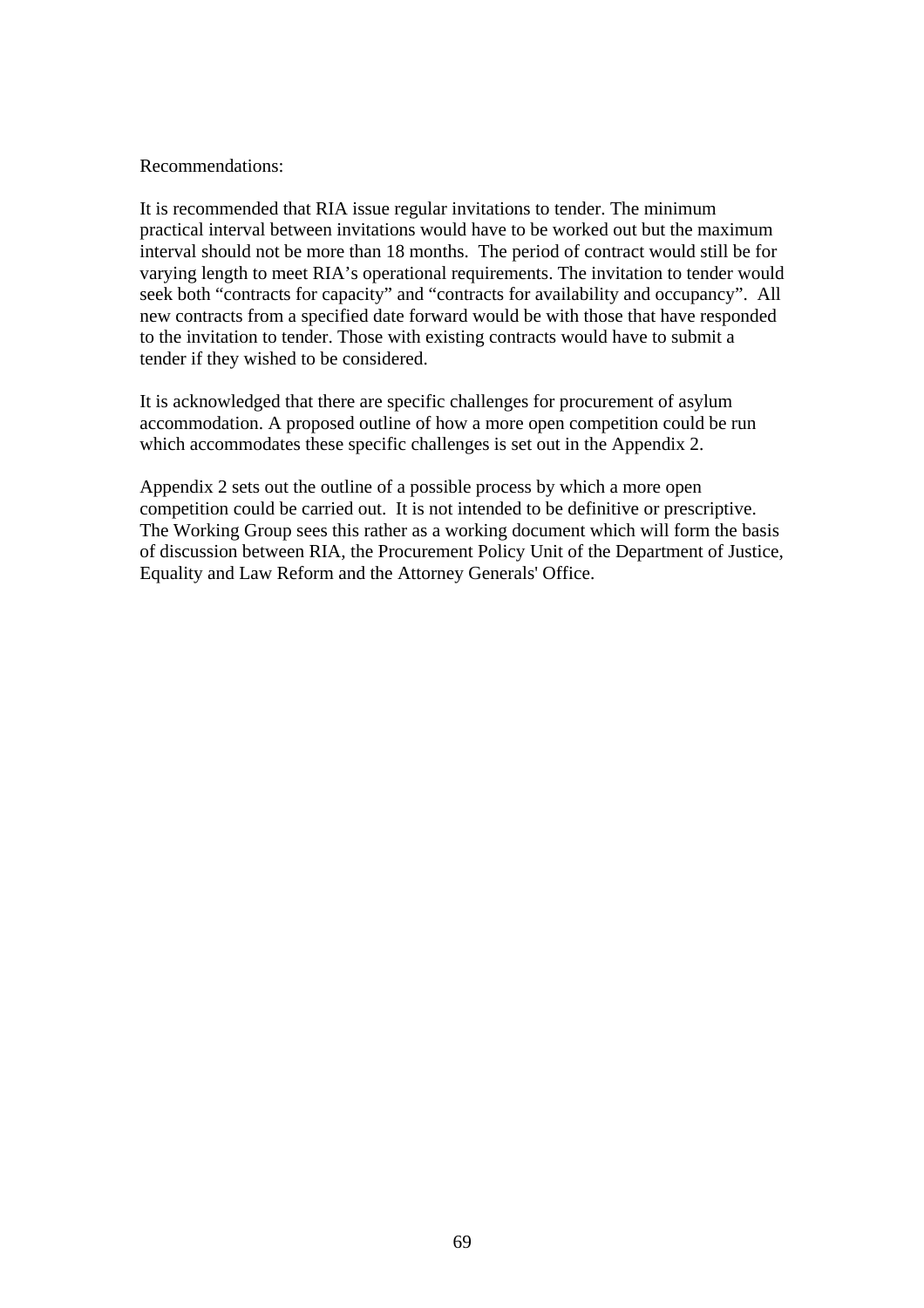## **Other:**

Findings:

- When the cost of overheads is apportioned and added to the daily rate for state-owned centres, the adjusted daily rate is typically below or at the lower end of the scale of rates for commercial centres. The rate charged to operate one of the seven state-owned centres is particularly high and, even before adjustments are made for overhead costs, is more expensive than 90% of commercially owned and operated centres.
- When an allowance is made for the capital costs of developing or purchasing state-owned centres the typical notional daily rate is at the lower end of the commercial rates.
- The Reception Centres perform a particular function and have an average occupancy between 60 and 70%.

## Conclusions:

With one exception, state-owned centres are providing capacity at favourable rates.

When allowance is made for the capital costs there is no clear case, and at best a marginal case for opening new state-owned centres unless purchase prices and development costs were to fall significantly or rates charged by commercial centres were to rise. There would also be reduced flexibility if the State owned a higher volume of capacity.

#### Recommendations:

The trade-off between the current daily rates for state-owned centres, the possible sale price of the asset, the commercial rates being paid and the strategic value of maintaining a percentage of accommodation in state ownership should be kept under regular review.

If the daily rates tendered for operating state-owned centres are not competitive with commercially owned and operated centres, then the contract should not be awarded unless there are other compelling reasons for doing so.

As reception centres are rarely close to full capacity they could be used as part of the contingency accommodation when excess capacity levels are reduced.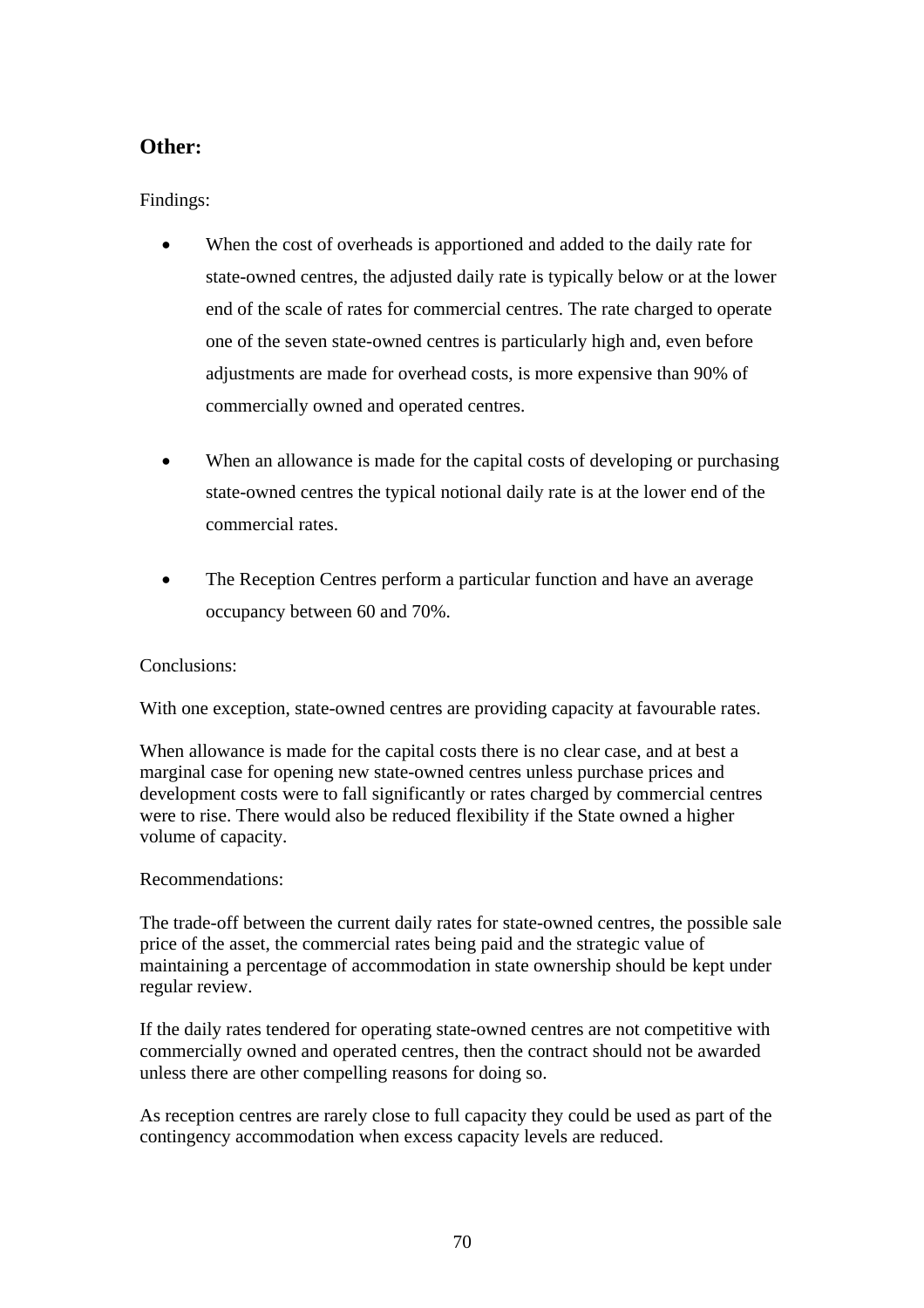#### **Performance Indicators:**

The following performance indicators should be added to the current set of performance indicators and monitored at appropriate intervals:

- a. Occupancy levels by centre
- b. Excess capacity %
- c. Projected excess capacity if no change to contract portfolio
- d. Overall effective rate\*
- e. Effective rate\* by centre
- f. Average daily rate
- g. Range of daily rates
- h. Daily rate (including overheads) for state-owned centres.
- i. Overall forecast demand for two months ahead
- j. Projected total annual cost

\* The effective rate is the total value of the contract divided by the number of occupants at a given point in time. Such a rate can be a volatile measure in the case of centres which have high throughput e.g Reception centres.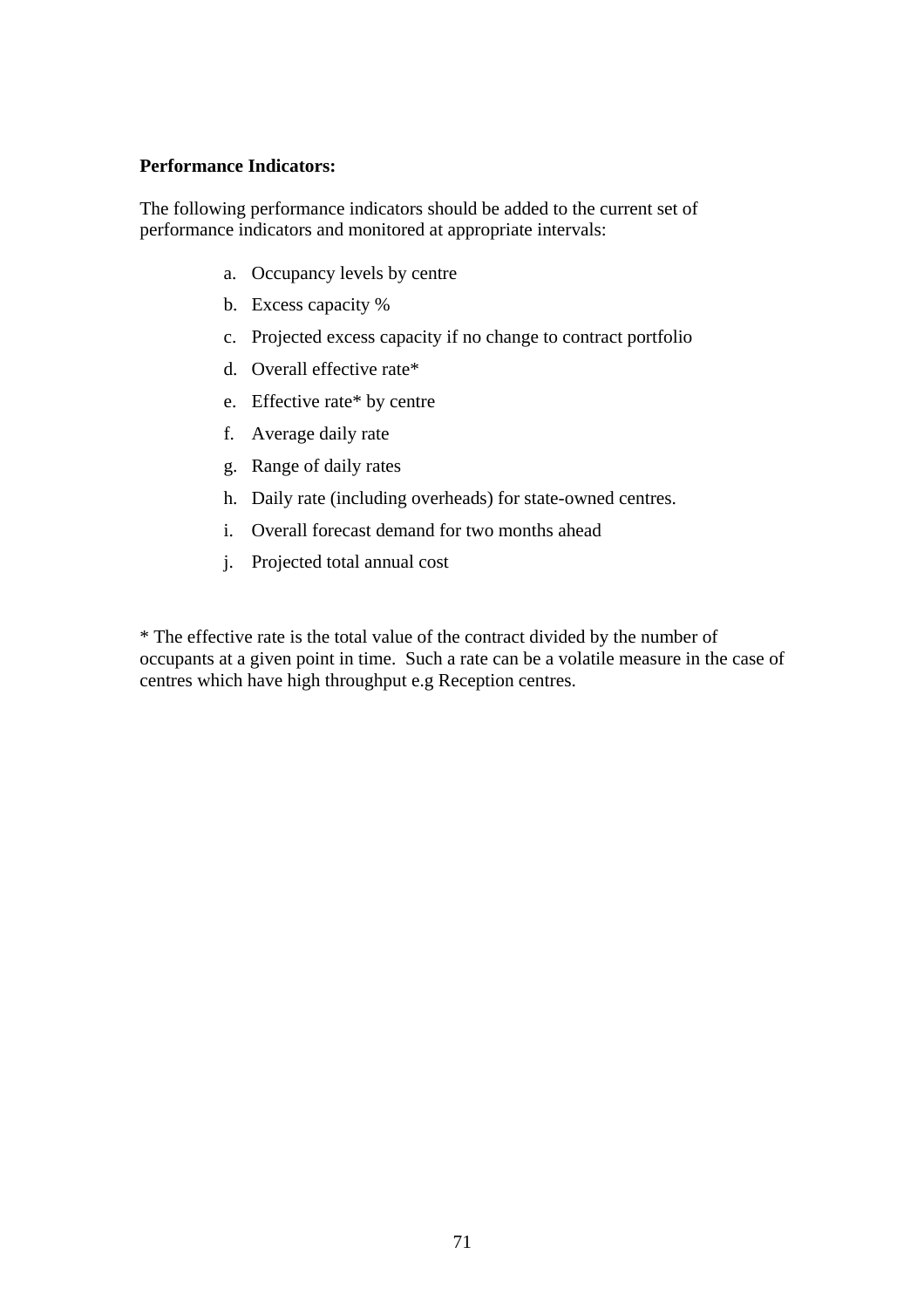# **Appendix 1**

Synopsis of the more important requirements in the generic contract for Direct Provision:

Liaise with HSE on behalf of Residents Implement RIA Rules and Procedures Implement a Child Protection Policy Retain the centre solely for RIA's use Conduct no other business at the centre Provide and replace furniture Provide heating Undertake internal and external maintenance Provide entertainment / leisure facilities free of charge Implement a procedure to allow visitors Provide secure facility for storage Provide and replace towels Provide and replace toiletries Provide and replace bed linen Provide a laundry service free of charge Provide adequate hot water Provide adequate cleaning equipment Provide full board catering Provide for any ethnic and prescribed dietary needs of residents Provide a 28 day menu cycle Provide snacks and meals out of hours Provide packed lunches for school children Implement HACCP procedures Provide an appropriate number of staff with a 7 day management presence between 8am and 8pm Provide for holiday staffing relief Ensure that staff are of good character Employ a qualified chef Ensure staff are lawfully entitled to work in the State Provide security and supervision on a 24 hour basis Comply with all statutes and regulations Protect the identity of asylum seekers Comply with all fire regulations plus provide to the OPW, on an annual basis, independent, third party fire certification. Ensure adequate public liability insurance cover.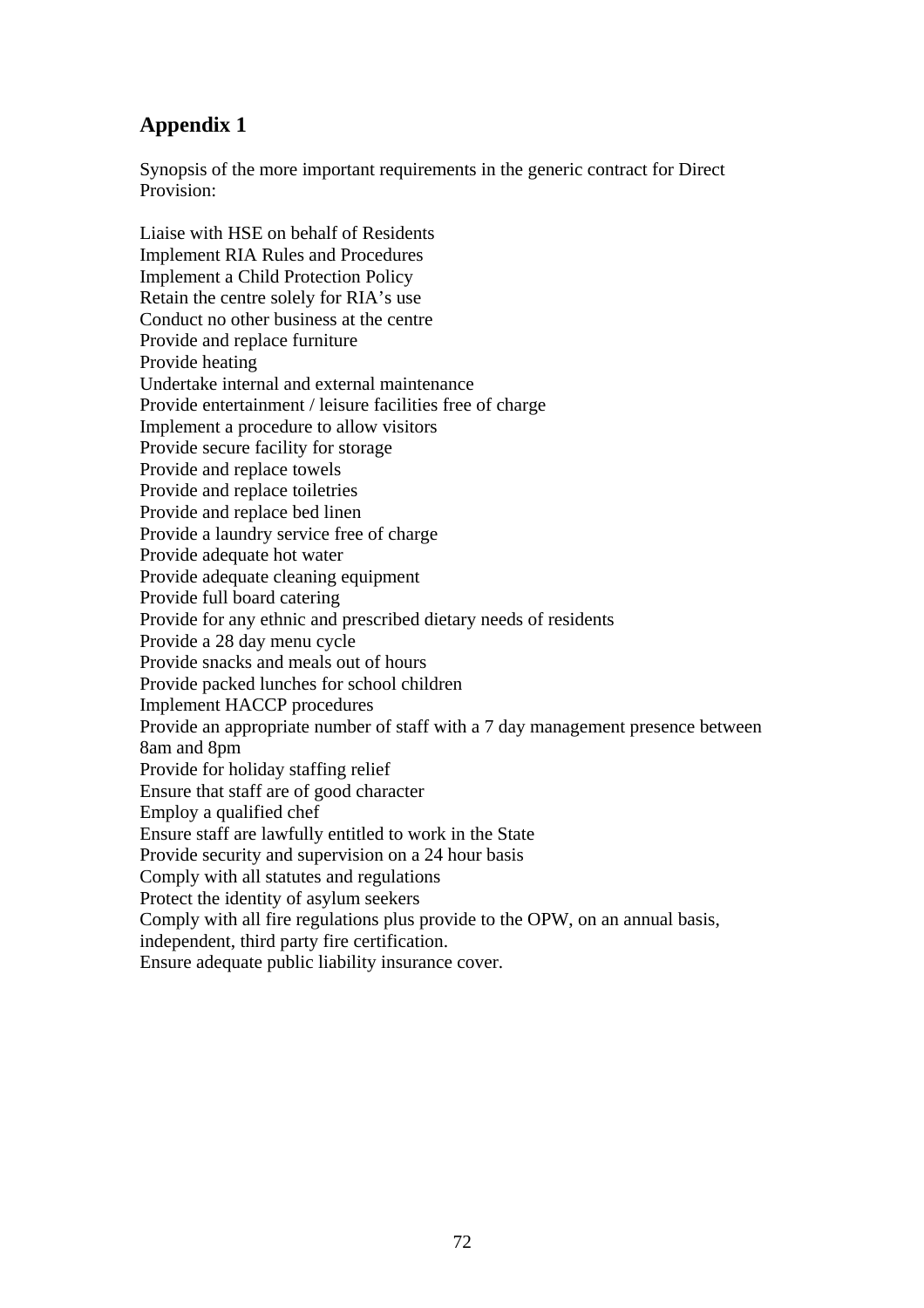## **Appendix 2**

#### **Proposed Open Competition for Commercial Centres:**

#### **The outlined proposal below is indicative, not prescriptive. For example, the timescales are contingent on a tender framework, which fulfils legal requirements, being drawn up within a certain time period.**

A move to a more open competition has to take account of the particular challenges that were outlined in Chapter 4 (4.2(B)(iv)), i.e. unpredictability of demand, dispersal, local opposition, children settled in schools, availability of school places etc. Outlined here are a few suggestions which take account of the particular issues that to date have hindered open competition in the procurement of asylum seeker accommodation.

#### **What should be put out to tender?**

Twenty-four commercial contracts will mature between May 2010 and December 2011 inclusive. It is proposed that the capacity currently provided by these 24 centres will be replaced, as required, by those suppliers that are successful in an open tender competition. It is proposed that all commercial contracts awarded from May 2010 onwards are on foot of this and subsequent open competitions.

#### *Facts relating to these 24 centres:*

*These 24 centres, whose contracts will mature between May 2010 and December 2011, currently provide a capacity of 3,654 places (62% of commercial capacity). They are located in twelve counties Sligo, Galway, Limerick, Kerry, Cork, Waterford, Wexford, Wicklow, Dublin, Kildare, Laois and Meath and are therefore well dispersed throughout the country.* 

*11 of these 24 centres (accounting for 826 places) cater for single adults or couples only. Given that 47% of the current asylum population are either here on their own or as part of an adult couple an estimated 890 adults without children are accommodated in the 13 other centres which cater for a combination of family and non-family units.* 

The tender would not be seeking to replace these 24 centres with exact replicas of what are currently in place, either in terms of size, family/single mix or location. RIA could end up contracting for a smaller or larger capacity, for a smaller or larger number of centres or for a different mix of adult-only and family centres. Contracts on foot of an open competition would be awarded on a staggered basis, over an eighteen month period, as current contracts matured and as places are needed.

### **How are the particular challenges to be overcome[21](#page-72-0)?**

As set out in Chapter 4 and summarised above, the holding of an open competition for asylum seeker accommodation presents its own unique challenges. These challenges stem from the fact that the party making the bid has no control over many of the factors that will be taken into account by RIA when they make their decision on awarding a contract. To take account of this it is proposed, in summary, that:

<span id="page-72-0"></span> $\overline{a}$  $^{21}$  The type of service that RIA require is fully documented in existing contracts and in Request for Tender documents used for the operation of state-owned centres. This section does not discuss any of these standard requirements.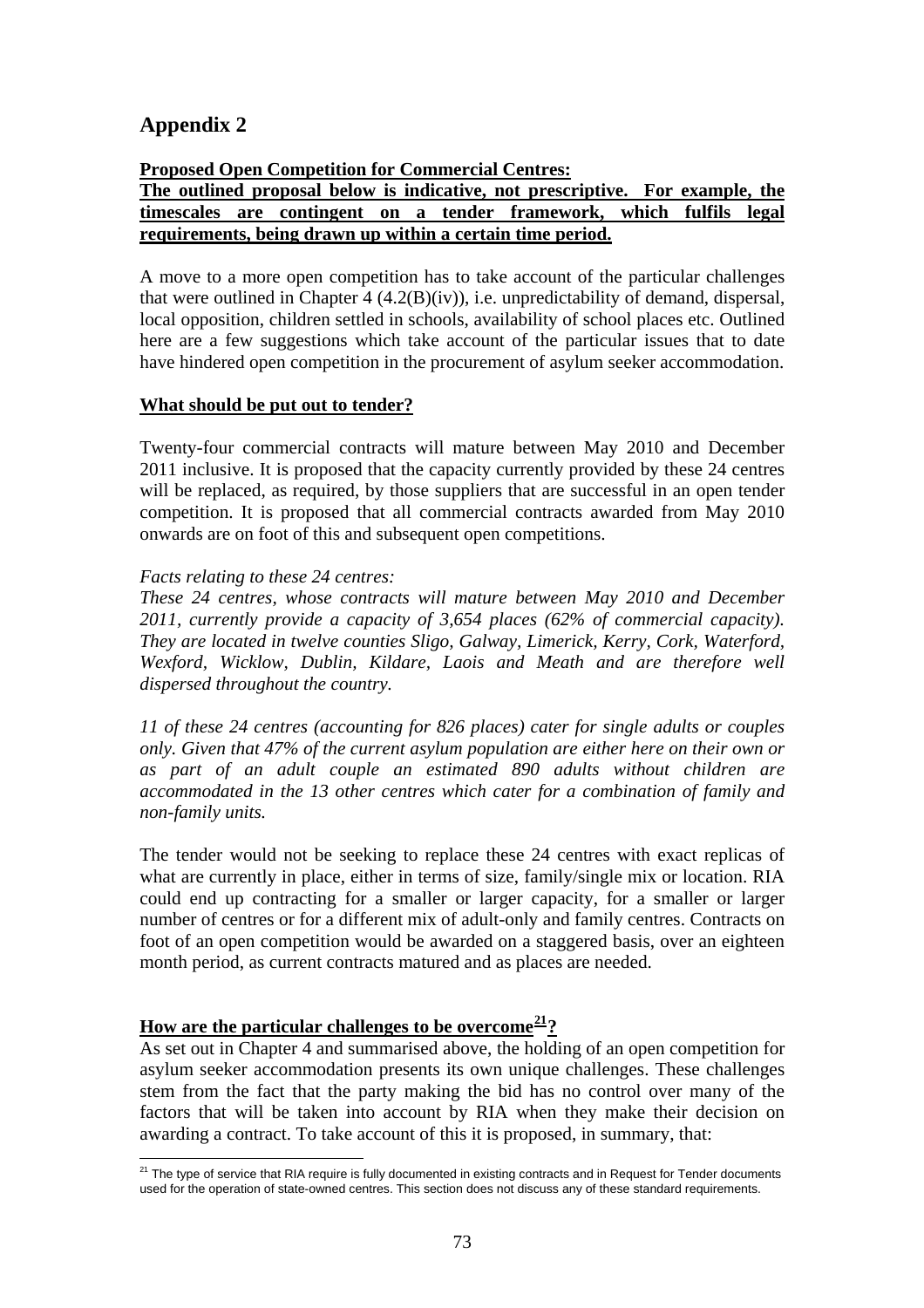- RIA clearly states in its tender document all of the factors that will be taken into account in the making of a decision to award a contract;
- The tender document will provide as much information as possible which will allow any prospective supplier to make their own assessment of their chances of succeeding before they submit a tender.

The Request for Tender document can make it clear that RIA will have to take account of the feasibility of the proposed centre becoming operational within the period in which it is required. It can be made clear that factors other than the quality of the proposed centre/service will be taken into account and that these factors include the capacity of local services to accommodate the extra people, and the requirement to disperse accommodation centres throughout the country. It can be made clear that it is RIA that will make their own assessment of the impact that the proposed centre would have on local educational services etc. The Request for Tender document should provide full information on the current centres.

Any party intending to submit a tender will do so in the full knowledge that the bid will be judged not only on the merit of the accommodation offered, the supplier's capability to provide the service and the price, but also on the local factors that are outside his control such as the availability of school places. If a prospective supplier is unsure of the local service situation they could take a lower risk option and submit a tender that caters for adults only. The Request for Tender document can present the reality of the situation and allow prospective suppliers to make a realistic assessment of their chances before submitting a tender.

Those submitting tenders should be asked to:

- identify the building they are proposing to use and its location;
- the reasons it is suitable for the purpose of asylum seeker accommodation;
- the capability of the supplier to provide the service required;
- the capacity offered;
- the profile of single, couple, family that can be catered for;
- the date from which the accommodation will be ready for use;
- the period for which the proposal will remain valid.

#### **Awarding of New Contracts**

It is expected that the response to the Request for Tender will include most or even all of the current suppliers plus proposals for a number of new centres. The proposals from the existing centres would have start dates that correspond with the end dates of their current contracts. The new proposals could have a variety of earliest start dates but new bidders may show a tendency to target the contract end dates of centres in their catchment area, or there may be a cluster of start dates in May 2010.

When all proposals have been received, RIA have the task of replacing existing contracted capacity with the most economically advantageous bids received, in locations whose services can cope, while also fulfilling the dispersal condition. All tenders will be screened initially to rule out those that cannot be awarded contracts because they have failed to qualify in some respect, because they do not have suitable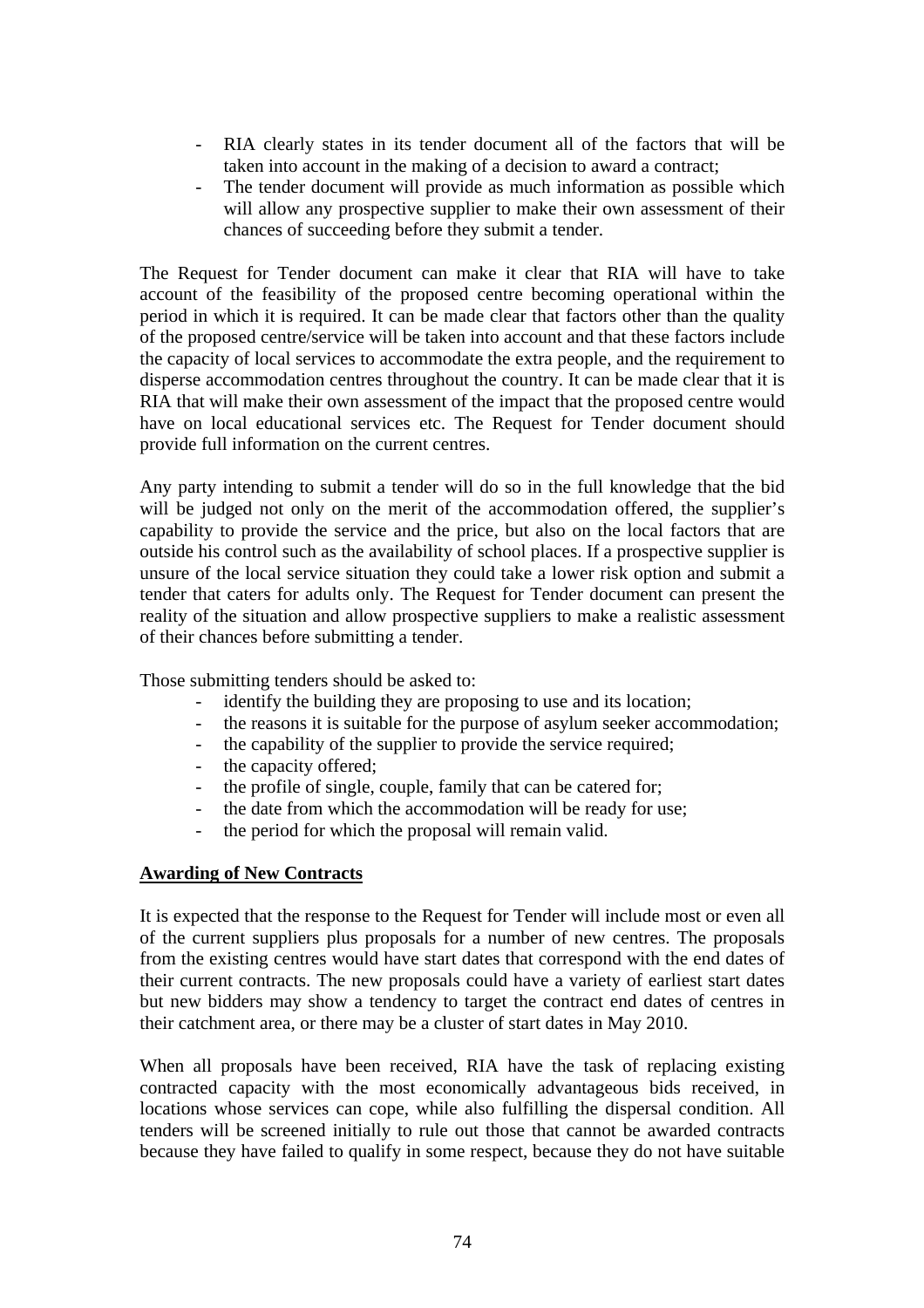premises or because they have not demonstrated the required capacity to run an asylum seeker accommodation centre.

The capacity on maturing contracts, which potentially have to be replaced, is spread over an 18month period as follows:

| <b>Month</b><br>2010                               | May                         | June | Aug | Oct | <b>Nov</b>                  | Dec                         |            |
|----------------------------------------------------|-----------------------------|------|-----|-----|-----------------------------|-----------------------------|------------|
| <b>Capacity on</b><br>maturing<br><b>Contracts</b> | <b>Decision</b><br>Point 1. | 1202 | 125 | 85  | 209                         | <b>Decision</b><br>Point 2. |            |
| <b>Month</b><br>2011                               | Jan                         | Feb  | Apr | Jun | July                        | Aug                         | <b>Nov</b> |
| Capacity on<br>maturing<br><b>Contracts</b>        | 648                         | 280  | 175 | 200 | <b>Decision Point</b><br>3. | 480                         | 250        |

RIA cannot award contracts for a capacity of over 3,600 places in May 2010 given that it cannot be sure that all of these places will be required as many of the contracts that could be replaced will have several months to 1.5 years left to run.

It is proposed that decisions on the award of contracts will be made at three decision points. A decision in respect of a possible  $1600^{22}$  $1600^{22}$  $1600^{22}$  places can be made in May 2010, in respect of 1,300 places in December 2010 and in respect of a possible 700 places in July 2011.

After the first set of contracts are awarded, in May 2010, those that have qualified tenders but who did not get one of the first tranche of contracts, can be given the option to state if they wish to be considered for contracts that will be decided on in December 2010.

It is known that the 24 existing centres are well dispersed throughout the country. It would be expected that potential new suppliers would also come from different regions which should offer RIA a choice while maintaining a dispersed portfolio.

Two other recommendations in this Review should be incorporated into the Request for Tender:

1. Those submitting tenders would be invited to submit prices for two types of contract –

- "contracts for capacity" under which (like the current contract) the supplier is paid a single rate for the place in the centre whether it is used or not and,
- "contracts for availability and use" where the contractor is paid a low rate for the availability of a place and a different rate for the days that the place is actually used.

<span id="page-74-0"></span> $\overline{a}$  $^{22}$  The figure of 1,600 is based on the current contracts that are maturing. When this date is reached and taking account of other recommendations in this review for a lower level of excess capacity, the required capacity may be less. If there is an increased number of asylum seekers in the country this figure may be higher.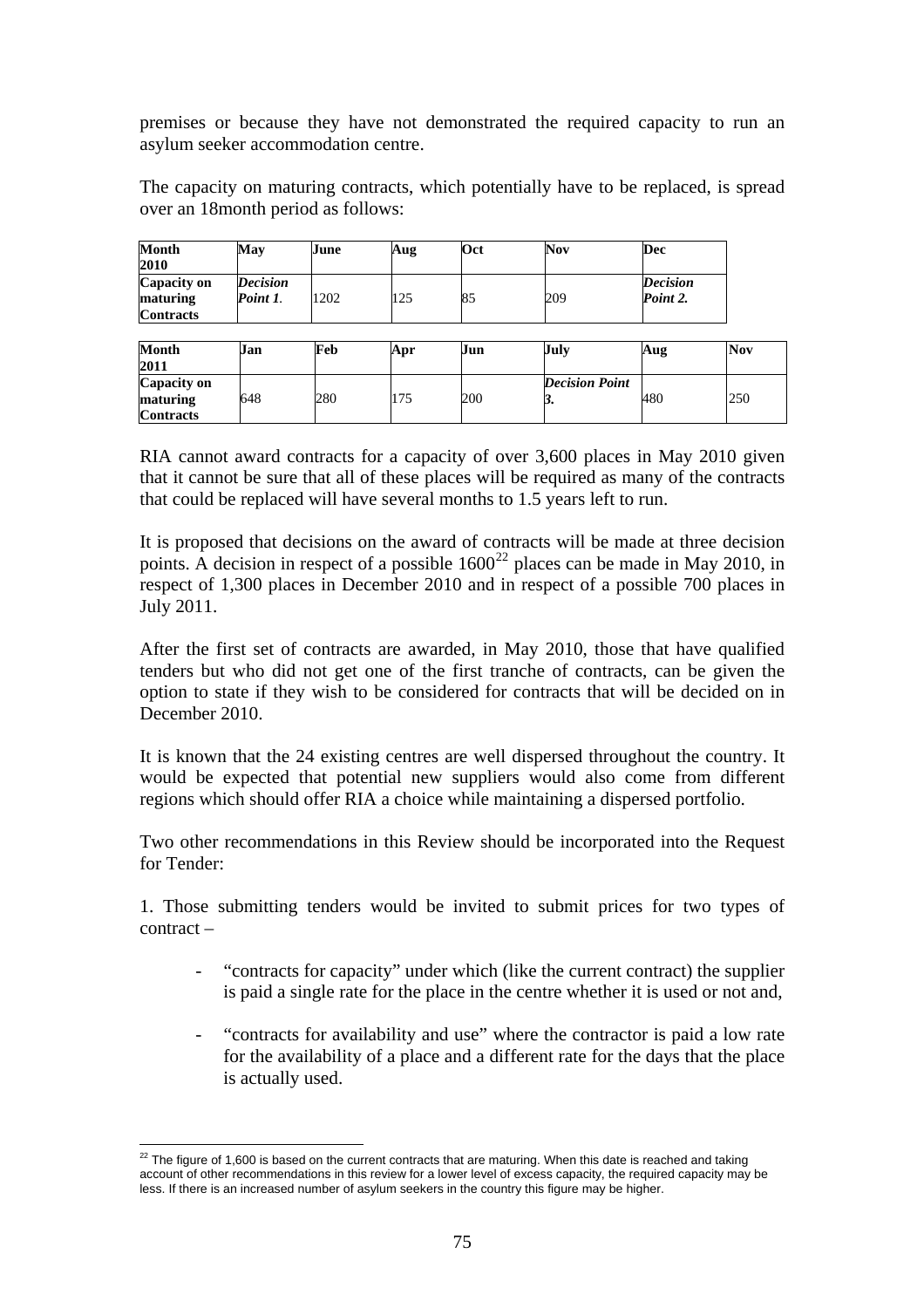Prospective suppliers would be advised that over 90% of contracts awarded would likely be "contracts for capacity". They would be free to submit prices for a single type of contract or for both types.

2. RIA should always have the right to fill a centre to the capacity submitted in the tender. No allowance should have to be made for family configuration, room turnover or repairs. The supplier should have the necessary accommodation cushion to ensure that he can always supply the agreed number of places.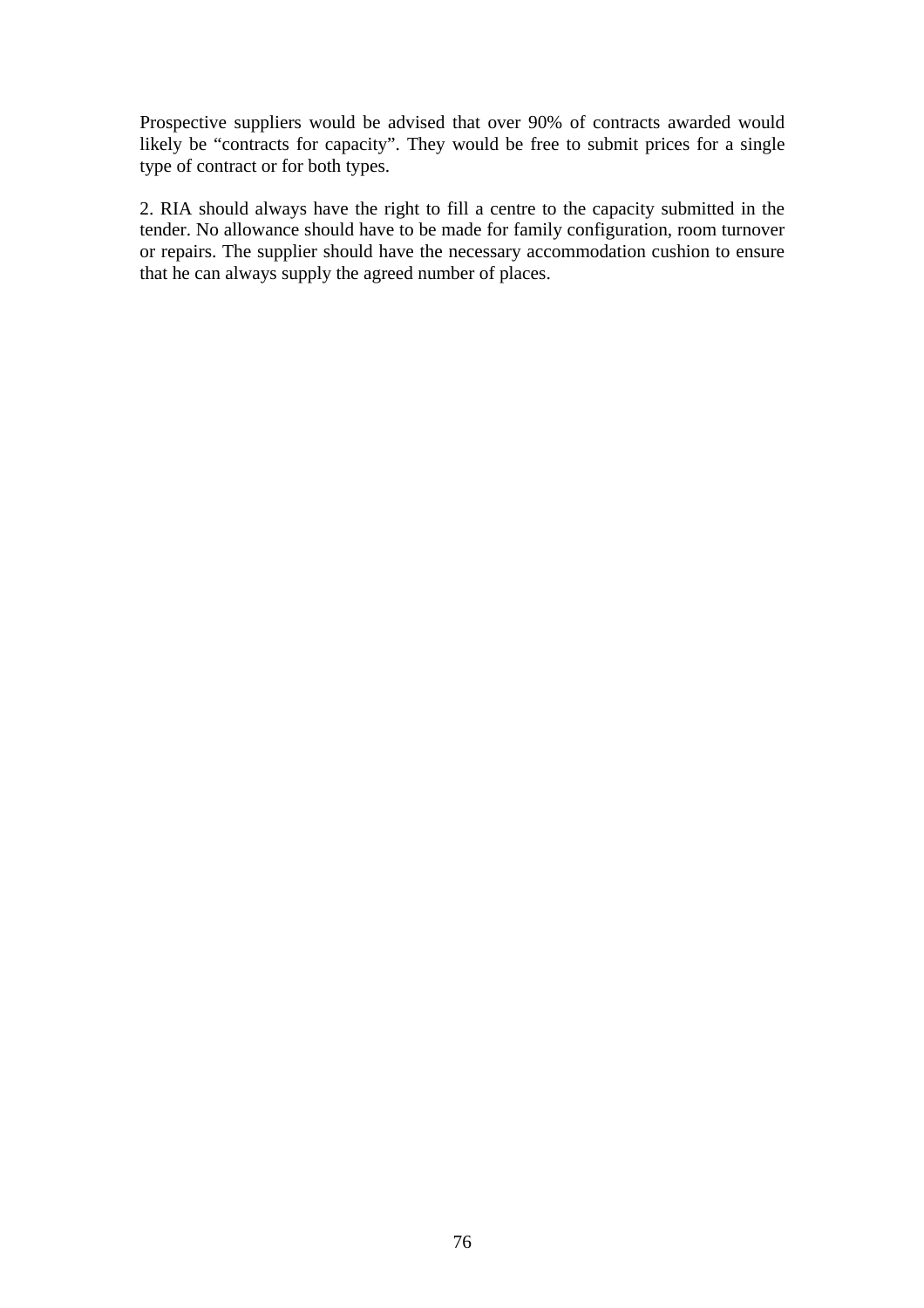#### **Appendix 3**

Membership of Review Group

Martin Lynch, Chairman Tim Maverley, Department of Justice Andrew Munro, Department of Justice Lar Quigley, Department of Justice Nelius Lynch, Department of Finance Cormac Carey, Department of Finance Cormac Gilhooly, Department of Finance Noel Dowling, Reception and Integration Agency (RIA) Teresa Clarke, RIA Ultan Ryan, RIA Bernie Loughrey, RIA., Secretary